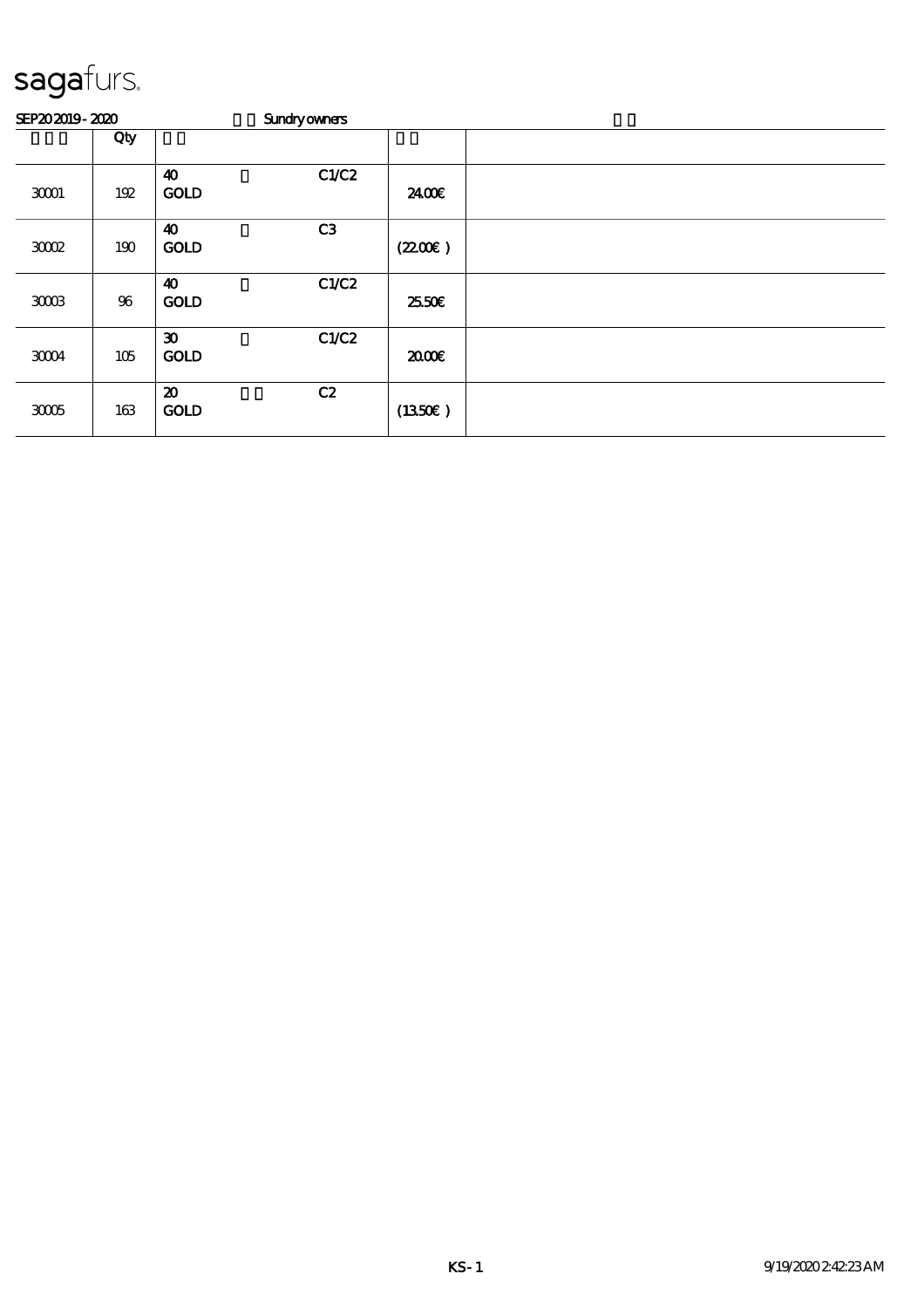| SEP202019-2020                                         |                |                                            | Century                         |              |                                     |  |
|--------------------------------------------------------|----------------|--------------------------------------------|---------------------------------|--------------|-------------------------------------|--|
|                                                        | Qty            |                                            |                                 |              |                                     |  |
| 30021                                                  | $93\,$         | $\boldsymbol{\omega}$<br><b>GOLD</b>       | $\mathcal{L}$<br><b>INAP</b>    | C2/C3        | 17.00E                              |  |
| $3022\,$                                               | $100\,$        | 40<br>GOLD                                 | $\boldsymbol{X}$<br><b>INAP</b> | C2C3         | (200E)                              |  |
| 3023                                                   | 106            | $\boldsymbol{\mathfrak{D}}$<br><b>GOLD</b> | <b>INAP</b>                     | C2C3         | 1450E                               |  |
| 30024                                                  | 164            | $\boldsymbol{\mathfrak{D}}$<br>GOLD        | <b>INAP</b>                     | <b>C2/C3</b> | 17.00€                              |  |
| * * * * * * * * * * * * * *<br>$^\ast$ 30025<br>$\ast$ | 205            | 30 <sup>2</sup><br><b>GOLD</b>             | $\boldsymbol{X}$<br><b>INAP</b> | <b>C2/C3</b> | 17.00E                              |  |
| $\ast$<br>$^\ast$ 30026<br>* * * * * * * * * * * * * * | 151            |                                            | 356Skins                        |              | $\ast$<br>17.00 £*<br>* * * * * * * |  |
| 30027                                                  | 175            | $\boldsymbol{\mathfrak{D}}$<br><b>GOLD</b> | $\mathcal{L}$<br><b>INAP</b>    | <b>C2/C3</b> | 11.00E                              |  |
| $300\!\!\!\!\!\!\!38$                                  | 231            | $\boldsymbol{\mathfrak{D}}$<br><b>GOLD</b> | $\boldsymbol{X}$<br>INAP        | C2C3         | 1200                                |  |
| 3029                                                   | $9\hskip-2pt9$ | $\mathbf{O}$<br><b>GOLD</b>                | $\mathcal{L}$<br><b>INAP</b>    | C2C3         | 850E                                |  |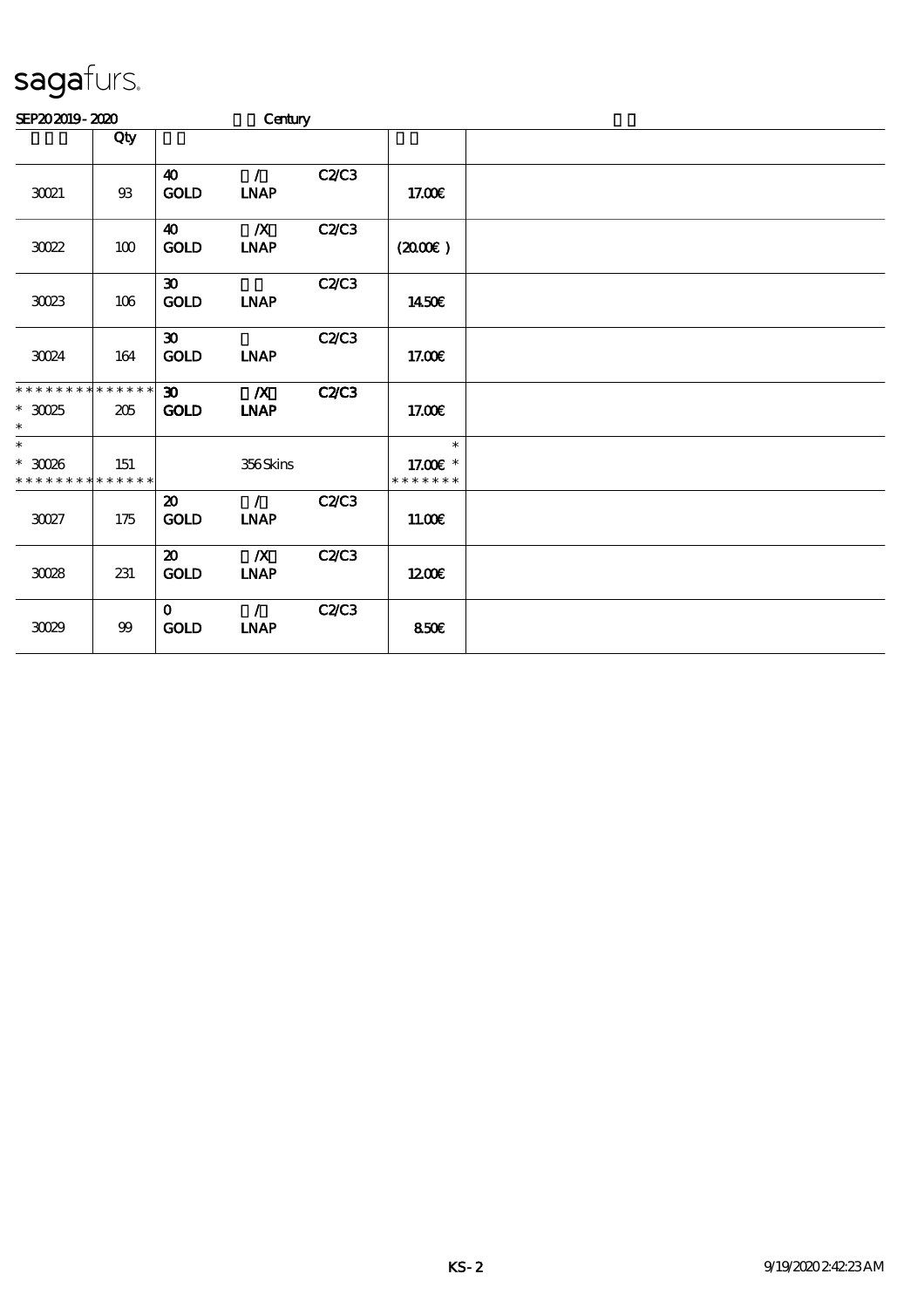| SEP202019-2020                                                    |                       |                                            | DeepNorth                     |                |                                       |  |
|-------------------------------------------------------------------|-----------------------|--------------------------------------------|-------------------------------|----------------|---------------------------------------|--|
|                                                                   | Qty                   |                                            |                               |                |                                       |  |
| 30041                                                             | 163                   | 50 <sub>o</sub><br><b>GOLD</b>             | $\mathcal{L}$                 | <b>C2/C3</b>   | 2200                                  |  |
| 30042                                                             | 154                   | 50 <sub>o</sub><br><b>GOLD</b>             | $\boldsymbol{X}$              | <b>C2/C3</b>   | <b>2200E</b>                          |  |
| 30043                                                             | 25                    | 40<br><b>GOLD</b>                          | $\mathbf{x}$                  | <b>C2/C3</b>   | 1800E                                 |  |
| * * * * * * * * * * * * * *<br>$*$ 30044<br>$\ast$                | 205                   | $\boldsymbol{\omega}$<br><b>GOLD</b>       |                               | <b>C1/C2</b>   | 1900E                                 |  |
| $\ast$<br>$^*$ 30045 $\,$<br>* * * * * * * * * * * * * *          | 90                    |                                            | 295Skins                      |                | $\ast$<br>1850E *<br>* * * * * * *    |  |
| 30046                                                             | 193                   | 40<br><b>GOLD</b>                          | $\mathcal{L}$<br>$\mathbf{1}$ | C3             | 1600E                                 |  |
| 30047                                                             | 175                   | $\boldsymbol{\mathfrak{D}}$<br><b>GOLD</b> | $\mathbf x$                   | <b>C2/C3</b>   | <b>1350€</b>                          |  |
| * * * * * * * * * * * * * *<br>$*$ 30048<br>$\ast$                | 205                   | $\boldsymbol{\mathfrak{D}}$<br><b>GOLD</b> | $\mathcal{T}$                 | C <sub>3</sub> | 1400E                                 |  |
| $\ast$<br>$*$ 30049<br>* * * * * * * * <mark>* * * * * *</mark> * | 117                   |                                            | 322Skins                      |                | $\ast$<br>1400€ *<br>* * * * * * *    |  |
| * * * * * * * * * * * * * *<br>$^\ast$ 3000<br>$\ast$             | 205                   | $\boldsymbol{\mathfrak{D}}$<br><b>GOLD</b> | $\boldsymbol{X}$              | C <sub>3</sub> | 21.50E                                |  |
| $\ast$<br>$*$ 30051<br>* * * * * * * * * * * * * *                | 43                    |                                            | 248Skins                      |                | $\ast$<br>$21.50E$ *<br>* * * * * * * |  |
| $3002$                                                            | $\boldsymbol{\omega}$ | $\boldsymbol{\mathfrak{D}}$<br><b>GOLD</b> | $\boldsymbol{\mathsf{X}}$     | <b>C2/C3</b>   | 1500€                                 |  |
| 30053                                                             | 119                   | $\boldsymbol{\mathfrak{D}}$<br><b>GOLD</b> | $\mathbf X$                   | C2/C3          | 11.50E                                |  |
| 30054                                                             | 261                   | $\mathbf{o}$<br>GOLD                       | $\mathcal{L}$                 | C2C3           | 11.00E                                |  |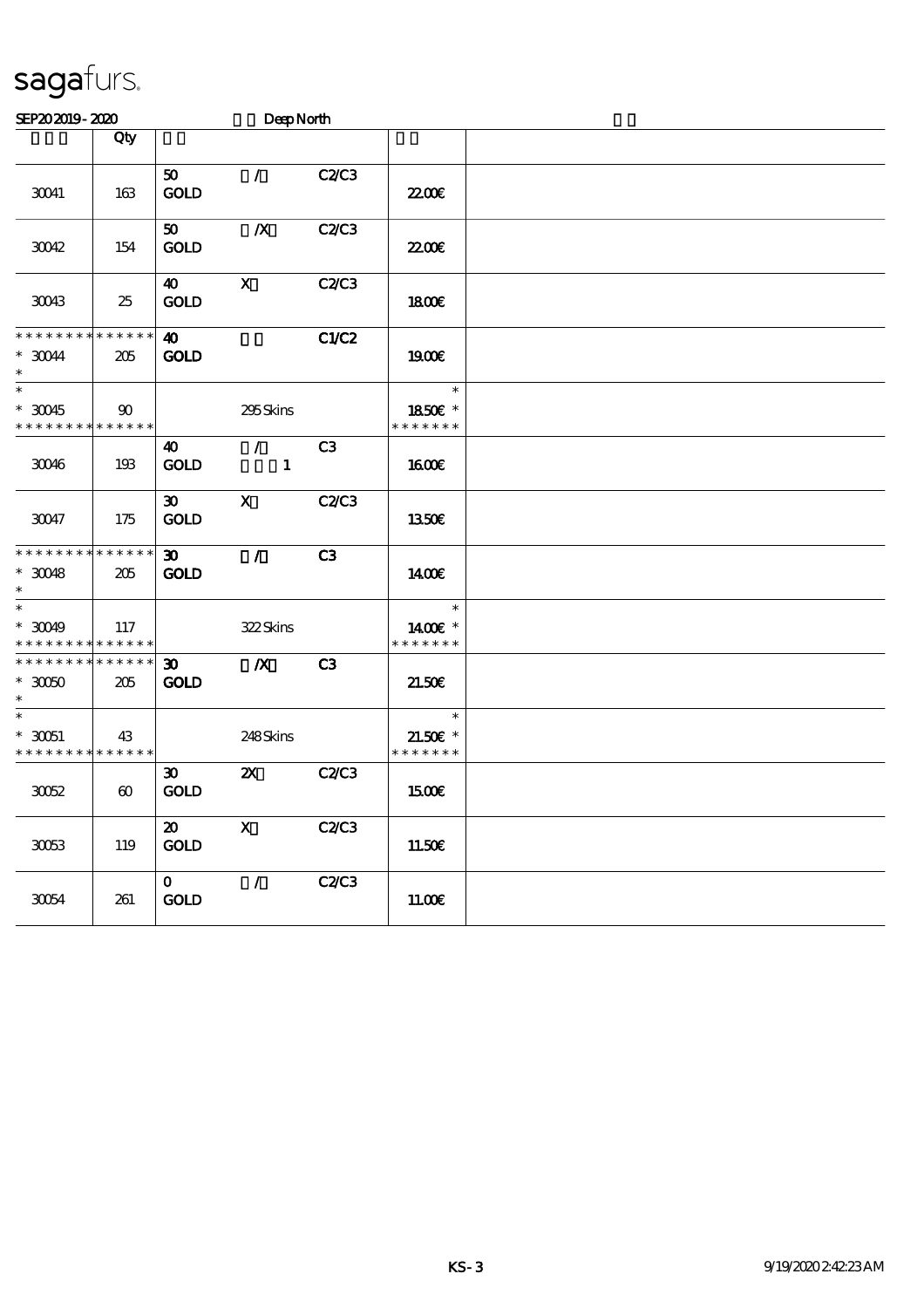| SEP202019-2020                                         |                   |                                            |                                  | <b>WilliamsFurFam</b> |                                     |  |
|--------------------------------------------------------|-------------------|--------------------------------------------|----------------------------------|-----------------------|-------------------------------------|--|
|                                                        | Qty               |                                            |                                  |                       |                                     |  |
| 30061                                                  | 146               | $\boldsymbol{\omega}$<br>GOLD              | $\mathbf{1}$                     | C2C3                  | 17.50E                              |  |
| $3002$                                                 | 207               | $\boldsymbol{\omega}$<br><b>GOLD</b>       | $\mathbf{1}$                     | C2C3                  | 21.00                               |  |
| $3003\,$                                               | 221               | 40<br>$\mathbf{GOLD}$                      | $\boldsymbol{X}$<br>$\mathbf{1}$ | C2C3                  | 2400E                               |  |
| * * * * * * * * * * * * * *<br>$^\ast$ 30064<br>$\ast$ | 205               | $\infty$<br><b>GOLD</b>                    | $\mathcal{L}$<br>$\mathbf{1}$    | C3                    | 1800E                               |  |
| $\ast$<br>$^\ast$ 30065<br>* * * * * * * *             | 47<br>* * * * * * |                                            | 252Skins                         |                       | $\ast$<br>17.50€ *<br>* * * * * * * |  |
| $3006\,$                                               | 106               | $\boldsymbol{\mathfrak{D}}$<br><b>GOLD</b> | $\boldsymbol{X}$<br>$\mathbf{1}$ | C <sub>3</sub>        | 1950E                               |  |
| 30067                                                  | 156               | $\boldsymbol{\mathfrak{D}}$<br>GOLD        | $\mathbf{1}$                     | C2/C3                 | 1350E                               |  |
| $3008\,$                                               | 161               | $\boldsymbol{\mathfrak{D}}$<br><b>GOLD</b> | $\mathbf{1}$                     | C2/C3                 | 17.00E                              |  |
| 30099                                                  | 251               | $\boldsymbol{\mathfrak{D}}$<br><b>GOLD</b> | $\boldsymbol{X}$<br>$\mathbf{1}$ | <b>C2/C3</b>          | 17.50E                              |  |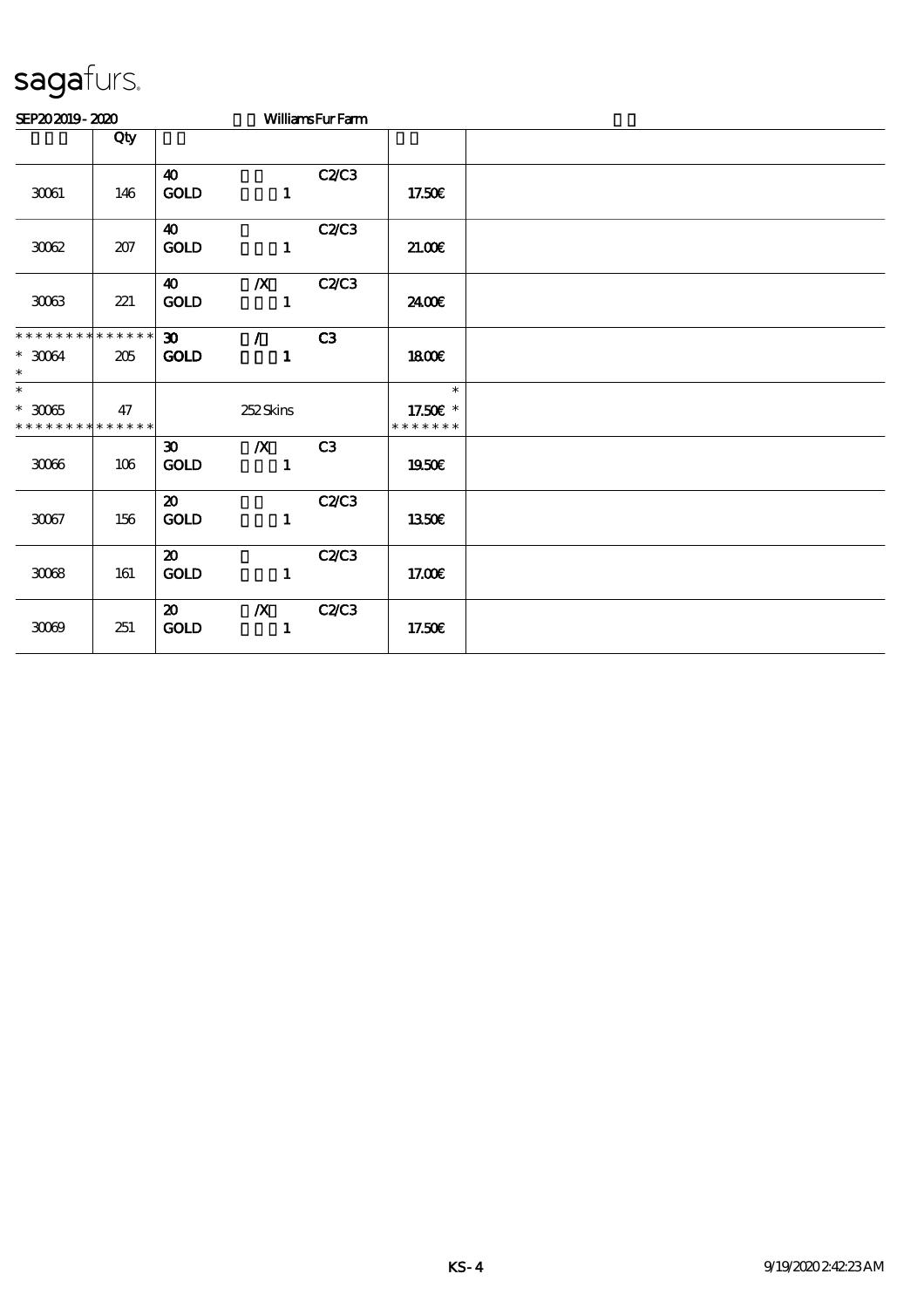| SEP202019-2020                                                                           |                        |                                            | Northwest                                       |                |                                               |  |
|------------------------------------------------------------------------------------------|------------------------|--------------------------------------------|-------------------------------------------------|----------------|-----------------------------------------------|--|
|                                                                                          | Qty                    |                                            |                                                 |                |                                               |  |
| * * * * * * * *<br>$*$ 30081<br>$\ast$                                                   | ******<br>185          | 50 <sub>1</sub><br><b>GOLD</b>             | $\mathcal{L}$<br>$\mathbf{1}$                   | <b>C2/C3</b>   | (2800)                                        |  |
| $\ast$<br>$^\ast$ 30082<br>* * * * * * * * * * * * * *                                   | 34                     |                                            | 219Skins                                        |                | $\ast$<br>$(2800)$ *<br>* * * * * * *         |  |
| 30083                                                                                    | 159                    | $50^{\circ}$<br><b>GOLD</b>                | $\boldsymbol{X}$<br>$\mathbf{1}$                | C2C3           | 2850E                                         |  |
| * * * * * * * *<br>$^*$ 30084 $\,$<br>$\ast$                                             | * * * * * *<br>205     | $\boldsymbol{\omega}$<br><b>GOLD</b>       | $\mathbf{x}$<br>$\mathbf{1}$                    | <b>C2/C3</b>   | (2300)                                        |  |
| $\overline{\ast}$<br>$^\ast$ 30085<br>* * * * * * * * * * * * * *                        | 37                     |                                            | 242Skins                                        |                | $\ast$<br>$(2300)$ *<br>* * * * * * *         |  |
| * * * * * * * * * * * * * *<br>$^\ast$ 30066<br>$\ast$                                   | 185                    | 40<br><b>GOLD</b>                          | $\mathbf{1}$                                    | <b>C1/C2</b>   | $(2400\varepsilon)$                           |  |
| $\ast$<br>$^\ast$ 30087<br>* * * * * * * * * * * * * *                                   | 39                     |                                            | 224Skins                                        |                | $\ast$<br>$(2400)$ *<br>* * * * * * *         |  |
| * * * * * * * * * * * * * *<br>$^\ast$ 30088<br>$\ast$                                   | 205                    | 40<br><b>GOLD</b>                          | $\mathcal{L}$<br>$\mathbf{1}$                   | C <sub>3</sub> | $(2350\varepsilon)$                           |  |
| $\ast$<br>$*3089$<br>* * * * * * * * <mark>* * * * * *</mark>                            | 39                     |                                            | 244Skins                                        |                | $\ast$<br>$(2350\epsilon)*$<br>* * * * * * *  |  |
| * * * * * * * *<br>$*$ 3000<br>$\ast$                                                    | * * * * * *<br>205     | 40<br><b>GOLD</b>                          | $\boldsymbol{X}$<br>$\mathbf{1}$                | C3             | 2450E                                         |  |
| $\ast$<br>$^\ast$ 30091<br>* * * * * * * * <mark>* * * * * *</mark>                      | 83                     |                                            | 288Skins                                        |                | $\ast$<br>2400€ *<br>* * * * * * *            |  |
| * * * * * * * * * * * * * *<br>$*$ 30092<br>$*$                                          | 205                    | 30 <sub>o</sub><br><b>GOLD</b>             | $\mathbf{x}$<br>$\mathbf{1}$                    | <b>C2C3</b>    | 1850E                                         |  |
| $\ast$<br>$*$ 3008<br>* * * * * * * * * * * * * * *                                      | 149                    |                                            | 354Skins                                        |                | $\ast$<br>1800€ *<br>* * * * * * *            |  |
| * * * * * * * *<br>$*$ 30094<br>$\ast$                                                   | ******<br>205          | $\infty$<br><b>GOLD</b>                    | $\mathcal{T}$ and $\mathcal{T}$<br>$\mathbf{1}$ | C3             | (200)                                         |  |
| $\overline{\phantom{0}}$<br>$* 3006$<br>* * * * * * * * * * * * * *                      | 65                     |                                            | 270Skins                                        |                | $\ast$<br>$(2000\text{E})$ *<br>* * * * * * * |  |
| * * * * * * * *<br>$*$ 30006<br>$\ast$                                                   | $* * * * * * *$<br>205 | $\boldsymbol{\mathfrak{D}}$<br><b>GOLD</b> | $\mathbf{1}$                                    | <b>C1/C2</b>   | 2200                                          |  |
| $\ast$<br>$^\ast$ 30097                                                                  | 180                    |                                            | $\boldsymbol{z}$                                |                | $\ast$<br>22.00€ *<br>$\ast$                  |  |
| $\overline{\ast}$<br>$\hspace{0.1cm}^*$ 3008<br>* * * * * * * * <mark>* * * * * *</mark> | 189                    |                                            | 574Skins                                        |                | $\ast$<br>22.00€ *<br>* * * * * * *           |  |
| 30099                                                                                    | 148                    | $\boldsymbol{\mathfrak{D}}$<br><b>GOLD</b> | $\boldsymbol{X}$<br>$\mathbf{1}$                | C <sub>3</sub> | 2050                                          |  |
| 30100                                                                                    | 205                    | $\boldsymbol{\mathfrak{D}}$<br><b>GOLD</b> | $\mathbf{X}$<br>$\mathbf{1}$                    | <b>C2/C3</b>   | $(1450\epsilon)$                              |  |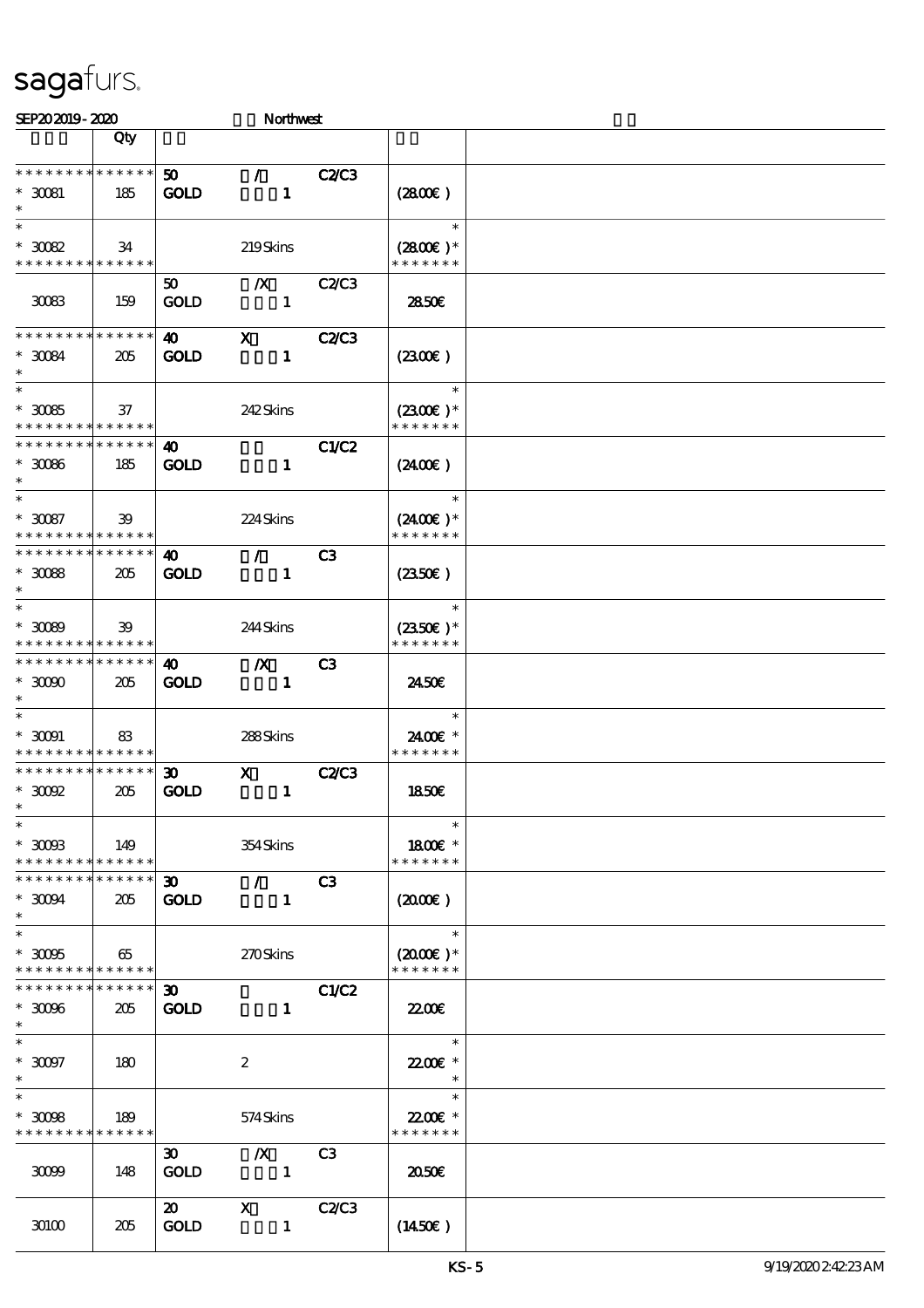| SEP202019-2020                           |                    |                            |                  | Northwest    |                                       |  |
|------------------------------------------|--------------------|----------------------------|------------------|--------------|---------------------------------------|--|
|                                          | Qty                |                            |                  |              |                                       |  |
| ************** 0                         |                    |                            |                  | <b>C2/C3</b> |                                       |  |
| $* 30101$<br>$\ast$                      | 183                | <b>GOLD</b>                |                  |              | 1300E                                 |  |
| $\ast$                                   |                    |                            |                  |              | $\ast$                                |  |
| $*$ 30102<br>* * * * * * * * * * * * * * | 109                |                            | 292Skins         |              | 1300 $\varepsilon$ *<br>* * * * * * * |  |
| 30103                                    | 94                 | $\mathbf 0$<br><b>GOLD</b> | $\boldsymbol{X}$ | <b>C2/C3</b> | 1450E                                 |  |
| 30104                                    | $\boldsymbol{\pi}$ | <b>GOLD</b>                |                  | C2C3         | 800E                                  |  |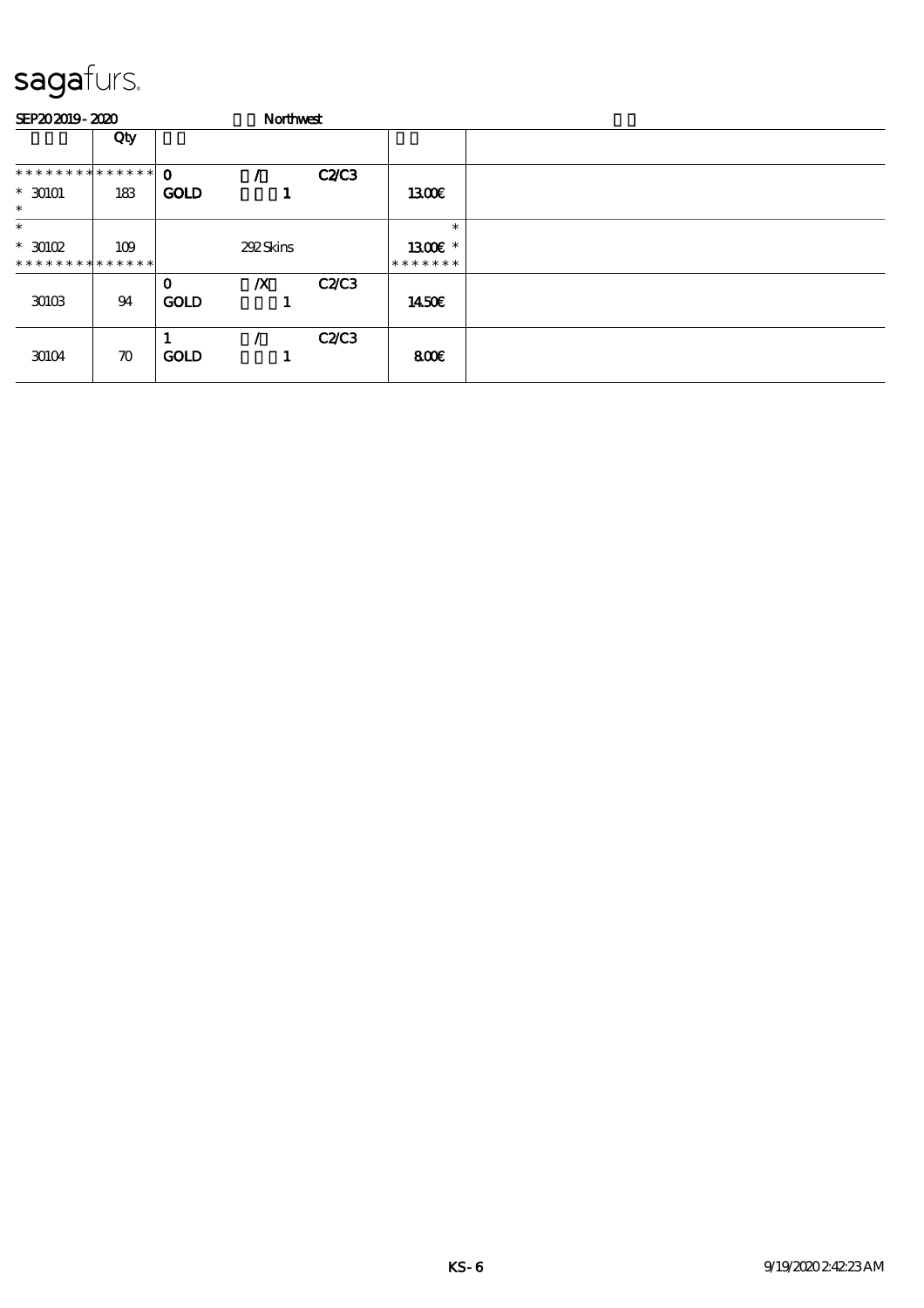| SEP202019-2020                                                            |                    |                                      |                                            | Laborte Springbrook |                                                                        |  |
|---------------------------------------------------------------------------|--------------------|--------------------------------------|--------------------------------------------|---------------------|------------------------------------------------------------------------|--|
|                                                                           | Qty                |                                      |                                            |                     |                                                                        |  |
| 30121                                                                     | 118                | 50 <sub>1</sub><br>GOLD              | $\mathcal{L}$<br>$\mathbf{1}$              | <b>C2/C3</b>        | (2850)                                                                 |  |
| $30122$                                                                   | 171                | 50<br><b>GOLD</b>                    | $\boldsymbol{X}$<br>$\mathbf{1}$           | <b>C2/C3</b>        | 3000                                                                   |  |
| 30123                                                                     | 102                | $\boldsymbol{\omega}$<br><b>GOLD</b> | $\mathbf{1}$                               | C1/C2               | (250)                                                                  |  |
| * * * * * * * *<br>$* 30124$<br>$\ast$                                    | * * * * * *<br>205 | $\boldsymbol{\omega}$<br><b>GOLD</b> | $\mathcal{F}^{\mathbb{R}}$<br>$\mathbf{1}$ | C3                  | $(2500\varepsilon)$                                                    |  |
| $\overline{\ast}$<br>$*30125$<br>* * * * * * * * <mark>* * * * * *</mark> | 57                 |                                      | 262Skins                                   |                     | $\ast$<br>$(2500E)*$<br>* * * * * * *                                  |  |
| * * * * * * * *<br>$*30126$<br>$\ast$                                     | * * * * * *<br>205 | $\boldsymbol{\omega}$<br><b>GOLD</b> | $\boldsymbol{X}$<br>$\mathbf{1}$           | C3                  | 2600E                                                                  |  |
| $\overline{\phantom{0}}$<br>$^*$ 30127<br>$\ast$                          | 160                |                                      | $\boldsymbol{z}$                           |                     | $\ast$<br>25.50€ *<br>$\ast$                                           |  |
| $\overline{\ast}$<br>$*$ 30128<br>* * * * * * * *                         | 47<br>******       |                                      | 412Skins                                   |                     | $\ast$<br>2550€ *<br>* * * * * * *                                     |  |
| * * * * * * * *<br>$* 30129$<br>$\ast$                                    | * * * * * *<br>205 | 30 <sub>o</sub><br><b>GOLD</b>       | $\mathcal{L}$<br>$\mathbf{1}$              | C3                  | 2000                                                                   |  |
| $\ast$<br>$^*$ 30130 $\,$<br>$\ast$                                       | 180                |                                      | $\boldsymbol{z}$                           |                     | $\ast$<br>2000E*<br>$\ast$                                             |  |
| $\ast$<br>$*$ 30131<br>* * * * * * * * <mark>* * * * * *</mark>           | $35\,$             |                                      | 420Skins                                   |                     | $\ast$<br>1950E *<br>* * * * * * *                                     |  |
| * * * * * * * *<br>$*30132$<br>$\star$                                    | * * * * * *<br>205 | $\boldsymbol{\mathfrak{D}}$<br>GOLD  | $\mathbf{1}$                               | C1/C2               | 27.00€                                                                 |  |
| $\ast$<br>$^*$ 30133<br>$\ast$                                            | 180                |                                      | $\boldsymbol{z}$                           |                     | $\ast$<br>27.00€ *<br>$\ast$                                           |  |
| $\ast$<br>$^*$ 30134 $\,$<br>$\ast$                                       | 180                |                                      | 3                                          |                     | $\overline{\phantom{a}}$<br>$\ast$<br>27.00 £*<br>$\ast$               |  |
| $\ast$<br>$^*$ 30135 $\,$<br>$\ast$                                       | 180                |                                      | $\overline{\mathbf{4}}$                    |                     | $\overline{\phantom{0}}$<br>$*$<br>27.00 £*<br>$\ast$                  |  |
| $\ast$<br>$^\ast$ 30136                                                   | 180                |                                      | $\mathbf{5}$                               |                     | $\ast$<br>27.00 £*<br>$\ast$                                           |  |
| $\ast$<br>$^*$ 30137<br>$\ast$                                            | 180                |                                      | 6                                          |                     | $*$<br>27.00 £*<br>$\overline{\phantom{a}}$<br>$\overline{\mathbf{r}}$ |  |
| $^\ast$ 30138<br>$\ast$                                                   | 180                |                                      | $\tau$                                     |                     | 27.00 £*<br>$\overline{\phantom{a}}$<br>$\ast$                         |  |
| $^*$ 30139 $\,$                                                           | 180                |                                      | 8                                          |                     | 27.00 £*<br>$\overline{\phantom{a}}$                                   |  |
| $* 30140$                                                                 | 160                |                                      | $\boldsymbol{9}$                           |                     | $\ast$<br>27.00€ *                                                     |  |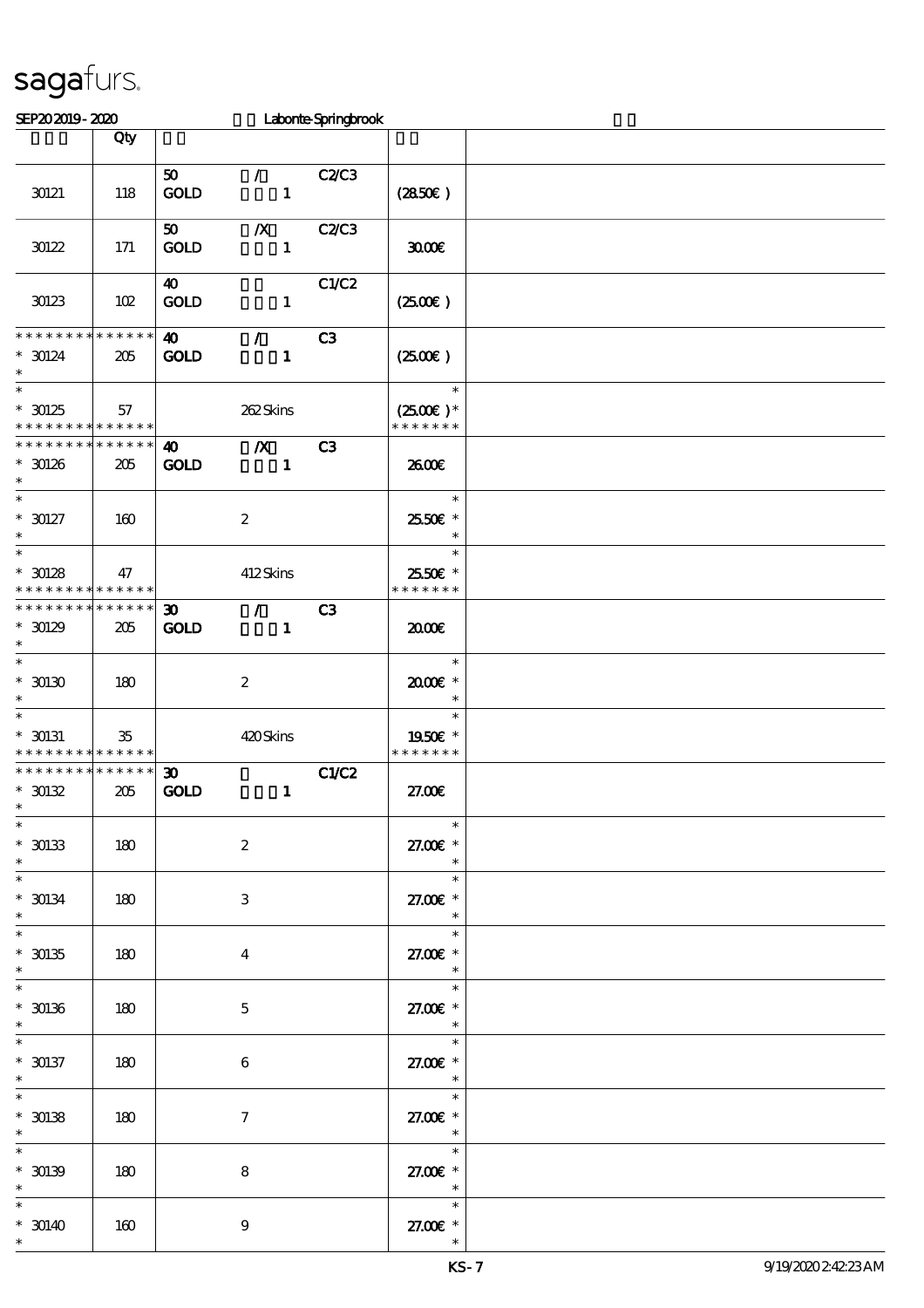| SEP202019-2020                                      |                                      |                                            |                                  | Laborte Springbrook |                                     |  |
|-----------------------------------------------------|--------------------------------------|--------------------------------------------|----------------------------------|---------------------|-------------------------------------|--|
|                                                     | Qty                                  |                                            |                                  |                     |                                     |  |
| $\ast$<br>$^*$ 30141<br>* * * * * * * * * * * * * * | 41                                   | $\boldsymbol{\mathfrak{D}}$<br><b>GOLD</b> | $\mathbf{1}$                     | C1/C2               | $\ast$<br>27.00 £*<br>* * * * * * * |  |
| * * * * * * * *<br>$* 30142$<br>$\ast$              | * * * * * *<br>205                   | $\boldsymbol{\mathfrak{D}}$<br><b>GOLD</b> | $\boldsymbol{X}$<br>$\mathbf{1}$ | C3                  | 2250E                               |  |
| $\ast$<br>$*$ 30143<br>$\ast$                       | 180                                  |                                            | $\boldsymbol{2}$                 |                     | $\ast$<br>22.50€ *<br>$\ast$        |  |
| $\ast$<br>$* 30144$<br>$\ast$                       | 180                                  |                                            | $\ensuremath{\mathbf{3}}$        |                     | $\ast$<br>22.50€ *<br>$\ast$        |  |
| $\ast$<br>$*30145$<br>* * * * * * * *               | 85<br>* * * * * *                    |                                            | 650Skins                         |                     | $\ast$<br>22.50€ *<br>* * * * * * * |  |
| * * * * * * * *<br>$* 30146$<br>$\ast$              | * * * * * *<br>245                   | $\boldsymbol{\mathfrak{D}}$<br><b>GOLD</b> | $\mathcal{L}$<br>$\mathbf{1}$    | C <sub>3</sub>      | 1600E                               |  |
| $\ast$<br>$* 30147$<br>* * * * * * * *              | 37<br>* * * * * *                    |                                            | 282Skins                         |                     | $\ast$<br>1600E *<br>* * * * * * *  |  |
| 30148                                               | 58                                   | $\mathbf{O}$<br><b>GOLD</b>                | $\mathcal{L}$<br>$\mathbf{1}$    | C1/C2               | (1350E)                             |  |
| 30149                                               | 269                                  | $\mathbf{O}$<br>GOLD                       | $\mathbf{1}$                     | C2C3                | 17.00E                              |  |
| * * * * * * * *<br>$*$ 30150<br>$\ast$              | * * * * * *<br>265                   | $\mathbf{O}$<br><b>GOLD</b>                | $\mathbf{1}$                     | <b>C2/C3</b>        | <b>1650€</b>                        |  |
| $\ast$<br>$*$ 30151<br>* * * * * * * *              | 167<br>* * * * * *                   |                                            | 432Skins                         |                     | $\ast$<br>1650€ *<br>* * * * * * *  |  |
| 30152                                               | 41                                   | $\mathbf{o}$<br><b>GOLD</b>                | $\boldsymbol{X}$<br>$\mathbf{1}$ | C1/C2               | <b>1600€</b>                        |  |
| * * * * * * * *<br>$*$ 30153<br>$\ast$              | * * * * * *<br>245                   | $\mathbf{O}$<br>GOLD                       | $\mathbf x$<br>$\mathbf{1}$      | <b>C2/C3</b>        | 17.00€                              |  |
| $\ast$<br>$^*$ 30154 $\,$<br>* * * * * * * *        | $\boldsymbol{\omega}$<br>* * * * * * |                                            | $314$ Skins                      |                     | $\ast$<br>1650E *<br>* * * * * * *  |  |
| $30155\,$                                           | 253                                  | $\mathbf{1}$<br>GOLD                       | $\mathbf{1}$                     | C1/C2               | 1350€                               |  |
| 30156                                               | 71                                   | $1 \quad \blacksquare$<br><b>GOLD</b>      | $\boldsymbol{X}$<br>$\mathbf{1}$ | C3                  | 1250E                               |  |
| 30157                                               | 131                                  | $1 \quad \blacksquare$<br><b>GOLD</b>      | $\mathbf{x}$<br>$\mathbf{1}$     | C1/C2               | 1300E                               |  |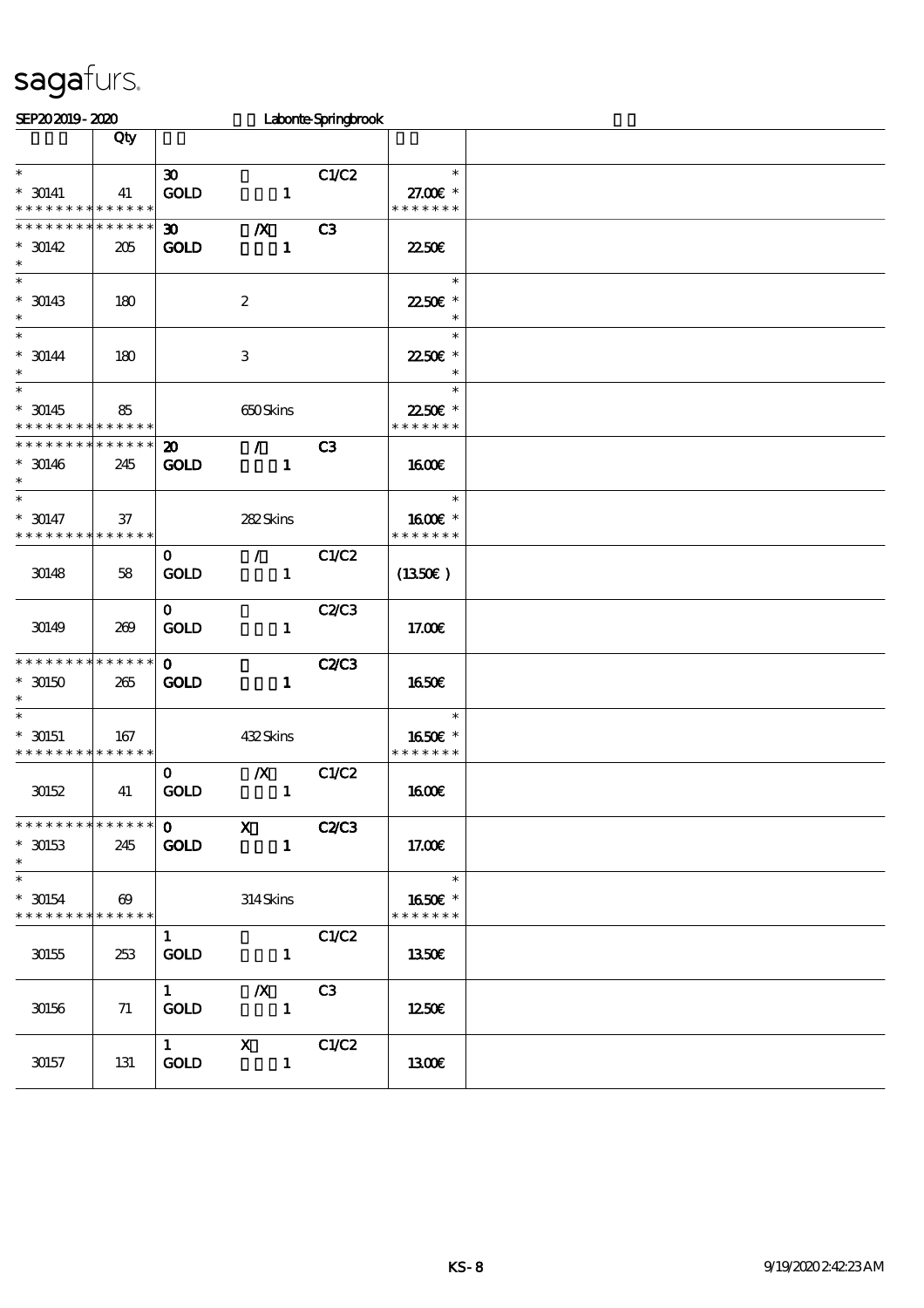| SEP202019-2020                                      |                    |                                            | <b>Maple Ridge</b>                   |              |                                      |  |
|-----------------------------------------------------|--------------------|--------------------------------------------|--------------------------------------|--------------|--------------------------------------|--|
|                                                     | Qty                |                                            |                                      |              |                                      |  |
| 30161                                               | $95\,$             | 50<br><b>GOLD</b>                          | $\prime$<br>$\boldsymbol{z}$         | C2C3         | 2400E                                |  |
| 30162                                               | $90\,$             | $\boldsymbol{\omega}$<br><b>GOLD</b>       | $\mathbf X$<br>$\boldsymbol{z}$      | C2C3         | 21.00E                               |  |
| 30163                                               | 220                | $\boldsymbol{\mathfrak{D}}$<br><b>GOLD</b> | $\boldsymbol{z}$                     | C2C3         | 17.50€                               |  |
| 30164                                               | 178                | $\boldsymbol{\mathsf{20}}$<br><b>GOLD</b>  | $\boldsymbol{z}$                     | C2C3         | 1950E                                |  |
| * * * * * * * * * * * * * *<br>$^*$ 30165<br>$\ast$ | 245                | $\boldsymbol{\mathfrak{D}}$<br><b>GOLD</b> | $\boldsymbol{X}$<br>$\boldsymbol{z}$ | <b>C2/C3</b> | 21.50E                               |  |
| $\ast$<br>$* 30166$<br>* * * * * * * *              | 148<br>* * * * * * |                                            | 393Skins                             |              | $\ast$<br>$21.005*$<br>* * * * * * * |  |
| 30167                                               | 104                | $\mathbf 0$<br><b>GOLD</b>                 | $\boldsymbol{X}$<br>$\boldsymbol{z}$ | C2/C3        | 17.00E                               |  |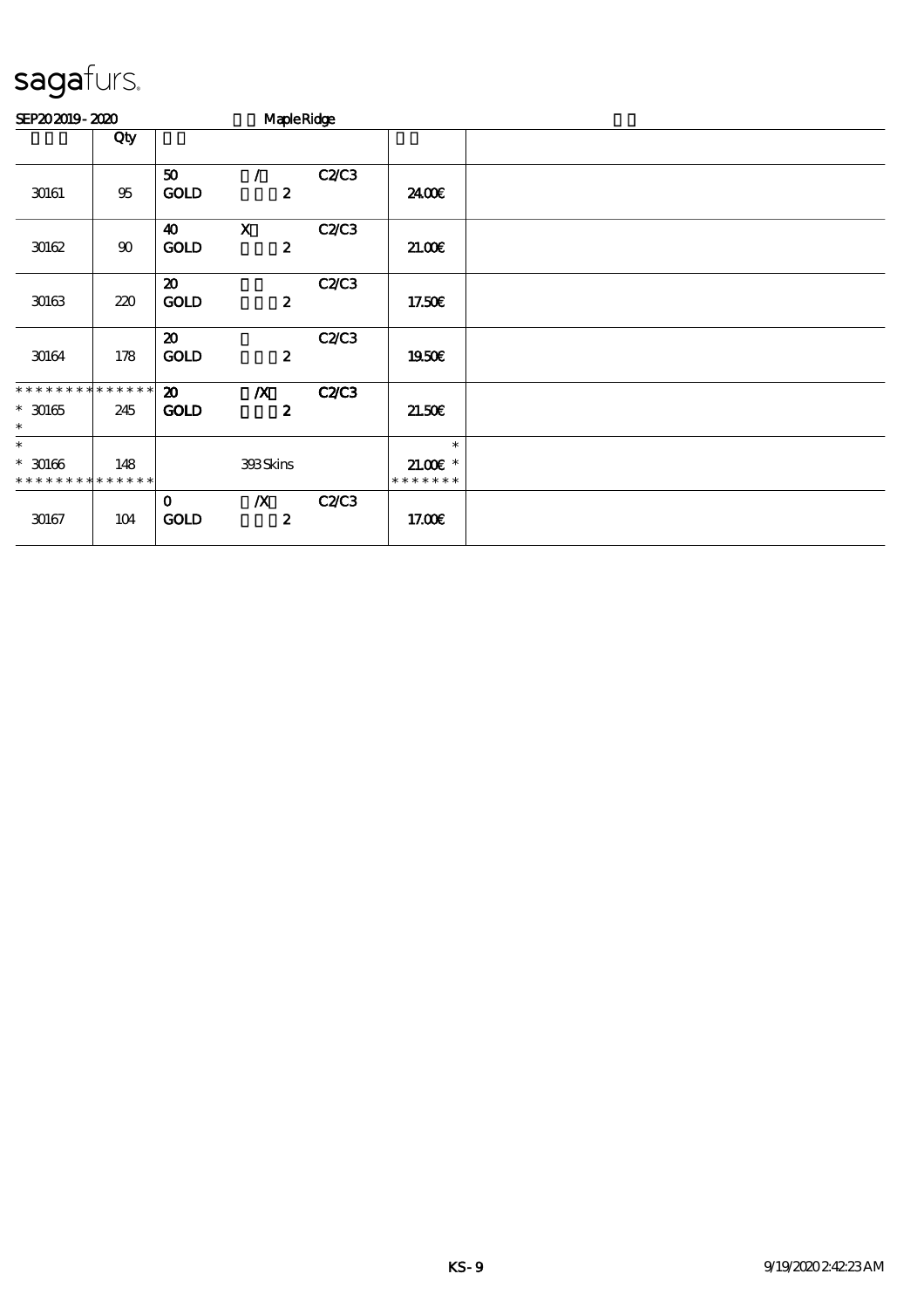| SEP202019-2020                                                                   |                    |                                                | Unicom                             |                |                                    |  |
|----------------------------------------------------------------------------------|--------------------|------------------------------------------------|------------------------------------|----------------|------------------------------------|--|
|                                                                                  | Qty                |                                                |                                    |                |                                    |  |
| 30181                                                                            | 136                | 50 <sub>1</sub><br><b>GOLD</b>                 | $\mathbf{1}$                       | C1/C2          | 2800€                              |  |
| 30182                                                                            | 117                | 50<br><b>GOLD</b>                              | $\mathbf{1}$                       | C1/C2          | 3300                               |  |
| * * * * * * * *<br>$^\ast$ 30183<br>$\ast$                                       | * * * * * *<br>205 | 40<br><b>GOLD</b>                              | $\mathbf{1}$                       | C <sub>3</sub> | 2500€                              |  |
| $\overline{\ast}$<br>$^\ast$ 30184<br>$\ast$                                     | 180                |                                                | $\boldsymbol{z}$                   |                | $\ast$<br>2450€ *<br>$\ast$        |  |
| $\overline{\ast}$<br>$^*$ 30185 $\,$<br>* * * * * * * * <mark>* * * * * *</mark> | 139                |                                                | 524Skins                           |                | $\ast$<br>2450€ *<br>* * * * * * * |  |
| * * * * * * * * * * * * * *<br>$^\ast$ 30186<br>$\ast$                           | 205                | 40<br><b>GOLD</b>                              | $\mathbf{1}$                       | C1/C2          | 2900€                              |  |
| $\overline{\phantom{0}}$<br>$^\ast$ 30187<br>* * * * * * * * * * * * * *         | 116                |                                                | $321$ Skins                        |                | $\ast$<br>2850€ *<br>* * * * * * * |  |
| * * * * * * * * * * * * * *<br>$^\ast$ 30188<br>$\ast$                           | 205                | $\boldsymbol{\mathfrak{D}}$<br><b>GOLD</b>     | $\mathbf{1}$                       | C1/C2          | 2450E                              |  |
| $\ast$<br>$^*$ 30189 $\,$<br>* * * * * * * * * * * * * *                         | 159                |                                                | 364Skins                           |                | $\ast$<br>2400€ *<br>* * * * * * * |  |
| 30190                                                                            | 243                | $\boldsymbol{\mathfrak{D}}$<br><b>GOLD</b>     | $\mathbf{1}$                       | C <sub>3</sub> | (21.00)                            |  |
| * * * * * * * *<br>$^*$ 30191 $\,$<br>$\ast$                                     | * * * * * *<br>205 | $\boldsymbol{\mathfrak{D}}$<br><b>GOLD</b>     | $\mathbf{1}$                       | C1/C2          | 2600E                              |  |
| $^*$ 30192 $^{\circ}$<br>* * * * * * * * * * * * * * *                           | 44                 |                                                | 249Skins                           |                | $\ast$<br>2550€ *<br>* * * * * * * |  |
| 30193                                                                            | 155                | $\boldsymbol{\mathfrak{D}}$<br>$\mathbf{GOLD}$ | $\mathbf{1}$                       | C <sub>3</sub> | 2200                               |  |
| 30194                                                                            | 77                 | $\infty$<br><b>GOLD</b>                        | $\mathbf{X}$<br>$\mathbf{1}$       | C3             | <b>2200E</b>                       |  |
| 30195                                                                            | 110                | $\boldsymbol{\mathsf{20}}$<br><b>GOLD</b>      | $\mathcal{L}$<br>$\mathbf{1}$      | C2             | 17.50€                             |  |
| $30\!\!\!\!\!\cdot\!\!30$                                                        | 146                | $\boldsymbol{\mathsf{20}}$<br><b>GOLD</b>      | $X$ C <sub>2</sub><br>$\mathbf{1}$ |                | ææ                                 |  |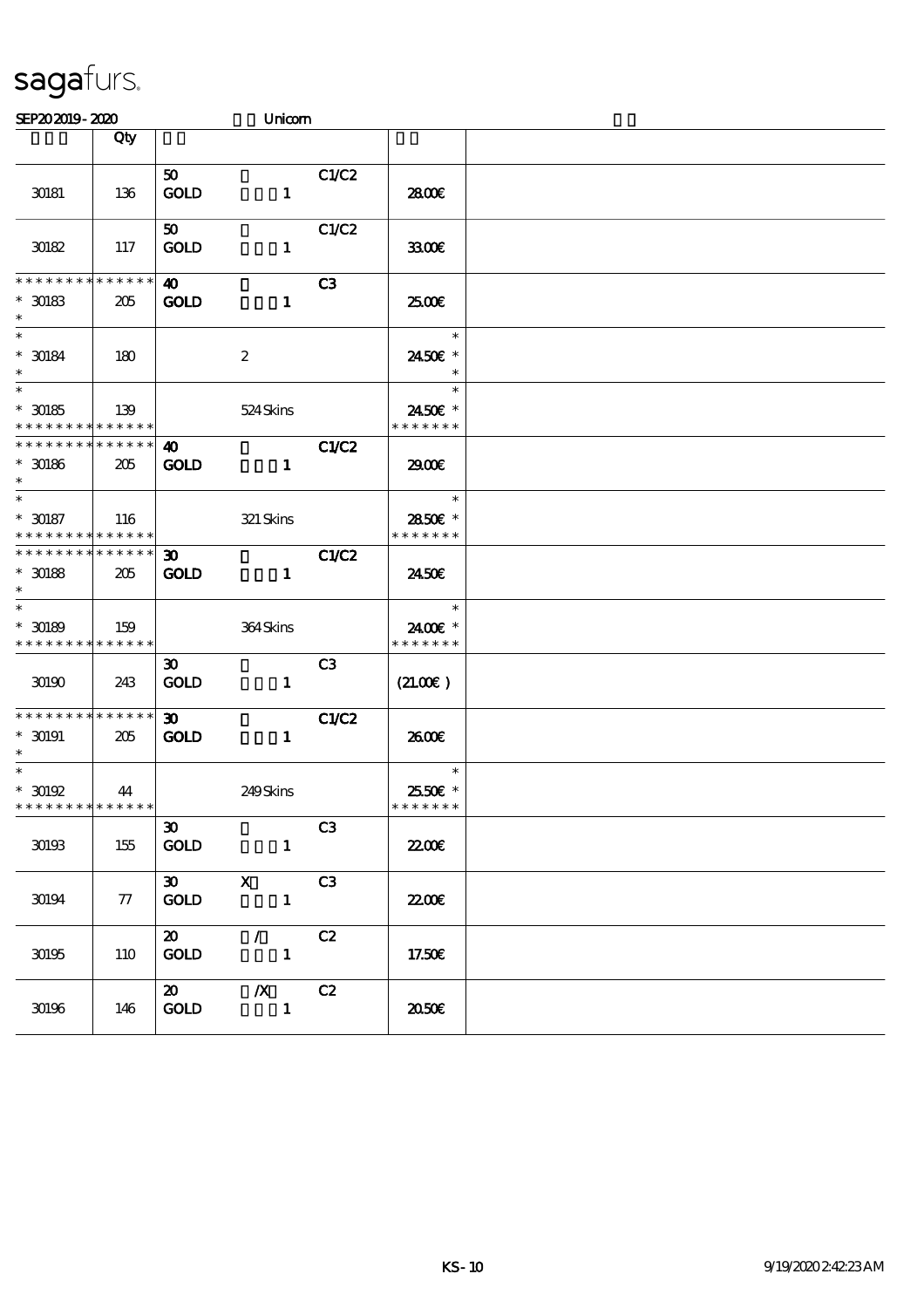| SEP202019-2020                                                    |                |                                            |                                                        | Springbrook-Laborite |                                                 |  |
|-------------------------------------------------------------------|----------------|--------------------------------------------|--------------------------------------------------------|----------------------|-------------------------------------------------|--|
|                                                                   | Qty            |                                            |                                                        |                      |                                                 |  |
| 30201                                                             | 100            | 50<br>GOLD                                 | $\overline{\mathbf{2}}$                                | C2/C3                | (330)                                           |  |
| **************<br>$*30002$<br>$\ast$                              | 185            | 50 <sub>2</sub><br><b>GOLD</b>             | $\boldsymbol{X}$<br>$\boldsymbol{z}$                   | <b>C2/C3</b>         | 3500€                                           |  |
| $\ast$<br>$*$ 30203<br>* * * * * * * * <mark>* * * * * * *</mark> | 49             |                                            | 234Skins                                               |                      | $\ast$<br>3400€ *<br>* * * * * * *              |  |
| 30204                                                             | 88             | 40<br>GOLD                                 | $\overline{\mathbf{2}}$                                | C1/C2                | (27.00)                                         |  |
| 30205                                                             | 141            | 40<br><b>GOLD</b>                          | $\mathcal{L}$<br>$\boldsymbol{z}$                      | C3                   | 2500€                                           |  |
| * * * * * * * * * * * * * *<br>$*30006$<br>$\ast$                 | 205            | $\boldsymbol{\omega}$<br><b>GOLD</b>       | $\boldsymbol{z}$                                       | C1/C2                | 3300                                            |  |
| $_{*}$<br>$*3007$<br>$\ast$                                       | 180            |                                            | $\boldsymbol{2}$                                       |                      | $\ast$<br>3200E *<br>$\ast$                     |  |
| $\overline{\phantom{0}}$<br>$*3008$<br>$\ast$                     | 180            |                                            | 3                                                      |                      | $\ast$<br>3200E *<br>$\ast$                     |  |
| $\overline{\ast}$<br>$*3000$<br>$\ast$                            | 180            |                                            | $\overline{\mathbf{4}}$                                |                      | $\ast$<br>$3200$ $\epsilon$ *<br>$\ast$         |  |
| $\ast$<br>$*$ 30210<br>$\ast$                                     | 180            |                                            | $\mathbf{5}$                                           |                      | $\ast$<br>3200E *<br>$\ast$                     |  |
| $\ast$<br>$*$ 30211<br>$\ast$                                     | 180            |                                            | $\boldsymbol{6}$                                       |                      | $\ast$<br>3200E *<br>$\ast$                     |  |
| $\ast$<br>$*$ 30212                                               | 180            |                                            | $\boldsymbol{7}$                                       |                      | $\ast$<br>$3200$ $\epsilon$ *                   |  |
| $\ast$<br>$*$ 30213<br>$\ast$                                     | 180            |                                            | 8                                                      |                      | $\ast$<br>$3200$ £ *<br>$\ast$                  |  |
| $\ast$<br>$*$ 30214<br>* * * * * * * * * * * * * *                | 180            |                                            | 1645Skins                                              |                      | $\ast$<br>3200E *<br>* * * * * * *              |  |
| * * * * * * * * * * * * * *<br>$*$ 30215<br>$\ast$                | 205            | <b>GOLD</b>                                | $\sqrt{40}$ $\sqrt{X}$ $C3$<br>$\overline{\mathbf{z}}$ |                      | 31.005                                          |  |
| $\ast$<br>$*$ 30216<br>$\ast$                                     | 180            |                                            | $\boldsymbol{2}$                                       |                      | $\overline{\phantom{a}}$<br>$3L00E$ *<br>$\ast$ |  |
| $\ast$<br>$*30217$<br>* * * * * * * * * * * * * * *               | 137            |                                            | 522 Skins                                              |                      | $\ast$<br>$3000$ $^{\circ}$<br>* * * * * * *    |  |
| 30218                                                             | $\mathfrak{B}$ | $\boldsymbol{\omega}$<br><b>GOLD</b>       | $\sqrt{C2}$<br>$\overline{\textbf{3}}$                 |                      | 2500E                                           |  |
| * * * * * * * * * * * * * *<br>$*$ 30219<br>$\ast$                | 205            | $\boldsymbol{\mathfrak{D}}$<br><b>GOLD</b> | $\boldsymbol{z}$                                       | $\overline{C1}C2$    | 27.00E                                          |  |
| $\ast$<br>$*3020$<br>$\ast$                                       | 180            |                                            | $\boldsymbol{2}$                                       |                      | $\ast$<br>27.00 £*<br>$\ast$                    |  |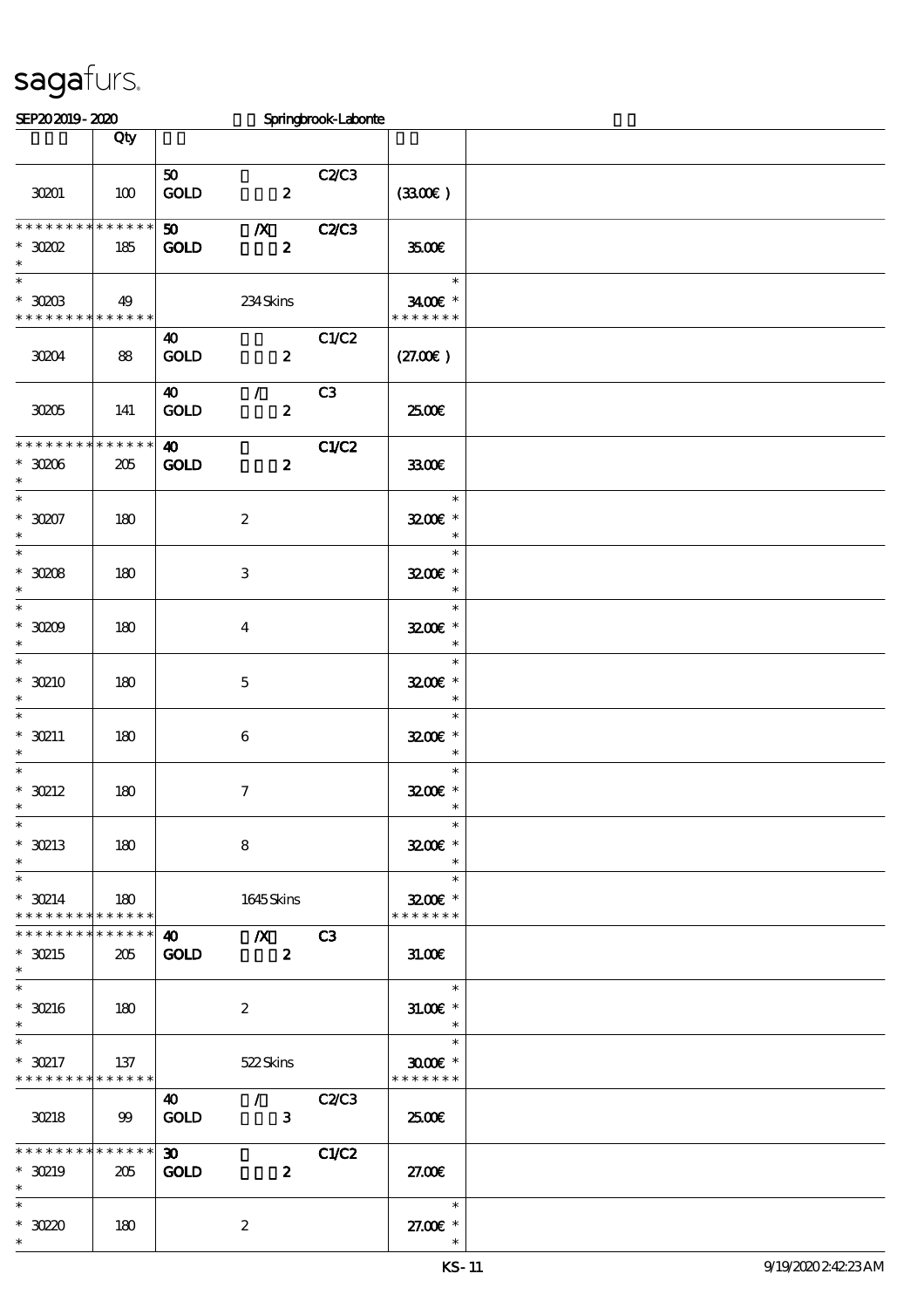| SEP202019-2020                     |                     |                                                                                                                                                                                                                                                                                                                       | Springbrook-Laborite |                                    |  |
|------------------------------------|---------------------|-----------------------------------------------------------------------------------------------------------------------------------------------------------------------------------------------------------------------------------------------------------------------------------------------------------------------|----------------------|------------------------------------|--|
|                                    | Qty                 |                                                                                                                                                                                                                                                                                                                       |                      |                                    |  |
|                                    |                     |                                                                                                                                                                                                                                                                                                                       |                      |                                    |  |
| $\ast$                             |                     | $\boldsymbol{\mathfrak{D}}$                                                                                                                                                                                                                                                                                           | C1/C2                | $\ast$                             |  |
| $* 3021$                           | 180                 | GOLD<br>$\boldsymbol{z}$                                                                                                                                                                                                                                                                                              |                      | 27.00 £*                           |  |
| $\ast$                             |                     |                                                                                                                                                                                                                                                                                                                       |                      | $\ast$                             |  |
| $\overline{\ast}$                  |                     |                                                                                                                                                                                                                                                                                                                       |                      | $\ast$                             |  |
| $*30222$                           | 180                 | $\boldsymbol{4}$                                                                                                                                                                                                                                                                                                      |                      | 27.00€ *                           |  |
| $\ast$                             |                     |                                                                                                                                                                                                                                                                                                                       |                      | $\ast$                             |  |
| $\ast$                             |                     |                                                                                                                                                                                                                                                                                                                       |                      | $\ast$                             |  |
|                                    |                     |                                                                                                                                                                                                                                                                                                                       |                      |                                    |  |
| $*$ 30223                          | 180                 | $\mathbf 5$                                                                                                                                                                                                                                                                                                           |                      | 27.00€ *                           |  |
| $\ast$                             |                     |                                                                                                                                                                                                                                                                                                                       |                      | $\ast$                             |  |
| $\ast$                             |                     |                                                                                                                                                                                                                                                                                                                       |                      | $\ast$                             |  |
| $*3024$                            | 106                 | 1031 Skins                                                                                                                                                                                                                                                                                                            |                      | 27.00 £*                           |  |
|                                    | * * * * * * * * * * |                                                                                                                                                                                                                                                                                                                       |                      | * * * * * * *                      |  |
| * * * * * * * *                    | * * * * * *         | $\boldsymbol{\mathfrak{D}}$                                                                                                                                                                                                                                                                                           | C1/C2                |                                    |  |
| $*3025$                            | 180                 | <b>GOLD</b><br>$\boldsymbol{z}$                                                                                                                                                                                                                                                                                       |                      | 2800€                              |  |
| $\ast$                             |                     |                                                                                                                                                                                                                                                                                                                       |                      |                                    |  |
| $\overline{\ast}$                  |                     |                                                                                                                                                                                                                                                                                                                       |                      | $\ast$                             |  |
| $*30236$                           | 180                 | $\boldsymbol{2}$                                                                                                                                                                                                                                                                                                      |                      | 2800E *                            |  |
| $\ast$                             |                     |                                                                                                                                                                                                                                                                                                                       |                      | $\ast$                             |  |
| $\overline{\phantom{0}}$           |                     |                                                                                                                                                                                                                                                                                                                       |                      | $\ast$                             |  |
| $*3027$                            | 180                 | 3                                                                                                                                                                                                                                                                                                                     |                      | 2800€ *                            |  |
| $\ast$                             |                     |                                                                                                                                                                                                                                                                                                                       |                      | $\ast$                             |  |
| $\overline{\phantom{0}}$           |                     |                                                                                                                                                                                                                                                                                                                       |                      | $\ast$                             |  |
| $*3028$                            |                     |                                                                                                                                                                                                                                                                                                                       |                      | 2800€ *                            |  |
| $\ast$                             | 180                 | $\bf{4}$                                                                                                                                                                                                                                                                                                              |                      | $\ast$                             |  |
| $\overline{\ast}$                  |                     |                                                                                                                                                                                                                                                                                                                       |                      | $\ast$                             |  |
|                                    |                     |                                                                                                                                                                                                                                                                                                                       |                      |                                    |  |
| $*3029$                            | 180                 | $\mathbf 5$                                                                                                                                                                                                                                                                                                           |                      | 2800E *                            |  |
| $\ast$                             |                     |                                                                                                                                                                                                                                                                                                                       |                      | $\ast$                             |  |
| $\ast$                             |                     |                                                                                                                                                                                                                                                                                                                       |                      | $\ast$                             |  |
| $*$ 30230                          | 180                 | 6                                                                                                                                                                                                                                                                                                                     |                      | 2800€ *                            |  |
| $\ast$                             |                     |                                                                                                                                                                                                                                                                                                                       |                      | $\ast$                             |  |
| $\ast$                             |                     |                                                                                                                                                                                                                                                                                                                       |                      | $\ast$                             |  |
| $*$ 30231                          | 180                 | $\tau$                                                                                                                                                                                                                                                                                                                |                      | 2800E *                            |  |
| $\ast$                             |                     |                                                                                                                                                                                                                                                                                                                       |                      | $\ast$                             |  |
| $\ast$                             |                     |                                                                                                                                                                                                                                                                                                                       |                      | $\ast$                             |  |
| $*$ 30232                          | 180                 | 8                                                                                                                                                                                                                                                                                                                     |                      | 2800€ *                            |  |
| $*$                                |                     |                                                                                                                                                                                                                                                                                                                       |                      |                                    |  |
| $\ast$                             |                     |                                                                                                                                                                                                                                                                                                                       |                      | $\ast$                             |  |
| $*$ 30233                          | 180                 | $\boldsymbol{9}$                                                                                                                                                                                                                                                                                                      |                      | 2800€ *                            |  |
| $\ast$                             |                     |                                                                                                                                                                                                                                                                                                                       |                      | $\ast$                             |  |
| $\overline{\phantom{a}^*}$         |                     |                                                                                                                                                                                                                                                                                                                       |                      | $\ast$                             |  |
| $*$ 30234                          | 180                 | 10                                                                                                                                                                                                                                                                                                                    |                      | 2800E *                            |  |
| $\ast$                             |                     |                                                                                                                                                                                                                                                                                                                       |                      | $\ast$                             |  |
| $\overline{\ast}$                  |                     |                                                                                                                                                                                                                                                                                                                       |                      | $\ast$                             |  |
| $*30235$                           |                     |                                                                                                                                                                                                                                                                                                                       |                      | 2800E *                            |  |
| $\ast$                             | 180                 | 11                                                                                                                                                                                                                                                                                                                    |                      | $\overline{\phantom{a}}$           |  |
| $\ast$                             |                     |                                                                                                                                                                                                                                                                                                                       |                      | <u>and the second</u><br>$\ast$    |  |
|                                    |                     |                                                                                                                                                                                                                                                                                                                       |                      |                                    |  |
| $*30236$                           | 180                 | 12                                                                                                                                                                                                                                                                                                                    |                      | 2800€ *                            |  |
| $\ast$<br>$\overline{\phantom{0}}$ |                     |                                                                                                                                                                                                                                                                                                                       |                      | $\ast$                             |  |
|                                    |                     |                                                                                                                                                                                                                                                                                                                       |                      | $\ast$                             |  |
| $*30237$                           | 180                 | 2340Skins                                                                                                                                                                                                                                                                                                             |                      | 2800€ *                            |  |
| * * * * * * * * * * * * * * *      |                     |                                                                                                                                                                                                                                                                                                                       |                      | * * * * * * *                      |  |
| ******** <mark>*******</mark>      |                     | $\frac{30}{10}$ $\frac{1}{2}$ $\frac{1}{2}$ $\frac{1}{2}$ $\frac{1}{2}$ $\frac{1}{2}$ $\frac{1}{2}$ $\frac{1}{2}$ $\frac{1}{2}$ $\frac{1}{2}$ $\frac{1}{2}$ $\frac{1}{2}$ $\frac{1}{2}$ $\frac{1}{2}$ $\frac{1}{2}$ $\frac{1}{2}$ $\frac{1}{2}$ $\frac{1}{2}$ $\frac{1}{2}$ $\frac{1}{2}$ $\frac{1}{2}$ $\frac{1}{2}$ |                      |                                    |  |
| $*$ 30238                          | 205                 | GOLD 2                                                                                                                                                                                                                                                                                                                |                      | 2600E                              |  |
| $*$                                |                     |                                                                                                                                                                                                                                                                                                                       |                      |                                    |  |
| $\ast$                             |                     |                                                                                                                                                                                                                                                                                                                       |                      | $\overline{\phantom{a}}$           |  |
| * $30239$   180                    |                     | $\boldsymbol{2}$                                                                                                                                                                                                                                                                                                      |                      | 2550€ *                            |  |
| $\ast$                             |                     |                                                                                                                                                                                                                                                                                                                       |                      | $\overline{\phantom{a}}$           |  |
| $\ast$                             |                     |                                                                                                                                                                                                                                                                                                                       |                      | $\overline{\phantom{0}}$<br>$\ast$ |  |
| $*30240$                           | 78                  | 463Skins                                                                                                                                                                                                                                                                                                              |                      | 2550€ *                            |  |
| * * * * * * * * * * * * * *        |                     |                                                                                                                                                                                                                                                                                                                       |                      | * * * * * * *                      |  |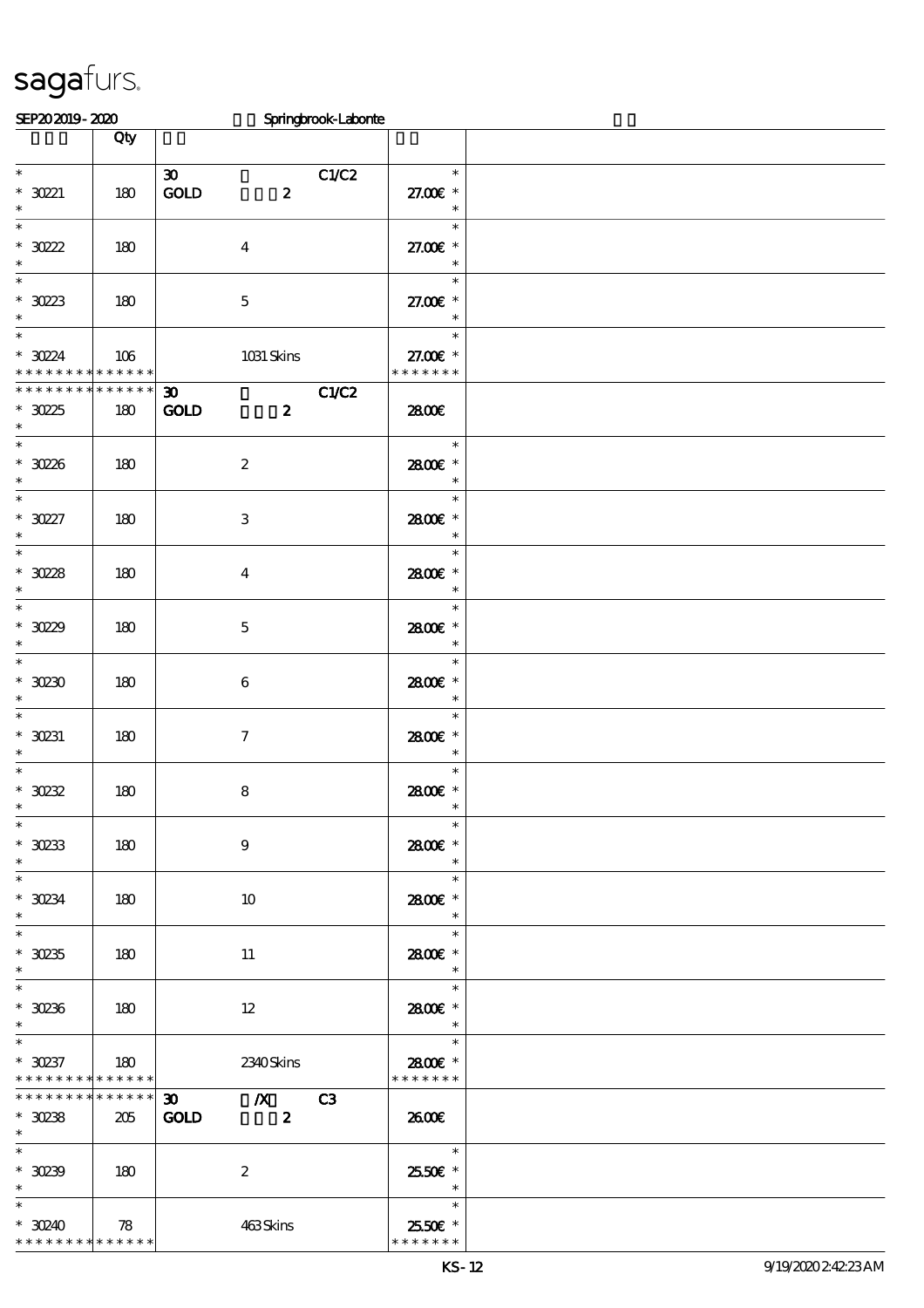| SEP202019-2020                                                    |                    |                                            |                                           | Springbrook-Laborie |                                                                    |  |
|-------------------------------------------------------------------|--------------------|--------------------------------------------|-------------------------------------------|---------------------|--------------------------------------------------------------------|--|
|                                                                   | Qty                |                                            |                                           |                     |                                                                    |  |
| 30241                                                             | 130                | $\boldsymbol{\mathfrak{D}}$<br>GOLD        | $\mathbf{X}$<br>$\boldsymbol{z}$          | <b>C2/C3</b>        | (27.00)                                                            |  |
| 30242                                                             | 95                 | $\boldsymbol{\mathfrak{D}}$<br><b>GOLD</b> | $\mathcal{L}$<br>3                        | C2/C3               | 2350E                                                              |  |
| * * * * * * * * * * * * * *<br>$*$ 30243<br>$\ast$                | 205                | 30 <sub>o</sub><br><b>GOLD</b>             | $\mathbf{3}$                              | C2C3                | 2500€                                                              |  |
| $\ast$<br>$* 30244$<br>* * * * * * * * <mark>* * * * * * *</mark> | 59                 |                                            | 264Skins                                  |                     | $\ast$<br>2450€ *<br>* * * * * * *                                 |  |
| * * * * * * * * * * * * * *<br>$*$ 30245<br>$\ast$                | 148                | $\boldsymbol{\mathfrak{D}}$<br><b>GOLD</b> | $\boldsymbol{z}$                          | <b>C1/C2</b>        | 2350E                                                              |  |
| $\ast$<br>$*30246$<br>* * * * * * * * * * * * * *                 | 72                 |                                            | 220Skins                                  |                     | $\ast$<br>2300€ *<br>* * * * * * *                                 |  |
| * * * * * * * * * * * * * * *<br>$*$ 30247<br>$\ast$              | 220                | $\boldsymbol{\mathfrak{D}}$<br><b>GOLD</b> | $\boldsymbol{z}$                          | <b>C1/C2</b>        | 2500€                                                              |  |
| $\overline{\ast}$<br>$*30248$<br>$\ast$                           | 220                |                                            | $\boldsymbol{z}$                          |                     | $\ast$<br>2500€ *<br>$\ast$                                        |  |
| $\ast$<br>$*30249$<br>$\ast$                                      | 220                |                                            | 3                                         |                     | $\ast$<br>$2500$ $*$<br>$\ast$                                     |  |
| $\ast$<br>$*30250$<br>$\ast$                                      | 220                |                                            | $\overline{4}$                            |                     | $\ast$<br>2500€*                                                   |  |
| $\ast$<br>$*$ 30251<br>$\ast$                                     | 220                |                                            | $\mathbf 5$                               |                     | $\ast$<br>2500€ *<br>$\ast$                                        |  |
| $\ast$<br>$^*$ 30252 $\,$<br>* * * * * * * *                      | 217<br>* * * * * * |                                            | 1317Skins                                 |                     | $\ast$<br>2550€ *<br>* * * * * * *                                 |  |
| * * * * * * * * * * * * * * *<br>$*30253$<br>$\ast$               | 245                | $\boldsymbol{\mathsf{20}}$<br><b>GOLD</b>  | $\chi$ C3<br>$\boldsymbol{z}$             |                     | 2200                                                               |  |
| $\ast$<br>$*30254$<br>$\ast$                                      | 143                |                                            | $\boldsymbol{2}$                          |                     | $\overline{\phantom{0}}$<br>$21.50E$ *<br>$\overline{\phantom{a}}$ |  |
| $\ast$<br>$*30255$<br>* * * * * * * * * * * * * * *               | 48                 |                                            | 436Skins                                  |                     | $\overline{\phantom{a}}$<br>$21.50E$ *<br>* * * * * * *            |  |
| * * * * * * * *<br>$* 30256$<br>$\ast$                            | ******<br>245      | <b>GOLD</b>                                | $\overline{20}$ X $C1/C2$<br>$\mathbf{2}$ |                     | 2800E                                                              |  |
| $\overline{\ast}$<br>$*30257$<br>$\ast$                           | 220                |                                            | $\boldsymbol{2}$                          |                     | $\overline{\phantom{a}}$<br>2800 £*<br>$\overline{\phantom{a}}$    |  |
| $*30258$<br>* * * * * * * * * * * * * * *                         | 55                 |                                            | 520 Skins                                 |                     | $*$<br>27.50£ *<br>* * * * * * *                                   |  |
| 30259                                                             | 186                | $\boldsymbol{\mathfrak{D}}$<br><b>GOLD</b> | $\sqrt{C2/C3}$<br>$\overline{\mathbf{3}}$ |                     | 2200                                                               |  |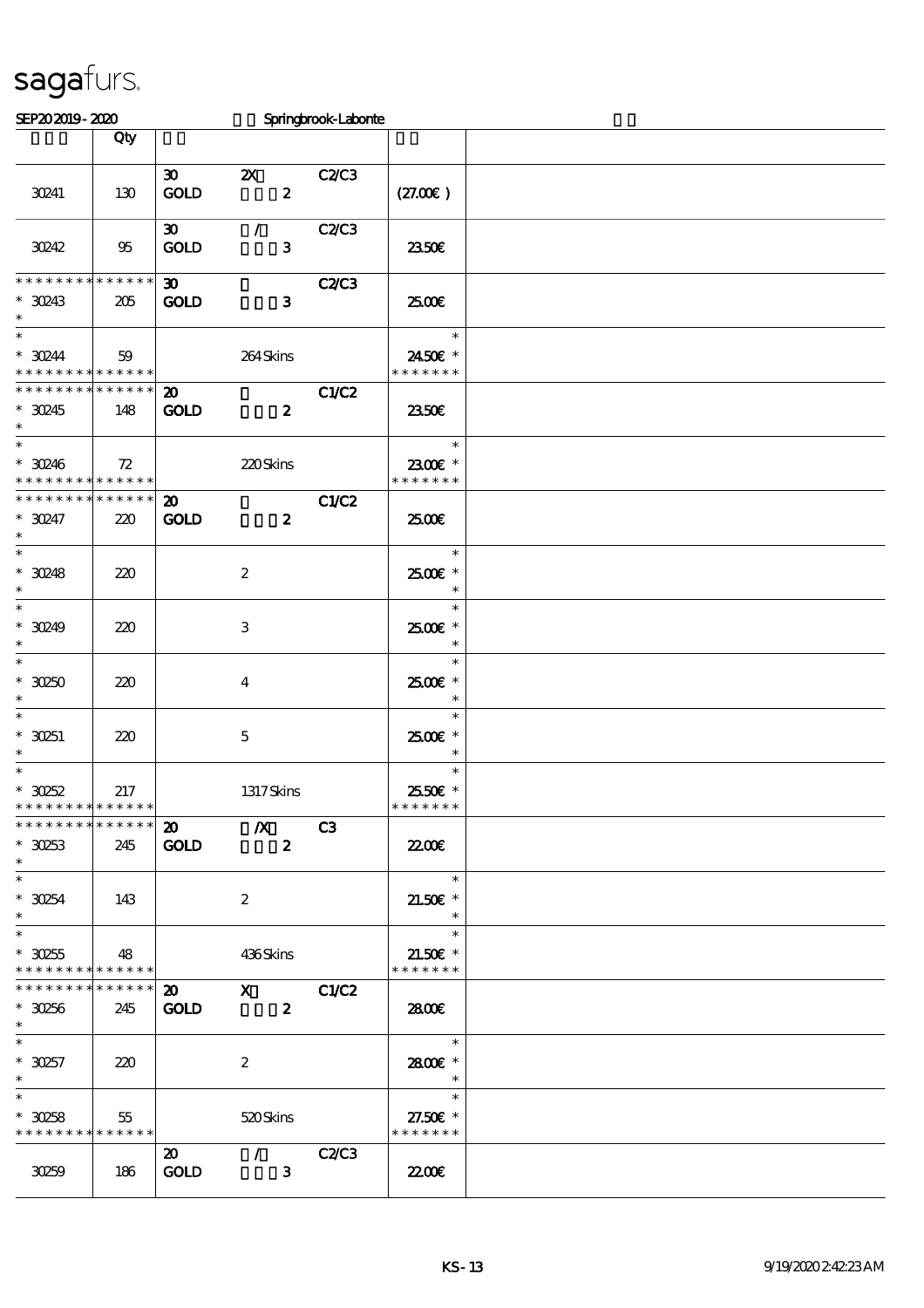| SEP202019-2020                                                   |                    |                                                         | Sundryowners                  |                        |                                                      |  |
|------------------------------------------------------------------|--------------------|---------------------------------------------------------|-------------------------------|------------------------|------------------------------------------------------|--|
|                                                                  | Qty                |                                                         |                               |                        |                                                      |  |
| * * * * * * * * * * * * * *<br>$*$ 30261<br>$\ast$               | 185                | 50<br><b>SLVR</b>                                       |                               | C2                     | $(2250\varepsilon)$                                  |  |
| $\ast$<br>$*3002$<br>* * * * * * * * <mark>* * * * * *</mark> *  | 84                 |                                                         | 269Skins                      |                        | $\ast$<br>$(2250\epsilon)^*$<br>* * * * * * *        |  |
| 30263                                                            | 126                | 5040<br>${\bf S\!L}\!{\bf V\!R}$                        |                               | C1/C2                  | 2450E                                                |  |
| 30264                                                            | 146                | 5040<br><b>SLVR</b>                                     |                               | C3                     | (2300)                                               |  |
| 30265                                                            | 97                 | 40<br><b>SLVR</b>                                       |                               | C2                     | 1950€                                                |  |
| * * * * * * * *<br>$*30066$<br>$\ast$                            | * * * * * *<br>205 | $\boldsymbol{\omega}$<br>$S\!L\!V\!R$                   | $\boldsymbol{X}$              | C2                     | 2250E                                                |  |
| $\ast$<br>$*30057$<br>$\ast$                                     | 180                |                                                         | $\boldsymbol{2}$              |                        | $\ast$<br>2200E *<br>$\ast$                          |  |
| $\ast$<br>$^\ast$ 30268<br>$\ast$                                | 180                |                                                         | $\ensuremath{\mathsf{3}}$     |                        | $\ast$<br>22.00E *<br>$\ast$                         |  |
| $\ast$<br>$*3000$<br>* * * * * * * * * * * * * *                 | 67                 |                                                         | 632Skins                      |                        | $\ast$<br>$21.50E$ *<br>* * * * * * *                |  |
| 30270                                                            | 109                | 40<br>$S\!L\!V\!R$                                      |                               | C2                     | $(2250\varepsilon)$                                  |  |
| 30271                                                            | 244                | $\boldsymbol{\mathfrak{D}}$<br>$S\!L\!V\!R$             | $\boldsymbol{X}$              | C2                     | 17.50€                                               |  |
| 30272                                                            | 173                | $\boldsymbol{\mathfrak{D}}$<br>${\bf S\!L}\!{\bf V\!R}$ |                               | C2                     | (17.00)                                              |  |
| 30273                                                            | 104                | $30-1$<br><b>SLVR</b>                                   | $\boldsymbol{X}$              | C2                     | (200)                                                |  |
|                                                                  |                    |                                                         |                               | <b>WilliamsFurFarm</b> |                                                      |  |
| 30275                                                            | 71                 | 50<br><b>SLVR</b>                                       | $\sqrt{C2}$<br>$\mathbf{1}$   |                        | 1800                                                 |  |
| * * * * * * * * * * * * * * *<br>$*30276$<br>$\ast$              | 185                | $\boldsymbol{40}$<br><b>SLVR</b>                        | $\angle$ C2C3<br>$\mathbf{1}$ |                        | 1800                                                 |  |
| $\ast$<br>$*30277$<br>* * * * * * * * <mark>* * * * * * *</mark> | 37                 |                                                         | 222Skins                      |                        | $\overline{\phantom{a}}$<br>1800 £*<br>* * * * * * * |  |
| * * * * * * * * * * * * * * *<br>$*30278$<br>$\ast$              | 205                | $\boldsymbol{\omega}$<br><b>SLVR</b>                    | $X$ $C2/C3$<br>$\blacksquare$ |                        | 2000                                                 |  |
| $\overline{\ast}$<br>$*30279$<br>* * * * * * * * * * * * * *     | 61                 |                                                         | 266Skins                      |                        | $\ast$<br>$2000$ $*$<br>* * * * * * *                |  |
| 30280                                                            | 142                | 30 <sub>o</sub><br><b>SLVR</b>                          | $\mathbf{1}$                  | C2C3                   | 1550€                                                |  |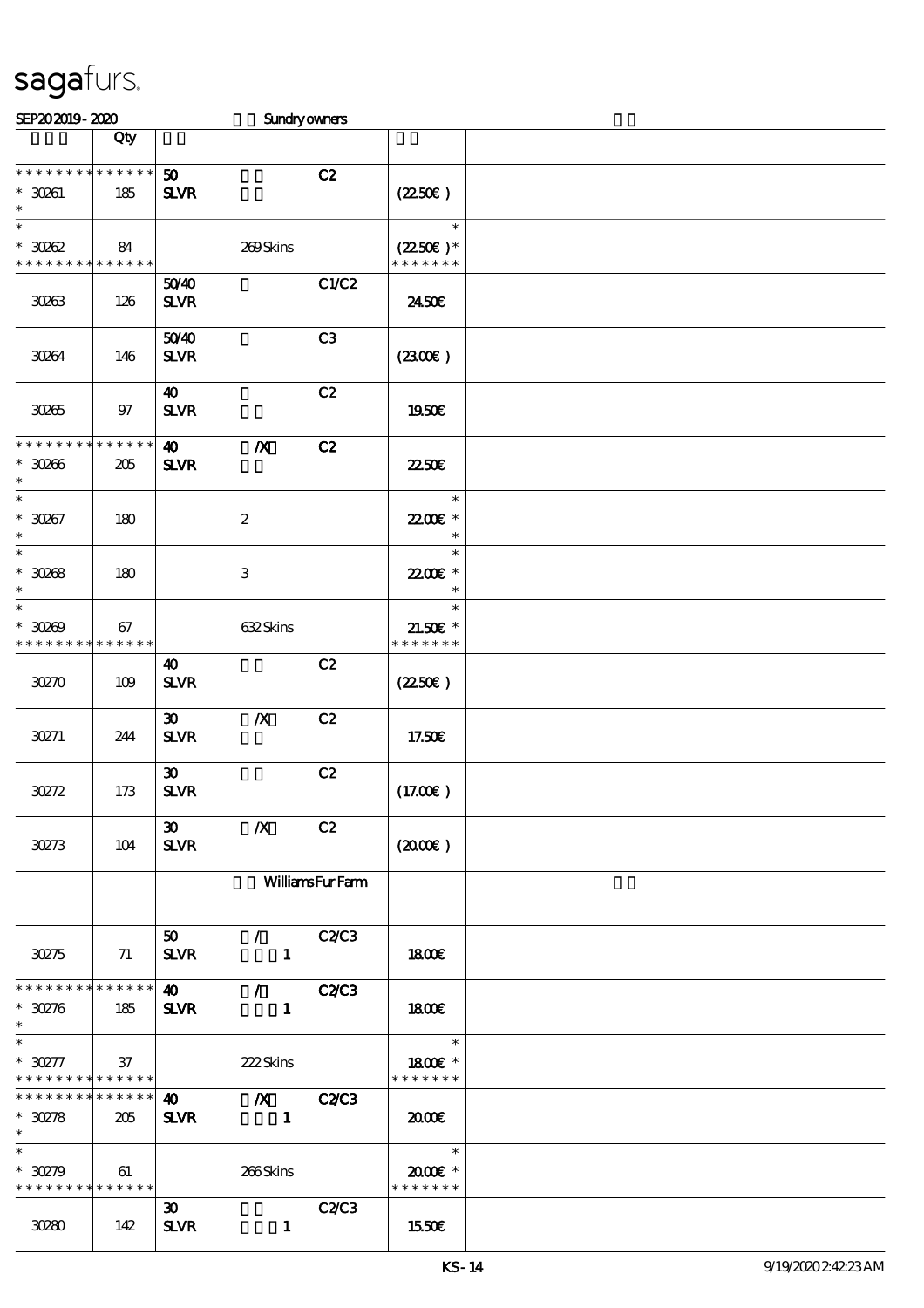| SEP202019-2020                                                                   |     |                                            |                                  | <b>WilliamsFurFam</b> |                                                                                                                      |  |
|----------------------------------------------------------------------------------|-----|--------------------------------------------|----------------------------------|-----------------------|----------------------------------------------------------------------------------------------------------------------|--|
|                                                                                  | Qty |                                            |                                  |                       |                                                                                                                      |  |
| **************<br>$* 30281$                                                      | 225 | $\boldsymbol{\mathfrak{D}}$<br><b>SLVR</b> | $\mathbf{1}$                     | <b>C2/C3</b>          | 1950E                                                                                                                |  |
| $\ast$<br>$^\ast$ 30282<br>* * * * * * * * * * * * * *                           | 68  |                                            | 293Skins                         |                       | $\ast$<br>1900€ *<br>* * * * * * *                                                                                   |  |
| * * * * * * * * * * * * * *<br>$*$ 30283<br>$\ast$                               | 265 | 30 <sup>°</sup><br><b>SLVR</b>             | $\boldsymbol{X}$<br>$\mathbf{1}$ | <b>C2/C3</b>          | 21.50E                                                                                                               |  |
| $\ast$<br>$*30284$<br>* * * * * * * * * * * * * *                                | 151 |                                            | 416Skins                         |                       | $\ast$<br>$21.50$ $\epsilon$ *<br>* * * * * * *                                                                      |  |
|                                                                                  |     |                                            | Northwest                        |                       |                                                                                                                      |  |
| 30286                                                                            | 75  | 50<br><b>SLVR</b>                          | $\mathbf{x}$<br>$\mathbf{1}$     | <b>C2/C3</b>          | $(2450\epsilon)$                                                                                                     |  |
| 30287                                                                            | 133 | 50 <sub>o</sub><br><b>SLVR</b>             | $\mathcal{L}$<br>$\mathbf{1}$    | <b>C2/C3</b>          | (250)                                                                                                                |  |
| 30288                                                                            | 97  | 50<br><b>SLVR</b>                          | $\boldsymbol{X}$<br>$\mathbf{1}$ | <b>C2/C3</b>          | (2600)                                                                                                               |  |
| 30289                                                                            | 57  | 50 <sub>o</sub><br><b>SLVR</b>             | $\mathbf{1}$                     | C2                    | $(2400\varepsilon)$                                                                                                  |  |
| 30290                                                                            | 170 | 40 <b>10</b><br><b>SLVR</b>                | $\mathbf{x}$<br>$\mathbf{1}$     | <b>C2/C3</b>          | (2050)                                                                                                               |  |
| * * * * * * * * * * * * * *<br>$*30291$<br>$\ast$                                | 205 | $\boldsymbol{\omega}$<br><b>SLVR</b>       | $\mathbf{1}$                     | <b>C2/C3</b>          | $(2250\epsilon)$                                                                                                     |  |
| $\ast$<br>$^*$ 30292 $\,$<br>* * * * * * * * <mark>* * * * * *</mark>            | 131 |                                            | 336Skins                         |                       | $\ast$<br>$(2250\varepsilon)^*$<br>* * * * * * *                                                                     |  |
| 30233                                                                            | 63  | 40<br><b>SLVR</b>                          | $\mathcal{L}$<br>$\mathbf{1}$    | C4                    | $(2250\varepsilon)$                                                                                                  |  |
| * * * * * * * * * * * * * * *<br>$*$ 30294<br>$\ast$                             | 205 | $\boldsymbol{\omega}$<br><b>SLVR</b>       | $\mathbf{1}$                     | <b>C2/C3</b>          | 2500                                                                                                                 |  |
| $\ast$<br>$*30295$<br>* * * * * * * * * * * * * * *                              | 119 |                                            | 324 Skins                        |                       | $\frac{1}{\sqrt{1+\frac{1}{2}}\sqrt{1+\frac{1}{2}}\left(\frac{1}{2}-\frac{1}{2}\right)}$<br>2450€ *<br>* * * * * * * |  |
| 30296                                                                            | 171 | $\boldsymbol{40}$<br><b>SLVR</b>           | $X$ $C2/C3$<br>$\sim$ $\sim$ 1   |                       | 2500E                                                                                                                |  |
| 30297                                                                            | 61  |                                            | $SLVR$ 1                         |                       | $(2450\epsilon)$                                                                                                     |  |
| * * * * * * * * * * * * * * *<br>$*30298$<br>$\ast$                              | 225 | $\boldsymbol{\mathfrak{D}}$<br><b>SLVR</b> | $\mathbf{1}$                     | C2C3                  | 1850E                                                                                                                |  |
| $\overline{\phantom{1}}$<br>$*30299$<br>* * * * * * * * <mark>* * * * * *</mark> | 64  |                                            | 289Skins                         |                       | 1850€ *<br>* * * * * * *                                                                                             |  |
| ******** <mark>*******</mark><br>$*$ 30800<br>$\ast$                             | 225 | $\infty$<br><b>SLVR</b>                    | $\chi$ $C2C3$<br>$\blacksquare$  |                       | 2200                                                                                                                 |  |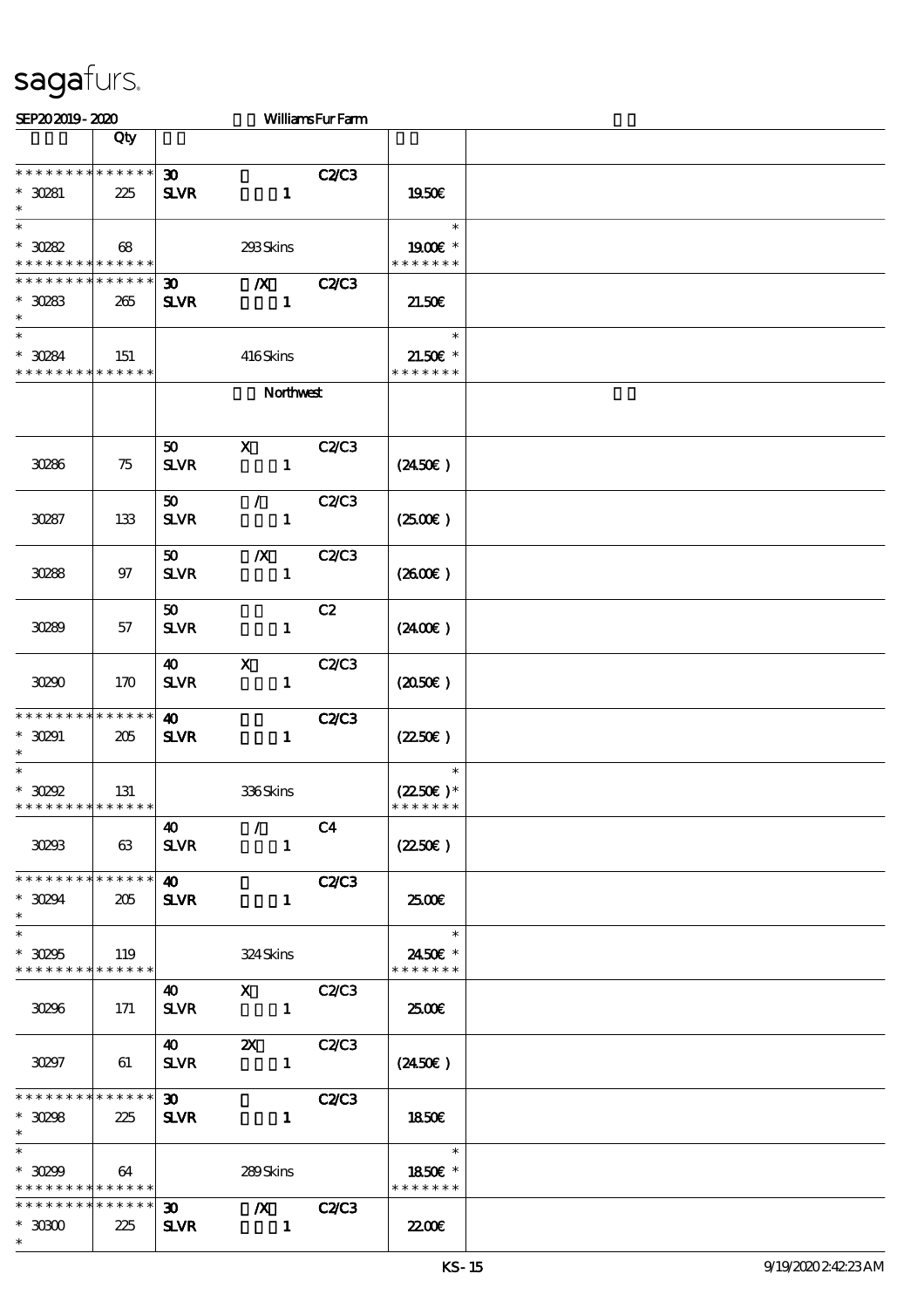| SEP202019-2020                                           |       |                                                         |                                                                       | Northwest           |                                       |  |
|----------------------------------------------------------|-------|---------------------------------------------------------|-----------------------------------------------------------------------|---------------------|---------------------------------------|--|
|                                                          | Qty   |                                                         |                                                                       |                     |                                       |  |
| $\ast$<br>$^*$ 30301 $\,$<br>* * * * * * * * * * * * * * | 117   | $\boldsymbol{\mathfrak{D}}$<br><b>SLVR</b>              | $\boldsymbol{X}$<br>$\mathbf{1}$                                      | <b>C2/C3</b>        | $\ast$<br>$21.50E$ *<br>* * * * * * * |  |
| 30802                                                    | 84    | $\boldsymbol{\mathfrak{D}}$<br>${\bf S\!L}\!{\bf V\!R}$ | $\boldsymbol{\mathsf{z}}$<br>$\mathbf{1}$                             | <b>C2/C3</b>        | 21.00E                                |  |
|                                                          |       |                                                         |                                                                       | Laborte Springbrook |                                       |  |
| 30304                                                    | 149   | 50<br><b>SLVR</b>                                       | $\mathcal{F}$<br>$\mathbf{1}$                                         | <b>C2/C3</b>        | (27.00)                               |  |
|                                                          |       |                                                         |                                                                       | MapleRidge          |                                       |  |
| $3006\,$                                                 | 87    | 50<br>$S\!L\!V\!R$                                      | $\mathcal{F}$<br>$\boldsymbol{z}$                                     | <b>C2/C3</b>        | (27.00)                               |  |
| $3007\,$                                                 | $104$ | 50<br>$S\!L\!V\!R$                                      | $\boldsymbol{X}$<br>$\boldsymbol{2}$                                  | <b>C2/C3</b>        | 27.50E                                |  |
| 3008                                                     | $173$ | $\boldsymbol{\omega}$<br>$S\!L\!V\!R$                   | $\boldsymbol{z}$                                                      | <b>C2/C3</b>        | (240E)                                |  |
| 3009                                                     | 95    | 40<br>$S\!L\!V\!R$                                      | $\mathcal{L}$<br>$\boldsymbol{z}$                                     | C <sub>4</sub>      | 1850E                                 |  |
| 30810                                                    | 186   | $\boldsymbol{\omega}$<br>$S\!L\!V\!R$                   | $\boldsymbol{z}$                                                      | <b>C2/C3</b>        | 2450E                                 |  |
| 30311                                                    | 160   | 40<br><b>SLVR</b>                                       | $\boldsymbol{X}$<br>$\boldsymbol{2}$                                  | C <sub>4</sub>      | 2200                                  |  |
| 30312                                                    | 233   | $\boldsymbol{\mathfrak{D}}$<br>${\bf S\!L}\!{\bf V\!R}$ | $\boldsymbol{2}$                                                      | C2C3                | <b>1800€</b>                          |  |
| 30313                                                    | 205   | $\boldsymbol{\mathfrak{D}}$<br><b>SLVR</b>              | $\overline{\phantom{a}}$ $\overline{\phantom{a}}$<br>$\boldsymbol{z}$ | C <sub>4</sub>      | 1850€                                 |  |
| 30314                                                    | 179   | <b>SLVR</b>                                             | $20$ /<br>$\mathbf{2}$                                                | C4                  | 1350E                                 |  |
| 30315                                                    | 94    | <b>SLVR</b>                                             | $\mathbf{z}$                                                          |                     | 1850E                                 |  |
|                                                          |       | Unicom                                                  |                                                                       |                     |                                       |  |
| 30317                                                    | 140   | 50<br><b>SLVR</b>                                       | $\mathbf{1}$                                                          | C3                  | 25.50E                                |  |
| 30318                                                    | 114   | 50<br><b>SLVR</b>                                       | $\mathbf{1}$                                                          | C1/C2               | 3000                                  |  |
| 30819                                                    | 107   | 50<br><b>SLVR</b>                                       | $\mathbf{1}$                                                          | C3                  | 2600E                                 |  |
| 3080                                                     | 72    | 50<br><b>SLVR</b>                                       | $\mathbf{X}$<br>$\mathbf{1}$                                          | C1/C2               | 3000                                  |  |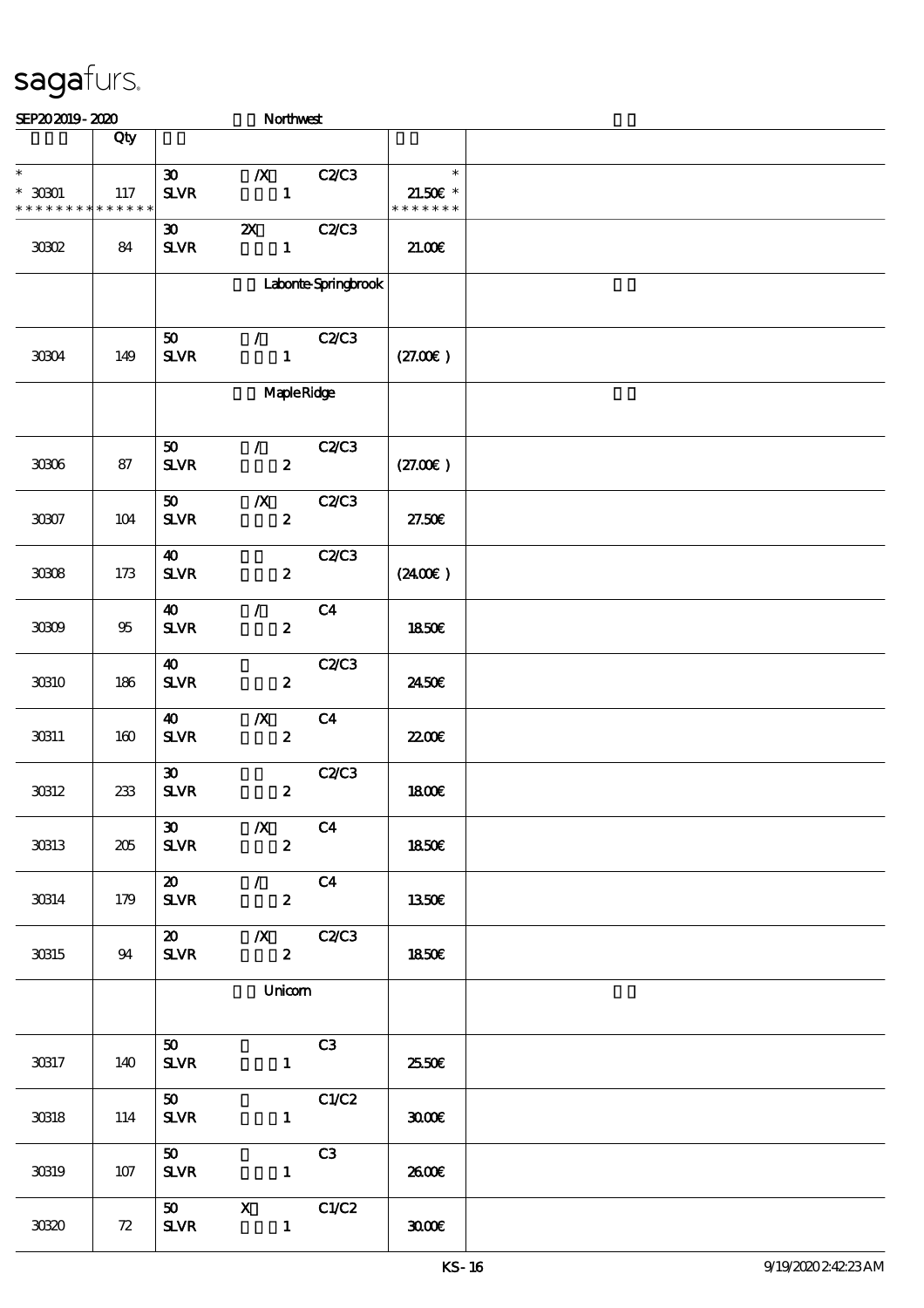| SEP202019-2020                                                 |                       |                                            | Unicom                               |                      |                                     |  |
|----------------------------------------------------------------|-----------------------|--------------------------------------------|--------------------------------------|----------------------|-------------------------------------|--|
|                                                                | Qty                   |                                            |                                      |                      |                                     |  |
| 30321                                                          | 150                   | 50 <sub>o</sub><br><b>SLVR</b>             | $\boldsymbol{X}$<br>$\boldsymbol{z}$ | C2<br><b>OPEN</b>    | 2400€                               |  |
| 30322                                                          | 56                    | 5040<br><b>SLVR</b>                        | $\boldsymbol{z}$                     | C2<br><b>OPEN</b>    | (21.00)                             |  |
| 30323                                                          | 108                   | 40<br><b>SLVR</b>                          | $\mathbf{1}$                         | C2                   | 21.006                              |  |
| * * * * * * * *<br>$*3034$<br>$\ast$                           | $******$<br>205       | $\boldsymbol{\omega}$<br><b>SLVR</b>       | $\mathbf{1}$                         | C1/C2                | 2600€                               |  |
| $^\ast$ 30325<br>* * * * * * * * * * * * * * *                 | 79                    |                                            | 284Skins                             |                      | $\ast$<br>2550€ *<br>* * * * * * *  |  |
| * * * * * * * * * * * * * *<br>$^\ast$ 30326<br>$\ast$         | 205                   | $\boldsymbol{\omega}$<br><b>SLVR</b>       | $\mathbf{1}$                         | C1/C2                | 2800€                               |  |
| $\ast$<br>$^*$ 30327 $\,$<br>* * * * * * * *                   | 55<br>* * * * * *     |                                            | 260Skins                             |                      | $\ast$<br>27.50€ *<br>* * * * * * * |  |
| 3038                                                           | 114                   | 40<br><b>SLVR</b>                          | $\mathbf{X}$<br>$\mathbf{1}$         | C1/C2                | 2800€                               |  |
| 3039                                                           | 87                    | $\boldsymbol{\omega}$<br><b>SLVR</b>       | $\mathbf{x}$<br>$\mathbf{1}$         | C <sub>3</sub>       | 2450E                               |  |
| 30330                                                          | 236                   | $\boldsymbol{\mathfrak{D}}$<br><b>SLVR</b> | $\mathbf{1}$                         | C1/C2                | <b>22006</b>                        |  |
| 30331                                                          | 128                   | $\boldsymbol{\mathfrak{D}}$<br><b>SLVR</b> | $\mathbf{1}$                         | C3                   | (21.00)                             |  |
| 3032                                                           | 229                   | $\boldsymbol{\mathfrak{D}}$<br><b>SLVR</b> | $\boldsymbol{X}$<br>$\mathbf{1}$     | C <sub>3</sub>       | <b>22006</b>                        |  |
| 30333                                                          | 67                    | 30 <sub>o</sub><br><b>SLVR</b>             | $\boldsymbol{X}$<br>$\boldsymbol{2}$ | C <sub>3</sub>       | <b>22006</b>                        |  |
| 30334                                                          | 20B                   | 3020<br><b>SLVR</b>                        | $\mathbf{1}$                         | C2<br>SPT1           | 1600€                               |  |
|                                                                |                       |                                            |                                      | Springbrook-Laborite |                                     |  |
| 30336                                                          | 72                    | 50<br><b>SLVR</b>                          | $\boldsymbol{z}$                     | <b>C2/C3</b>         | <b>1600€</b>                        |  |
| 30337                                                          | 96                    | 50<br><b>SLVR</b>                          | $\boldsymbol{X}$<br>$\boldsymbol{z}$ | <b>C2/C3</b>         | (3300)                              |  |
| * * * * * * * *<br>$*$ 3038<br>$\ast$                          | * * * * * *<br>205    | $\boldsymbol{\omega}$<br><b>SLVR</b>       | $\boldsymbol{z}$                     | <b>C2/C3</b>         | 2850E                               |  |
| $\ast$<br>$* 3039$<br>* * * * * * * * <mark>* * * * * *</mark> | $\boldsymbol{\omega}$ |                                            | 274Skins                             |                      | $\ast$<br>2850E *<br>* * * * * * *  |  |
| * * * * * * * *<br>$*30340$<br>$\ast$                          | * * * * * *<br>205    | 40<br><b>SLVR</b>                          | $\boldsymbol{z}$                     | <b>C2/C3</b>         | 3000                                |  |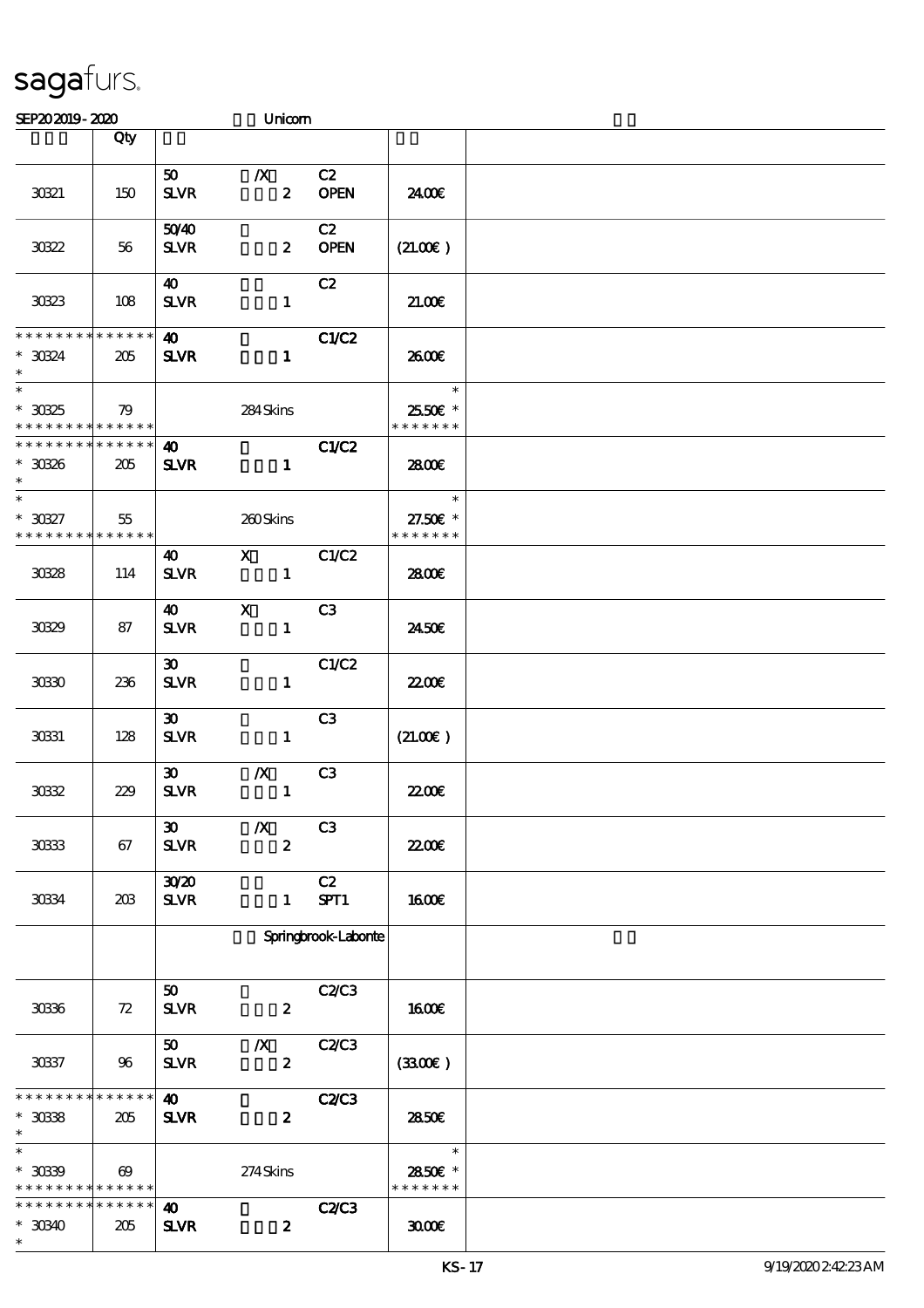| SEP202019-2020                                                            |                             |                                             |                                               | Springbrook-Laborne |                                     |  |
|---------------------------------------------------------------------------|-----------------------------|---------------------------------------------|-----------------------------------------------|---------------------|-------------------------------------|--|
|                                                                           | Qty                         |                                             |                                               |                     |                                     |  |
| $\ast$<br>$*$ 30341<br>$\ast$                                             | 180                         | 40<br>$S\!L\!V\!R$                          | $\boldsymbol{z}$                              | <b>C2/C3</b>        | $\ast$<br>$3000$ $*$<br>$\ast$      |  |
| $\ast$<br>$*30342$                                                        | 123                         |                                             | 3                                             |                     | $\ast$<br>$3000$ $*$<br>$\ast$      |  |
| $\overline{\ast}$<br>$*30343$<br>* * * * * * * * <mark>* * * * * *</mark> | $\boldsymbol{\mathfrak{D}}$ |                                             | 528Skins                                      |                     | $\ast$<br>2950€ *<br>* * * * * * *  |  |
| 30344                                                                     | 73                          | 40<br><b>SLVR</b>                           | $\boldsymbol{\mathsf{Z}}$<br>$\pmb{2}$        | <b>C2/C3</b>        | 2800E                               |  |
| 30345                                                                     | 225                         | $\boldsymbol{\mathfrak{D}}$<br><b>SLVR</b>  | $\boldsymbol{z}$                              | C2/C3               | 2400€                               |  |
| * * * * * * * * * * * * * *<br>$*30346$<br>$\ast$                         | 200                         | $\boldsymbol{\mathfrak{D}}$<br><b>SLVR</b>  | $\boldsymbol{z}$                              | <b>C2/C3</b>        | æœ                                  |  |
| $\overline{\ast}$<br>$*30347$<br>$\ast$                                   | 180                         |                                             | $\boldsymbol{z}$                              |                     | $\ast$<br>2500€ *                   |  |
| $\overline{\phantom{a}}$<br>$*$ 30348<br>* * * * * * * * * * * * * *      | 39                          |                                             | 419Skins                                      |                     | $\ast$<br>2450€ *<br>* * * * * * *  |  |
| 30349                                                                     | 246                         | $\boldsymbol{\mathfrak{D}}$<br><b>SLVR</b>  | $\boldsymbol{z}$                              | <b>C2/C3</b>        | 2050€                               |  |
| * * * * * * * * * * * * * *<br>$^\ast$ 30350<br>$\ast$                    | 245                         | $\boldsymbol{\mathfrak{D}}$<br><b>SLVR</b>  | $\boldsymbol{z}$                              | <b>C2/C3</b>        | 2250E                               |  |
| $\ast$<br>$*3051$<br>* * * * * * * * * * * * * *                          | 146                         |                                             | 391 Skins                                     |                     | $\ast$<br>22.50€ *<br>* * * * * * * |  |
| 3062                                                                      | 168                         | $\boldsymbol{\mathfrak{D}}$<br><b>SLVR</b>  | $\mathbf{x}$<br>$\boldsymbol{z}$              | <b>C2/C3</b>        | 2300E                               |  |
| 3063                                                                      | 75                          | $\boldsymbol{\mathfrak{D}}$<br>$S\!L\!V\!R$ | $\boldsymbol{\mathsf{z}}$<br>$\boldsymbol{z}$ | <b>C2/C3</b>        | 21.50E                              |  |
| 30354                                                                     | $\boldsymbol{\mathcal{R}}$  | $\mathbf O$<br><b>SLVR</b>                  | $\mathcal{T}$<br>$\boldsymbol{z}$             | C2C3                | (1650E)                             |  |
| $30\!5$                                                                   | 185                         | $\mathbf{O}$<br><b>SLVR</b>                 | $\boldsymbol{X}$<br>$\pmb{2}$                 | <b>C2/C3</b>        | <b>1800€</b>                        |  |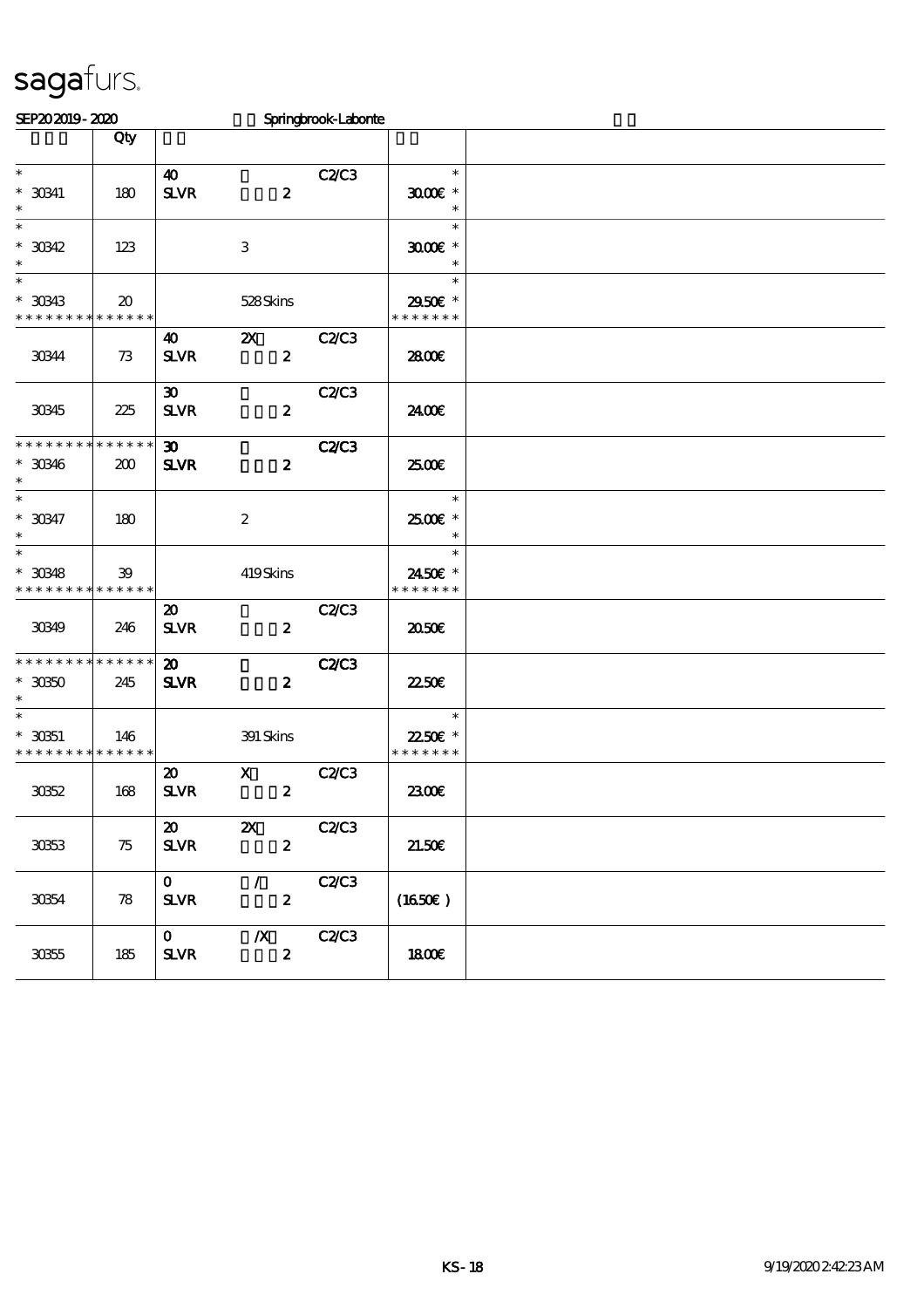| SEP202019-2020 |     |                                            | <b>Sundryowners</b> |                     |  |
|----------------|-----|--------------------------------------------|---------------------|---------------------|--|
|                | Qty |                                            |                     |                     |  |
| 3061           | 71  | 5040<br><b>BRNZ</b>                        | C2                  | 17.00 <sub>E</sub>  |  |
| 3062           | 89  | 40<br><b>BRNZ</b>                          | C2                  | 1600E               |  |
| 3063           | 121 | $\boldsymbol{\mathfrak{D}}$<br><b>BRNZ</b> | C2                  | $(1500\varepsilon)$ |  |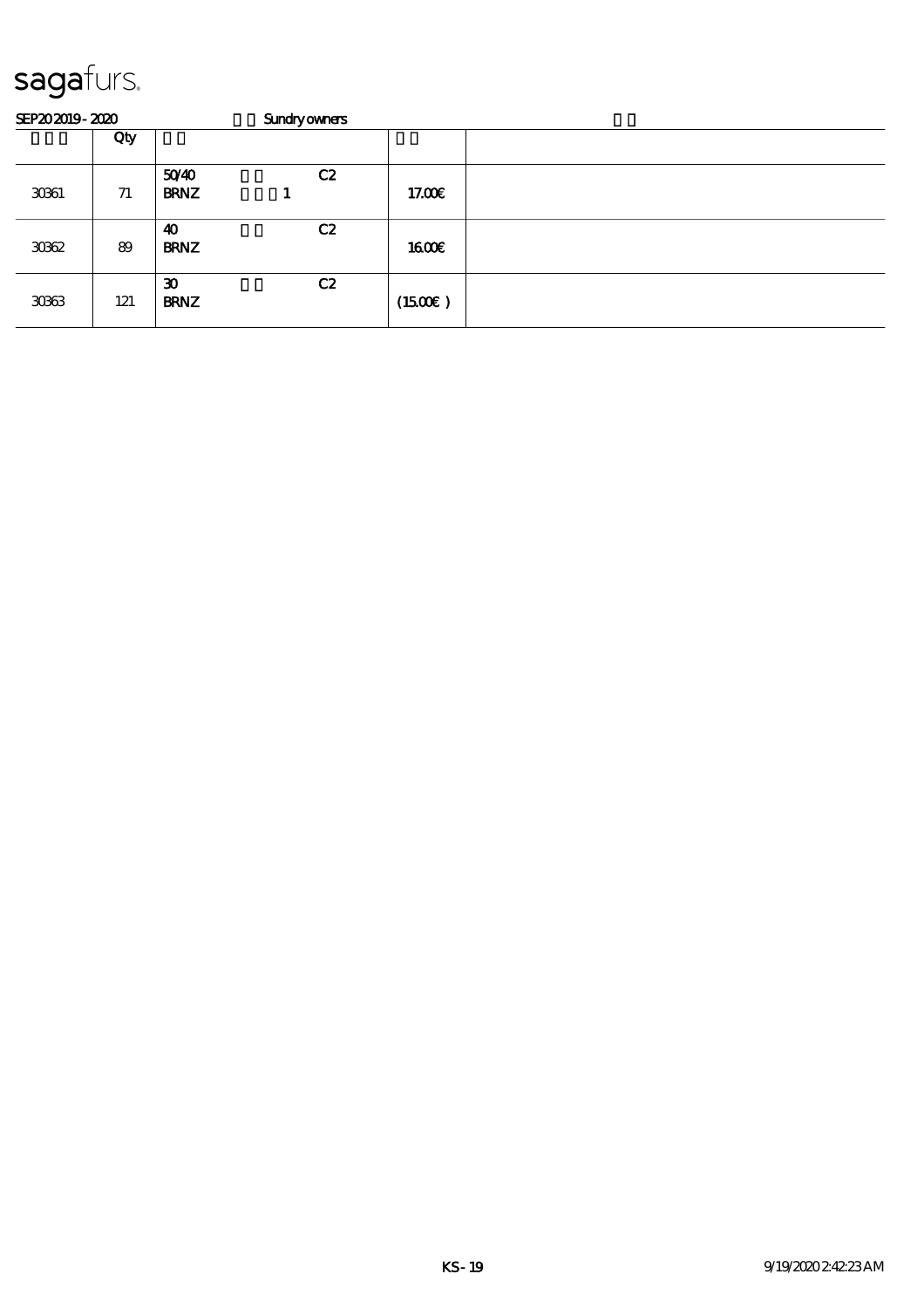| SEP202019-2020                                      |                       |                                            |                                                      | Sundryowners                |                                       |  |
|-----------------------------------------------------|-----------------------|--------------------------------------------|------------------------------------------------------|-----------------------------|---------------------------------------|--|
|                                                     | Qty                   |                                            |                                                      |                             |                                       |  |
| * * * * * * * * * * * * * *<br>$*$ 3081<br>$\ast$   | 205                   | $\boldsymbol{\omega}$<br><b>VSLA</b>       |                                                      | C2                          | (1900)                                |  |
| $\ast$<br>$^\ast$ 3082<br>$\ast$                    | 180                   |                                            | $\boldsymbol{2}$                                     |                             | $\ast$<br>$(1900E)*$<br>$\ast$        |  |
| $\ast$<br>$^*$ 3083<br>* * * * * * * *              | 40<br>* * * * * *     |                                            | 425Skins                                             |                             | $\ast$<br>$(1900E)*$<br>* * * * * * * |  |
|                                                     |                       |                                            | DeepNorth                                            |                             |                                       |  |
| 3085                                                | 10B                   | $\mathbf{o}$<br><b>VSLA</b>                | $\mathcal{L}$                                        | <b>C2/C3</b>                | 7.00E                                 |  |
|                                                     |                       |                                            |                                                      | <b>WilliamsFurFarm</b>      |                                       |  |
| * * * * * * * * * * * * * *<br>$*3087$<br>$\ast$    | 205                   | $\boldsymbol{\mathfrak{D}}$<br><b>VSLA</b> | $\boldsymbol{X}$<br>$\mathbf{1}$                     | <b>C2/C3</b>                | 17.00E                                |  |
| $\ast$<br>$*3088$<br>* * * * * * * * * * * * * *    | $\boldsymbol{\omega}$ |                                            | 274Skins                                             |                             | $\ast$<br>1650E *<br>* * * * * * *    |  |
|                                                     | Northwest             |                                            |                                                      |                             |                                       |  |
| 30300                                               | 145                   | 50<br><b>VSLA</b>                          | $\mathcal{L}_{\mathbb{R}}$<br>$\mathbf{1}$           | <b>C2/C3</b>                | 21.50E                                |  |
| 30391                                               | 84                    | 40<br><b>VSLA</b>                          | $\mathcal{L}$<br>$\mathbf{1}$                        | C <sub>4</sub>              | 17.00E                                |  |
| 30892                                               | 28                    | $\boldsymbol{\omega}$<br><b>VSLA</b>       | $\boldsymbol{X}$<br>$\mathbf{1}$                     | <b>C2/C3</b>                | æœ                                    |  |
| 30333                                               | 147                   | <b>VSLA</b>                                | $\infty$ x<br>$\mathbf{1}$                           | C2/C3                       | (1550E)                               |  |
| 30394                                               | 183                   | $\boldsymbol{\mathfrak{D}}$<br><b>VSLA</b> | $\mathcal{L} = \mathcal{L}$<br>$\blacksquare$        | C4                          | 1500€                                 |  |
| * * * * * * * * * * * * * * *<br>$*30305$<br>$\ast$ | 205                   | <b>VSLA</b>                                | $\blacksquare$                                       |                             | 2000                                  |  |
| $\ast$<br>$* 30906$<br>******** <mark>******</mark> | 106                   |                                            | 311 Skins                                            |                             | 1950E *<br>* * * * * * *              |  |
| 30397                                               | 82                    | 20<br><b>VSLA</b>                          | X C2/C3<br>$\sim$ $\sim$ $\sim$ $\sim$ $\sim$ $\sim$ |                             | 1250E                                 |  |
| 30398                                               | $\mathfrak{B}$        | $\boldsymbol{\mathsf{20}}$<br><b>VSLA</b>  | $\sqrt{C4}$<br>$\sim$ 1.                             |                             | 1250E                                 |  |
| 30399                                               | 101                   | $\mathbf{0}$<br><b>VSLA</b>                | $\blacksquare$                                       | $\chi$ C <sub>2</sub> $C_3$ | <b>1350€</b>                          |  |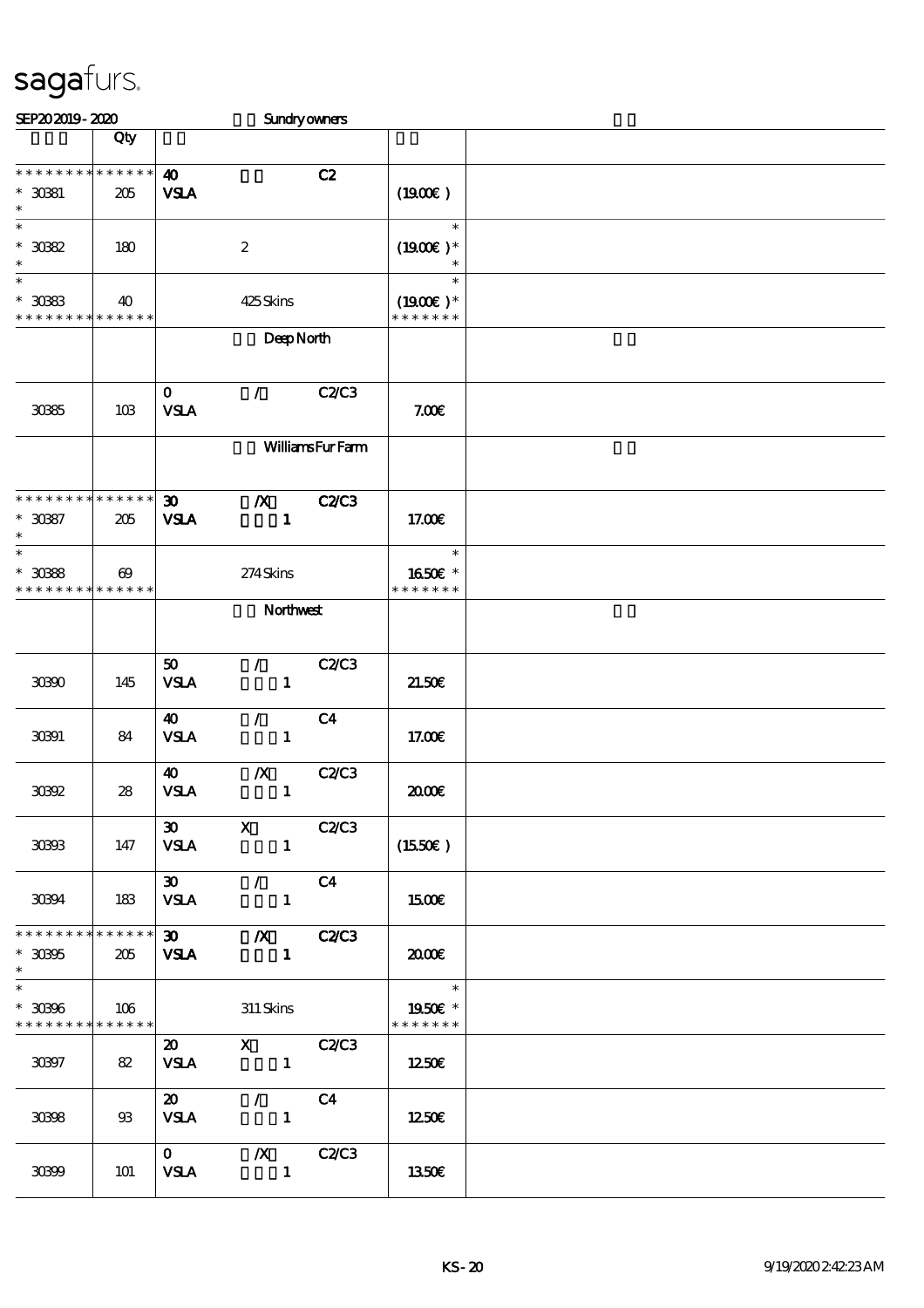| SEP202019-2020                                                               |     |                                                                                  |                                             | Laborte Springbrook |                                    |  |
|------------------------------------------------------------------------------|-----|----------------------------------------------------------------------------------|---------------------------------------------|---------------------|------------------------------------|--|
|                                                                              | Qty |                                                                                  |                                             |                     |                                    |  |
| * * * * * * * * * * * * * *<br>$*$ 30401<br>$\ast$                           | 205 | $\boldsymbol{\mathfrak{D}}$<br><b>VSLA</b>                                       | $\mathbf{1}$                                | C2C3                | 1850€                              |  |
| $\overline{\ast}$<br>$*3002$<br>* * * * * * * * <mark>* * * * * *</mark>     | 57  |                                                                                  | 262Skins                                    |                     | $\ast$<br>1800€ *<br>* * * * * * * |  |
| 30403                                                                        | 201 | $\mathbf{O}$<br>$\ensuremath{\mathsf{VSA}}$                                      | $\mathcal{L}^{\mathcal{L}}$<br>$\mathbf{1}$ | C2C3                | 11.50€                             |  |
| 30404                                                                        | 195 | $\mathbf{O}$<br><b>VSLA</b>                                                      | $\mathbf{X}$<br>$\mathbf{1}$                | C2C3                | 1450€                              |  |
|                                                                              |     |                                                                                  | <b>Maple Ridge</b>                          |                     |                                    |  |
| 30406                                                                        | 75  | 50<br><b>VSLA</b>                                                                | $\mathcal{L}$<br>$\boldsymbol{z}$           | C2C3                | 2400€                              |  |
| 30407                                                                        | 82  | $\boldsymbol{\omega}$<br>$\ensuremath{\mathbf{V}\mathbf{S}}\mathbf{I}\mathbf{A}$ | $\mathbf x$<br>$\boldsymbol{z}$             | C2/C3               | <b>1850€</b>                       |  |
| 30408                                                                        | 153 | $\boldsymbol{\omega}$<br><b>VSLA</b>                                             | $\boldsymbol{z}$                            | <b>C2/C3</b>        | 1900E                              |  |
| 30409                                                                        | 136 | $\boldsymbol{\omega}$<br><b>VSLA</b>                                             | $\boldsymbol{X}$<br>$\boldsymbol{z}$        | C <sub>4</sub>      | 2300E                              |  |
| 30410                                                                        | 78  | $\boldsymbol{\mathfrak{D}}$<br><b>VSLA</b>                                       | $\mathcal{L}$<br>$\boldsymbol{z}$           | C <sub>4</sub>      | <b>140€</b>                        |  |
| 30411                                                                        | 163 | $\boldsymbol{\mathfrak{D}}$<br><b>VSLA</b>                                       | $\boldsymbol{X}$<br>$\boldsymbol{z}$        | <b>C2/C3</b>        | 1850E                              |  |
|                                                                              |     |                                                                                  | Unicom                                      |                     |                                    |  |
| 30413                                                                        | 117 | 50<br><b>VSLA</b>                                                                | $\mathbf{1}$                                | C2                  | 2600E                              |  |
| 30414                                                                        | 71  | 50<br><b>VSLA</b>                                                                | $\mathbf{1}$                                | C2                  | 2600E                              |  |
| 30415                                                                        | 100 | 50<br><b>VSLA</b>                                                                | $\mathbf{1}$                                | C2                  | 2900                               |  |
| **************<br>$^*$ 30416 $\,$<br>$\ast$                                  | 205 | $\boldsymbol{\omega}$<br><b>VSLA</b>                                             | $\boldsymbol{X}$<br>$\mathbf{1}$            | C2                  | 25.50E                             |  |
| $\overline{\phantom{0}}$<br>$*$ 30417<br>$\ast$                              | 160 |                                                                                  | $\boldsymbol{2}$                            |                     | $\ast$<br>2550€ *<br>$\ast$        |  |
| $\overline{\ast}$<br>$*$ 30418<br>* * * * * * * * <mark>* * * * * *</mark> * | 39  |                                                                                  | 404Skins                                    |                     | $\ast$<br>2500€ *<br>* * * * * * * |  |
| * * * * * * * * * * * * * *<br>$*$ 30419<br>$\ast$                           | 225 | $\boldsymbol{\mathfrak{D}}$<br><b>VSLA</b>                                       |                                             | C2                  | 17.00E                             |  |
| $\overline{\ast}$<br>$*30420$<br>* * * * * * * * * * * * * *                 | 87  |                                                                                  | 312Skins                                    |                     | $\ast$<br>1650E *<br>* * * * * * * |  |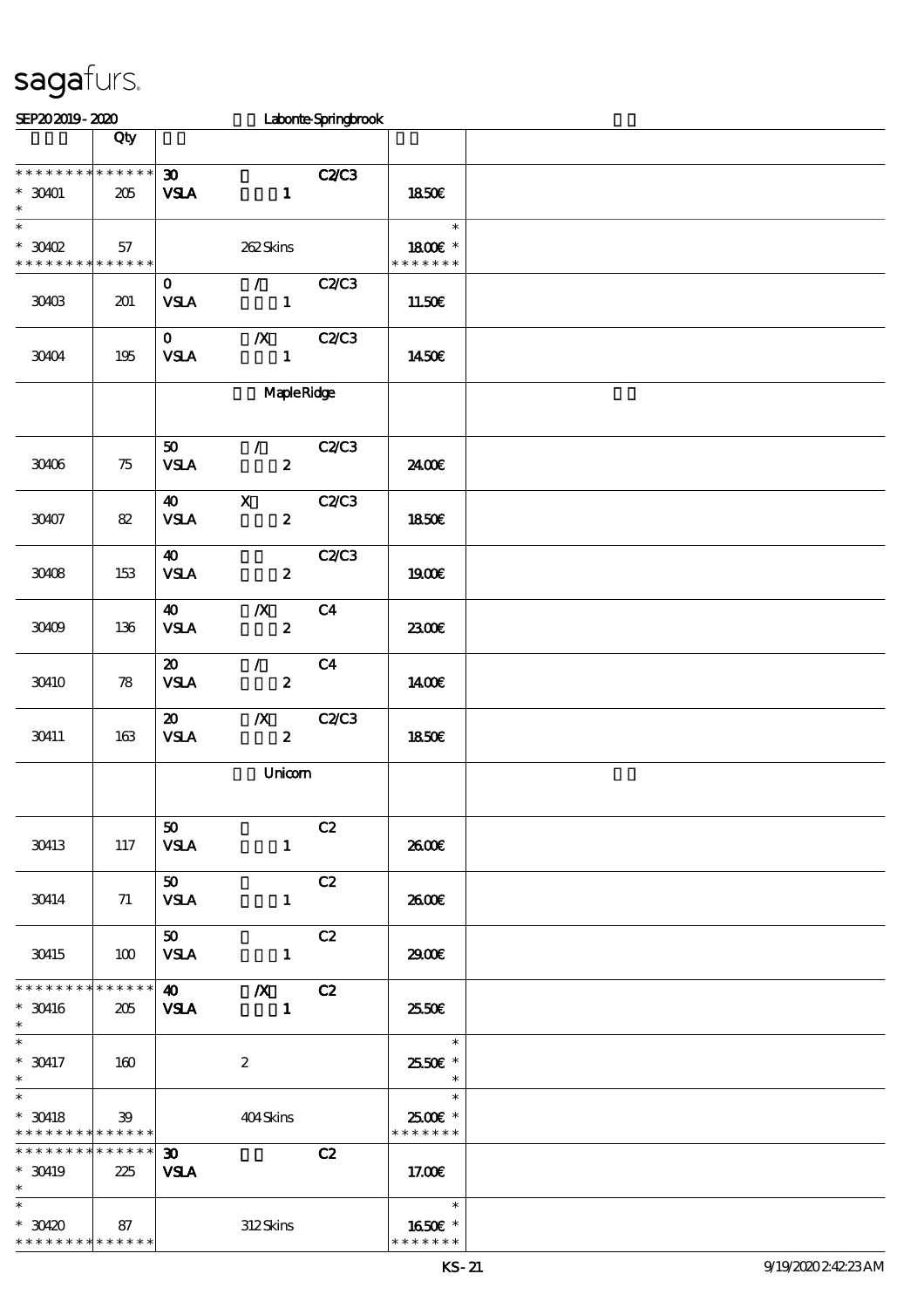| SEP202019-2020                               |     |                             |                  | Unicom                          |                             |  |
|----------------------------------------------|-----|-----------------------------|------------------|---------------------------------|-----------------------------|--|
|                                              | Qty |                             |                  |                                 |                             |  |
| * * * * * * * * * * * * * *                  |     | 30 <sub>o</sub>             |                  | C2                              |                             |  |
| $* 30421$<br>$\ast$                          | 225 | <b>VSLA</b>                 |                  | $\mathbf{1}$                    | 21.50E                      |  |
| $\ast$                                       |     |                             |                  |                                 | $\ast$                      |  |
| $*30422$<br>* * * * * * * * * * * * * *      | 114 |                             | 339Skins         |                                 | $21.00E$ *<br>* * * * * * * |  |
|                                              |     | $\boldsymbol{\mathfrak{D}}$ |                  | C2                              |                             |  |
| 30423                                        | 234 | <b>VSLA</b>                 |                  | $\mathbf{1}$                    | 2350E                       |  |
|                                              |     | $\boldsymbol{\mathfrak{D}}$ | $\mathbf{X}$     | C2                              |                             |  |
| 30424                                        | 228 | <b>VSLA</b>                 |                  | $\mathbf{1}$                    | 2350E                       |  |
|                                              |     | Springbrook-Laborite        |                  |                                 |                             |  |
|                                              |     | 50                          | $\boldsymbol{X}$ | C2C3                            |                             |  |
| 30426                                        | 67  | <b>VSLA</b>                 |                  | $\boldsymbol{z}$                | (2900)                      |  |
|                                              |     | 50                          | $\mathcal{F}$    | <b>C2/C3</b>                    |                             |  |
| 30427                                        | 77  | <b>VSLA</b>                 |                  | <b>OPEN</b><br>$\boldsymbol{z}$ | (280)                       |  |
|                                              |     | $\boldsymbol{\omega}$       | $\mathcal{L}$    | <b>C2/C3</b>                    |                             |  |
| 30428                                        | 75  | <b>VSLA</b>                 |                  | <b>OPEN</b><br>$\boldsymbol{2}$ | 1950E                       |  |
| * * * * * * * * * * * * * *                  |     | $\boldsymbol{\mathfrak{D}}$ |                  | <b>C2C3</b>                     |                             |  |
| $*30429$<br>$\ast$                           | 205 | <b>VSLA</b>                 |                  | $\boldsymbol{z}$                | 2350E                       |  |
| $\ast$                                       |     |                             |                  |                                 | $\ast$                      |  |
| $*$ 30430<br>$\ast$                          | 180 |                             | $\boldsymbol{2}$ |                                 | 2350€ *<br>$\ast$           |  |
| $\ast$                                       |     |                             |                  |                                 | $\ast$                      |  |
| $*$ 30431<br>$\ast$                          | 180 |                             | 3                |                                 | 2350€ *<br>$\ast$           |  |
| $\ast$                                       |     |                             |                  |                                 | $\ast$                      |  |
| $^\ast$ 30432<br>* * * * * * * * * * * * * * | 153 |                             | 718Skins         |                                 | 2350€ *<br>* * * * * * *    |  |
|                                              |     | 30 <sub>o</sub>             |                  | $X$ $C1/C2$                     |                             |  |
| 30433                                        | 31  | <b>VSLA</b>                 |                  | $\mathbf{2}$                    | 2200                        |  |
|                                              |     | $\boldsymbol{\mathfrak{D}}$ | $\boldsymbol{X}$ | C2C3                            |                             |  |
| 30434                                        | 196 | <b>VSLA</b>                 |                  | 2 OPEN                          | 21.50E                      |  |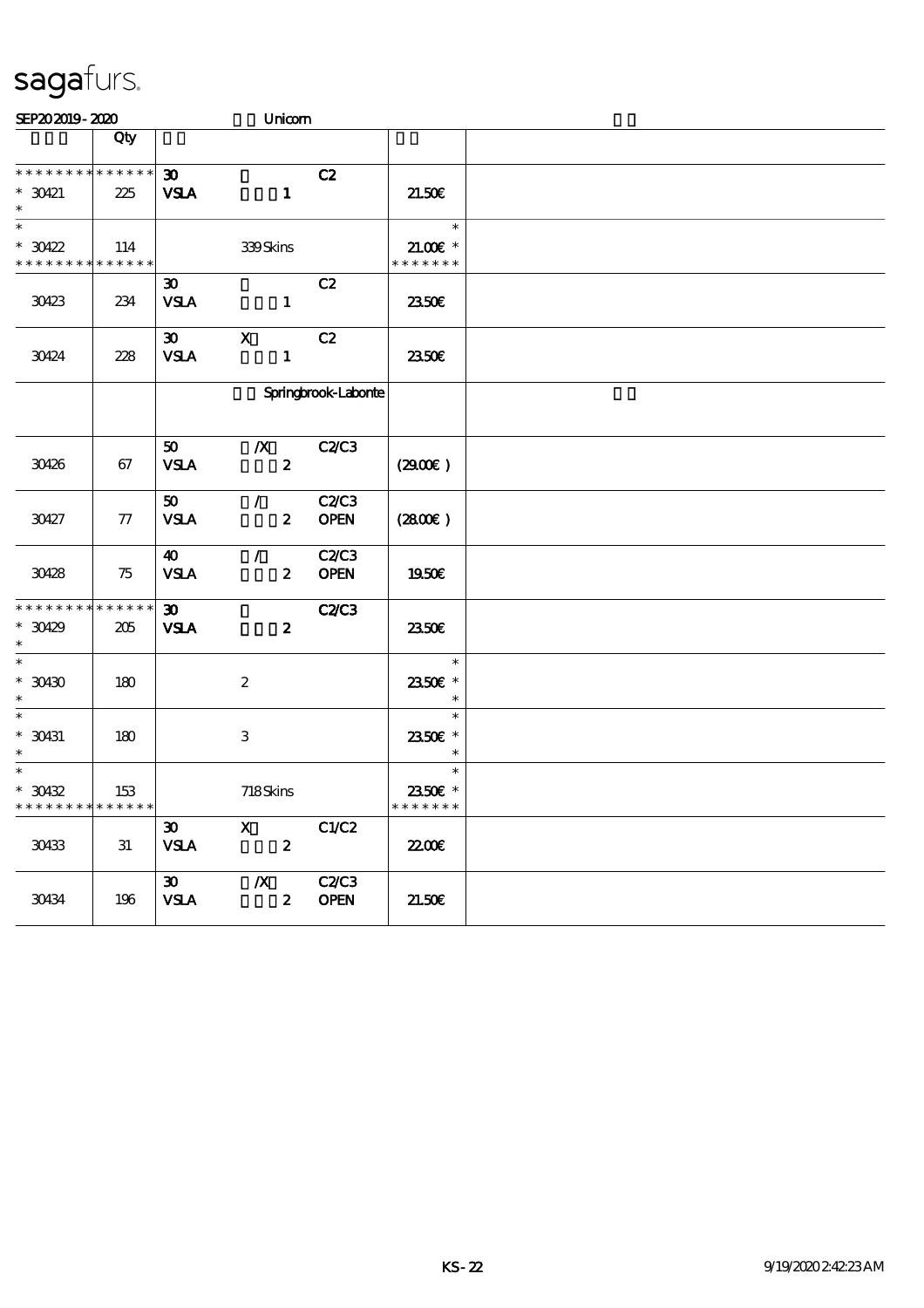| SEP202019-2020                                                     |     |                                                        | Sundryowners                  |                               |                                                  |  |
|--------------------------------------------------------------------|-----|--------------------------------------------------------|-------------------------------|-------------------------------|--------------------------------------------------|--|
|                                                                    | Qty |                                                        |                               |                               |                                                  |  |
| 30441                                                              | 154 | 40'30<br>LG/G                                          | $\pmb{2}$                     | C2                            | (1500E)                                          |  |
| 30442                                                              | 84  | 40'30<br>LG/S                                          | $\pmb{2}$                     | C2                            | 11.00E                                           |  |
| 30443                                                              | 95  | 200<br><b>LG/S</b>                                     | $\boldsymbol{4}$              | C2                            | 500€                                             |  |
| 30444                                                              | 27  | $\boldsymbol{z}$<br>LGS                                | $\boldsymbol{4}$              | C2                            | 250E                                             |  |
| 30445                                                              | 83  | $\boldsymbol{\mathfrak{D}}$<br>$\mathbf{LG}\mathbf{G}$ | $\mathbf{1}$                  | C2<br><b>WB2</b>              | $(1400\varepsilon)$                              |  |
| * * * * * * * * * * * * * *<br>$* 3046$<br>$\ast$                  | 185 | 50 <sub>o</sub><br>LG                                  | $\mathbf{1}$                  | C2<br>$\overline{\mathbf{2}}$ | 1800E                                            |  |
| $\ast$<br>$* 30447$<br>* * * * * * * * <mark>* * * * * *</mark>    | 26  |                                                        | $211$ Skins                   |                               | $\ast$<br>1800€ *<br>* * * * * * *               |  |
| * * * * * * * * * * * * * *<br>$*3048$<br>$\ast$                   | 205 | $\boldsymbol{\omega}$<br>LG                            | $\mathbf{1}$                  | C2<br>$\overline{\mathbf{2}}$ | (1800)                                           |  |
| $\overline{\phantom{0}}$<br>$*3049$<br>* * * * * * * * * * * * * * | 31  |                                                        | 236Skins                      |                               | $\ast$<br>$(1800)$ *<br>* * * * * * *            |  |
| * * * * * * * * * * * * * *<br>$*30450$<br>$\ast$                  | 205 | $\boldsymbol{\mathfrak{D}}$<br>LG                      | $\mathcal{L}$<br>$\mathbf{1}$ | <b>C1/C2</b><br>$\mathbf{1}$  | 17.00E                                           |  |
| $\ast$<br>$*$ 30451<br>* * * * * * * * <mark>* * * * * *</mark>    | 163 |                                                        | 368Skins                      |                               | $\ast$<br>1650€ *<br>* * * * * * *               |  |
| * * * * * * * * * * * * * *<br>$*30452$<br>$*$                     | 205 | $\boldsymbol{\mathfrak{D}}$<br>LG                      | $\mathcal{L}$<br>$\mathbf{1}$ | C1/C2<br>$\boldsymbol{z}$     | (1650)                                           |  |
| $\ast$<br>$*30453$<br>* * * * * * * * <mark>* * * * * *</mark>     | 95  |                                                        | <b>300Skins</b>               |                               | $\ast$<br>$(1650)$ *<br>* * * * * * *            |  |
| * * * * * * * * * * * * * *<br>$*30454$<br>$\ast$                  | 245 | $\boldsymbol{\mathsf{20}}$<br><b>LG/G</b>              | $\sqrt{C1/C2}$                | $1 \quad 1$                   | 1500                                             |  |
| $\ast$<br>$*30455$<br>* * * * * * * * <mark>* * * * * * *</mark>   | 75  |                                                        | 320Skins                      |                               | $\ast$<br>1450€ *<br>* * * * * * *               |  |
| 30456                                                              | 250 | $\boldsymbol{\mathfrak{D}}$<br>LG/G                    | $\sqrt{C1/C2}$<br>$1 \t 2$    |                               | $(1450\epsilon)$                                 |  |
| 30457                                                              | 167 | 30 <sup>20</sup><br>LG                                 |                               | C2<br>$1 \t 2$                | $(1400\varepsilon)$                              |  |
| **************<br>$*30458$<br>$\ast$                               | 205 | $\boldsymbol{\omega}$<br><b>LG/S</b>                   | $\sqrt{C1/C2}$                | $1 \quad 1$                   | $(2200\varepsilon)$                              |  |
| $\ast$<br>$* 30459$<br>$\ast$                                      | 160 |                                                        | $\boldsymbol{2}$              |                               | $\ast$<br>$(2200)$ *<br>$\overline{\phantom{a}}$ |  |
| $\ast$<br>$*30400$<br>* * * * * * * * * * * * * *                  | 37  |                                                        | 402Skins                      |                               | $\ast$<br>$(2200\varepsilon)^*$<br>* * * * * * * |  |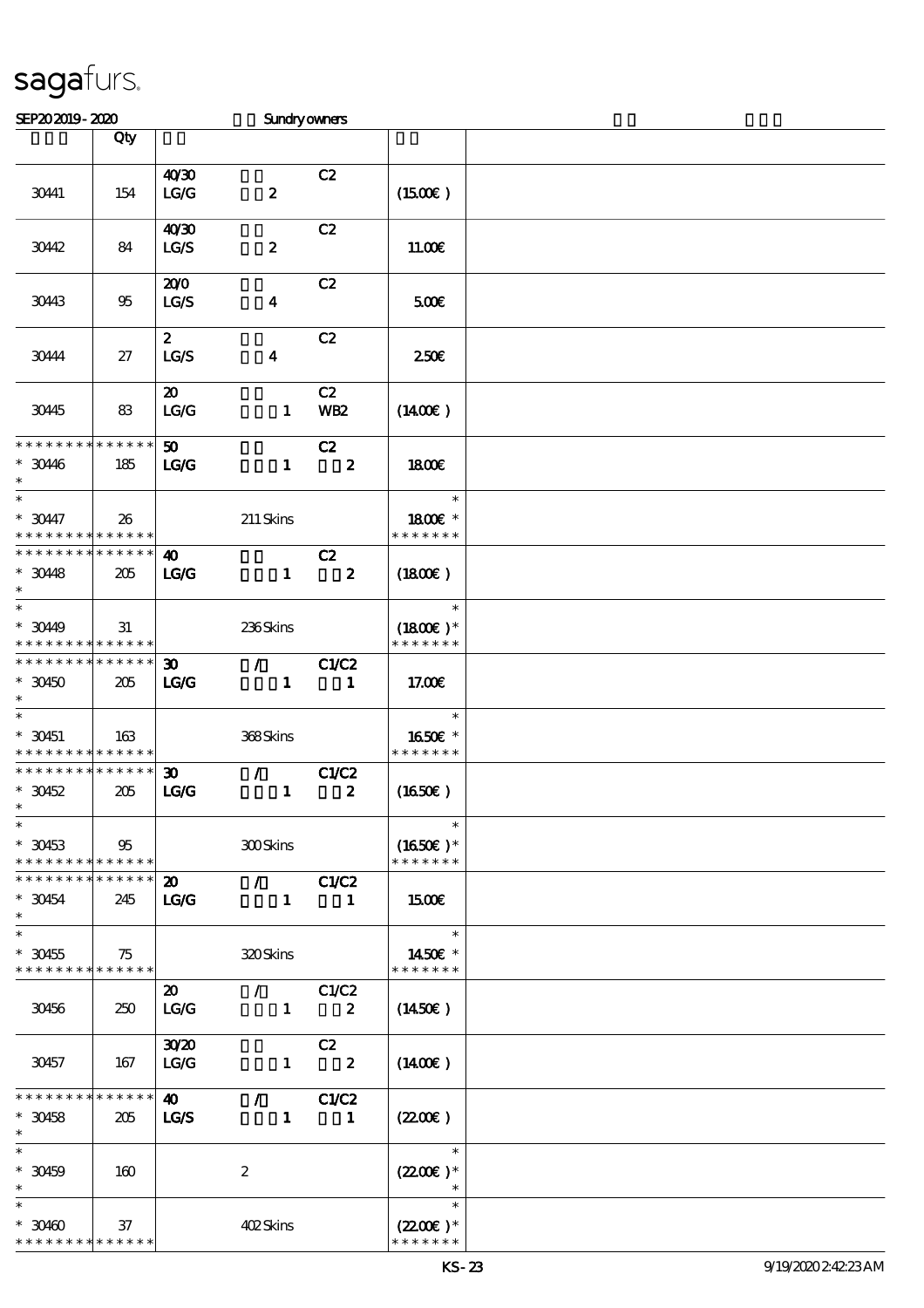| SEP202019-2020                           |                 |                             | <b>Sundryowners</b>             |                         |                          |  |
|------------------------------------------|-----------------|-----------------------------|---------------------------------|-------------------------|--------------------------|--|
|                                          | Qty             |                             |                                 |                         |                          |  |
|                                          |                 |                             |                                 |                         |                          |  |
| * * * * * * * * * * * * * *              |                 | $\boldsymbol{\omega}$       | $\mathcal{L}$                   | C1/C2                   |                          |  |
| $*$ 30461                                | 205             | LGS                         | $\mathbf{1}$                    | $\boldsymbol{z}$        | (1900)                   |  |
| $\ast$                                   |                 |                             |                                 |                         |                          |  |
| $\ast$                                   |                 |                             |                                 |                         | $\ast$                   |  |
| $*30462$                                 | 130             |                             | 335Skins                        |                         | $(1900E)^*$              |  |
| * * * * * * * * <mark>* * * * * *</mark> |                 |                             |                                 |                         | * * * * * * *            |  |
| * * * * * * * *                          | * * * * * *     | 5040                        |                                 | C2                      |                          |  |
| $*30463$                                 | 205             | <b>LG/S</b>                 | $\mathbf{1}$                    | $\overline{\mathbf{2}}$ | (1900E)                  |  |
| $\ast$                                   |                 |                             |                                 |                         |                          |  |
| $\ast$                                   |                 |                             |                                 |                         | $\ast$                   |  |
| $* 30464$                                | 67              |                             | 272Skins                        |                         | $(1900E)*$               |  |
| * * * * * * * * * * * * * *              |                 |                             |                                 |                         | * * * * * * *            |  |
| * * * * * * * * * * * * * *              |                 | $\boldsymbol{\omega}$       | $\bar{Z}$                       | <b>C1/C2</b>            |                          |  |
| $*30465$                                 | 205             | LGS                         | $\mathbf{1}$                    | $\mathbf{3}$            | $(1400\varepsilon)$      |  |
| $\ast$                                   |                 |                             |                                 |                         |                          |  |
| $\ast$                                   |                 |                             |                                 |                         | $\ast$                   |  |
| $* 30466$                                | 138             |                             | 343Skins                        |                         | $(1400\varepsilon)*$     |  |
| * * * * * * * * <mark>* * * * * *</mark> |                 |                             |                                 |                         | * * * * * * *            |  |
| * * * * * * * * * * * * * *              |                 | $\boldsymbol{\mathfrak{D}}$ | $\mathcal{L}$                   | C1/C2                   |                          |  |
| $*30467$                                 | 220             | LCS                         | $\mathbf{1}$                    | $\mathbf{1}$            | <b>1600€</b>             |  |
| $\ast$                                   |                 |                             |                                 |                         |                          |  |
| $\ast$                                   |                 |                             |                                 |                         | $\ast$                   |  |
| $* 30468$                                | 65              |                             | 285Skins                        |                         | 1600 £*                  |  |
| * * * * * * * * * * * * * *              |                 |                             |                                 |                         | * * * * * * *            |  |
|                                          |                 | $\boldsymbol{\mathfrak{D}}$ | $\mathcal{F}$                   | C1/C2                   |                          |  |
| 30469                                    | 179             | LG/S                        | $\mathbf{1}$                    | $\boldsymbol{z}$        | $(1600\varepsilon)$      |  |
|                                          |                 |                             |                                 |                         |                          |  |
| * * * * * * * *                          | * * * * * *     | $\boldsymbol{\mathfrak{D}}$ | $\mathcal{L}$                   | C1/C2                   |                          |  |
| $*$ 30470                                | 225             | LGS                         | $\mathbf{1}$                    | $\mathbf{3}$            | $(11.00\varepsilon)$     |  |
| $\ast$                                   |                 |                             |                                 |                         |                          |  |
| $\ast$                                   |                 |                             |                                 |                         | $\ast$                   |  |
| $^*$ 30471                               | 200             |                             | $\boldsymbol{2}$                |                         | $(11.00E)*$              |  |
| $\ast$                                   |                 |                             |                                 |                         |                          |  |
| $\ast$                                   |                 |                             |                                 |                         | $\ast$                   |  |
| $^*$ 30472 $\,$                          | 181             |                             | 606Skins                        |                         | $(11.00)$ *              |  |
| **************                           |                 |                             |                                 |                         | * * * * * * *            |  |
|                                          |                 | 30 <sup>2</sup>             | $\mathcal{F}$ and $\mathcal{F}$ | C1/C2                   |                          |  |
| 30473                                    | 189             | LG/S                        |                                 | $1 \quad 4$             | 500€                     |  |
|                                          |                 |                             |                                 |                         |                          |  |
|                                          |                 | $\boldsymbol{\mathsf{20}}$  | $\sqrt{C1/C2}$                  |                         |                          |  |
| 30474                                    | 206             | LG/S                        |                                 | $1 \quad 1$             | 1400E                    |  |
|                                          |                 |                             |                                 |                         |                          |  |
|                                          |                 | $\boldsymbol{\mathsf{20}}$  |                                 |                         |                          |  |
| 30475                                    | 192             | LG/S                        | $\sqrt{C1/C2}$                  | $1 \t 2$                | (1300)                   |  |
|                                          |                 |                             |                                 |                         |                          |  |
|                                          |                 | 30 <sup>20</sup>            |                                 |                         |                          |  |
|                                          |                 |                             |                                 | C2                      |                          |  |
| 30476                                    | 125             | LG/S                        |                                 | $1 \t 2$                | 1200E                    |  |
| * * * * * * * *                          | $* * * * * * *$ |                             |                                 |                         |                          |  |
|                                          |                 | $\boldsymbol{\mathfrak{D}}$ | $\sqrt{C1/C2}$                  |                         |                          |  |
| $* 30477$                                | 265             | <b>LG/S</b>                 |                                 | $1 \qquad 3$            | 600                      |  |
| $\ast$                                   |                 |                             |                                 |                         |                          |  |
|                                          |                 |                             |                                 |                         |                          |  |
| $^*$ 30478 $\,$                          | 240             |                             | $\boldsymbol{2}$                |                         | $600E$ *                 |  |
| $*$ $-$                                  |                 |                             |                                 |                         | $\overline{\phantom{a}}$ |  |
| $\ast$                                   |                 |                             |                                 |                         | $\ast$                   |  |
| $*30479$                                 | 108             |                             | 613Skins                        |                         | $600E$ *                 |  |
| * * * * * * * * <mark>* * * * * *</mark> |                 |                             |                                 |                         | * * * * * * *            |  |
|                                          |                 | $\boldsymbol{\mathsf{20}}$  | $\sqrt{C1/C2}$                  |                         |                          |  |
| 30480                                    | 178             | LG/S                        | $\overline{\phantom{a}}$        | $\overline{\mathbf{4}}$ | 350E                     |  |
|                                          |                 |                             |                                 |                         |                          |  |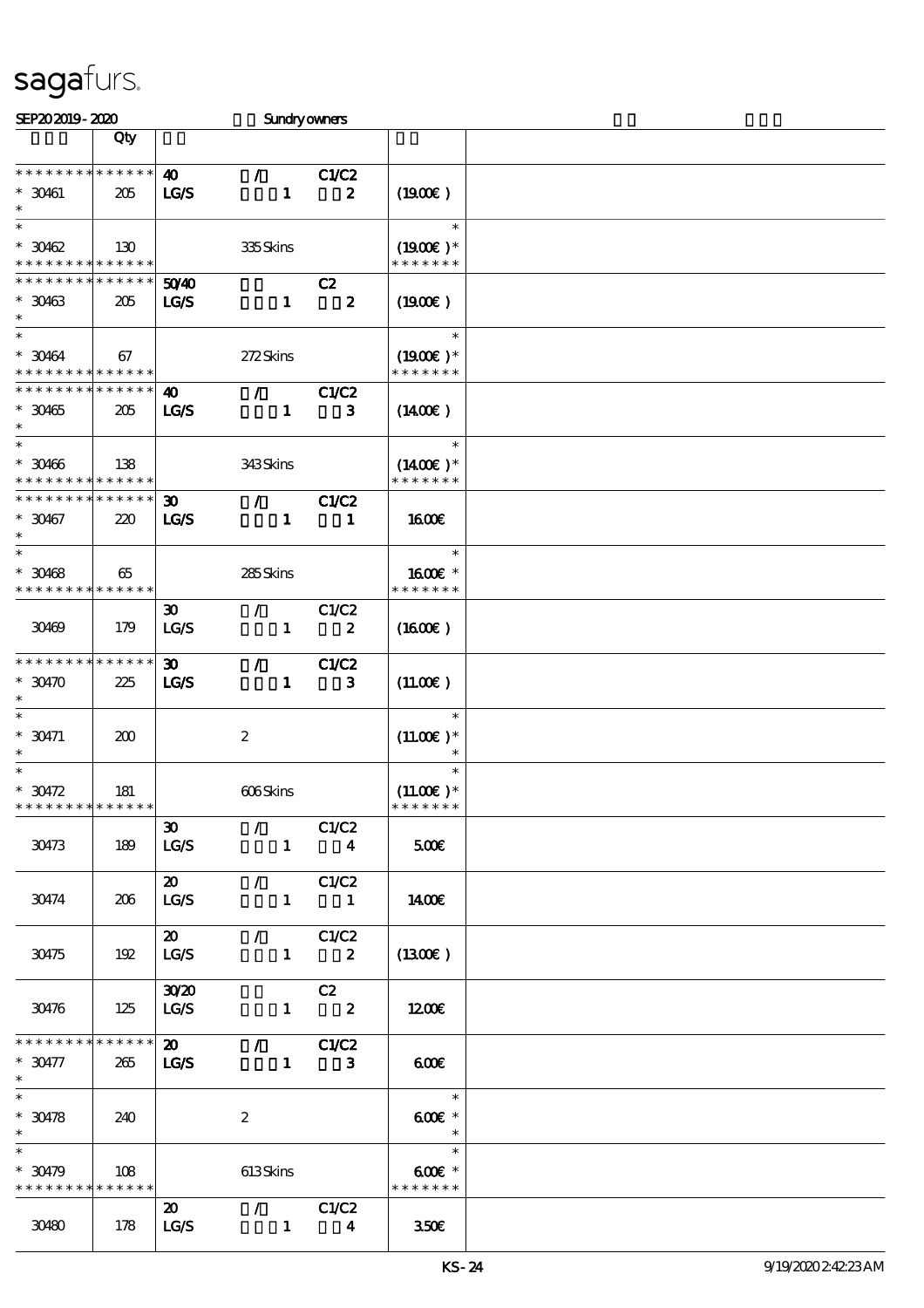| SEP202019-2020 |         |              | <b>Sundryowners</b> |              |                  |                  |  |
|----------------|---------|--------------|---------------------|--------------|------------------|------------------|--|
|                | Qty     |              |                     |              |                  |                  |  |
|                |         | $\mathbf 0$  | $\mathcal{L}$       |              | C1/C2            |                  |  |
| 30481          | 297     | LG/S         |                     | $\mathbf{1}$ | 1                | 1200             |  |
|                |         | $\mathbf 0$  |                     |              | C1/C2            |                  |  |
| 30482          | 236     | LG/S         |                     | $\mathbf{1}$ | $\boldsymbol{z}$ | 650E             |  |
|                |         | $\mathbf{O}$ |                     |              | C2               |                  |  |
| 30483          | 124     | LG/S         |                     | $\mathbf{1}$ | $\boldsymbol{z}$ | 650E             |  |
|                |         | $\mathbf 0$  |                     |              | C1/C2            |                  |  |
| 30484          | 259     | LG/S         |                     | $\mathbf{1}$ | $\mathbf{3}$     | 400              |  |
|                |         | 1            |                     |              | C1/C2            |                  |  |
| 30485          | 243     | LG/S         |                     | $\mathbf{1}$ | $\boldsymbol{z}$ | 650E             |  |
|                |         | 1            | $\mathcal{L}$       |              | C1/C2            |                  |  |
| 30486          | $275\,$ | LG/S         |                     | $\mathbf{1}$ | $\boldsymbol{4}$ | 250E             |  |
|                |         | 1/2          |                     |              | C2               |                  |  |
| 30487          | 67      | LG/S         |                     | $\mathbf{1}$ | $\boldsymbol{z}$ | 300 <sup>2</sup> |  |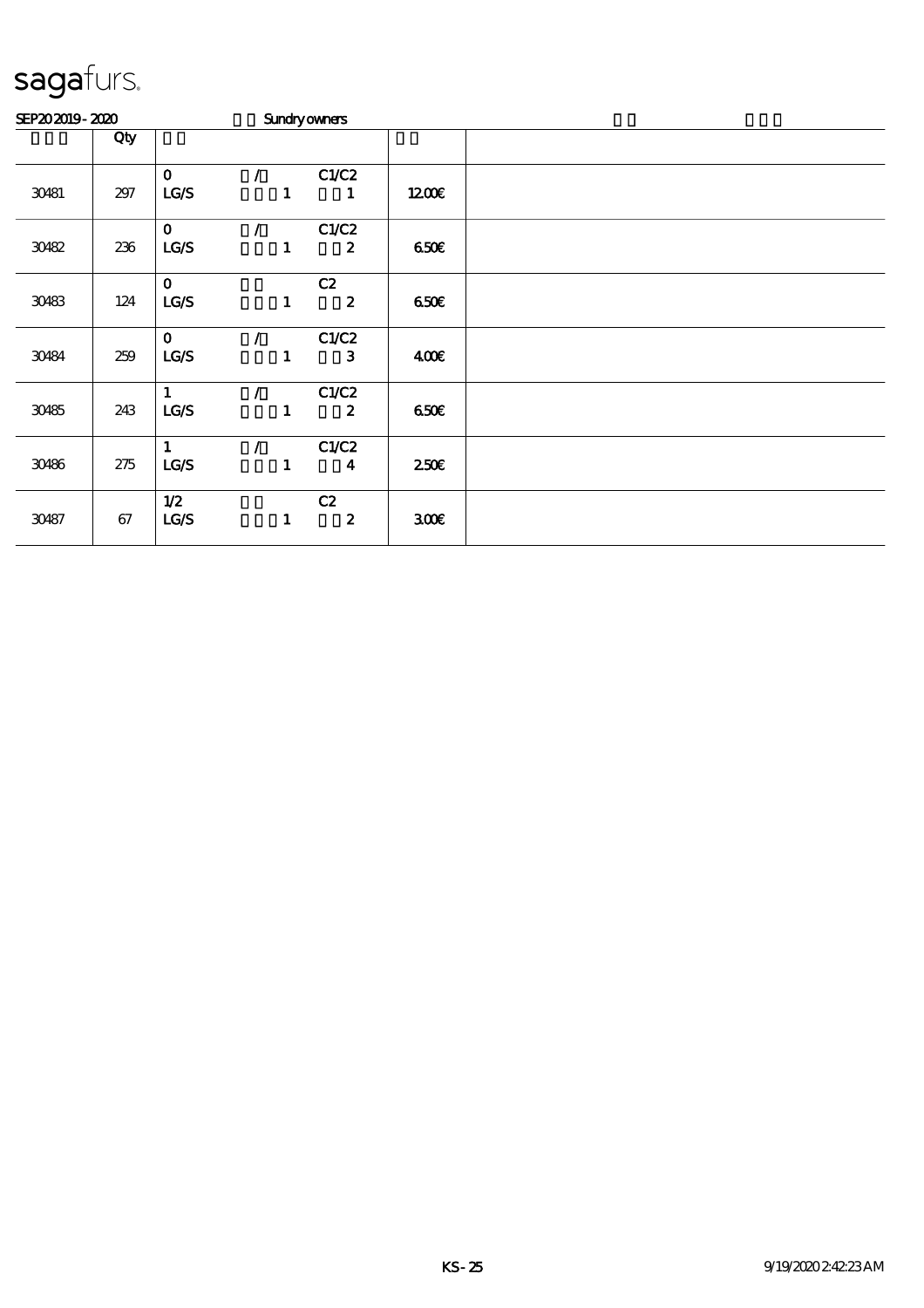| SEP202019-2020                                      |                    |                                            | Sundryowners                                |           |                                                     |  |
|-----------------------------------------------------|--------------------|--------------------------------------------|---------------------------------------------|-----------|-----------------------------------------------------|--|
|                                                     | Qty                |                                            |                                             |           |                                                     |  |
| 30501                                               | 115                | 5040<br><b>BR/G</b>                        | $\mathcal{L}$                               | C2        | <b>2200</b> €                                       |  |
| $*********$<br>$*30502$<br>$\ast$                   | * * * * * *<br>205 | $\boldsymbol{\mathfrak{D}}$<br><b>BR/G</b> |                                             | C2        | 17.50€                                              |  |
| $\overline{\ast}$<br>$*$ 30503<br>* * * * * * * *   | 166<br>* * * * * * |                                            | 371 Skins                                   |           | $\ast$<br>17.00 £*<br>* * * * * * *                 |  |
| 30504                                               | 118                | $\boldsymbol{\mathfrak{D}}$<br><b>BR/G</b> | $\boldsymbol{X}$                            | C2        | 17.50€                                              |  |
| 30505                                               | 179                | 40'30<br><b>BR/G</b>                       | WB1                                         | C2        | (17.00)                                             |  |
| * * * * * * * * * * * * * *<br>$*30506$<br>$\ast$   | 245                | $\boldsymbol{\mathfrak{D}}$<br><b>BR/G</b> |                                             | C2        | 1200E                                               |  |
| $\ast$<br>$* 30507$<br>* * * * * * * *              | 200<br>* * * * * * |                                            | 445Skins                                    |           | $\ast$<br>$1200E$ *<br>* * * * * * *                |  |
| 30508                                               | 114                | $\boldsymbol{\mathfrak{D}}$<br><b>BR/G</b> | $\boldsymbol{X}$                            | C2        | 1200E                                               |  |
| 30509                                               | 10B                | $\boldsymbol{\mathfrak{D}}$<br><b>BR/G</b> | WB1                                         | C2        | 11.00E                                              |  |
| 30510                                               | 96                 | $\mathbf{0}$<br><b>BR/G</b>                |                                             | C2        | 900E                                                |  |
| 30511                                               | 107                | 40'30<br><b>BR/S</b>                       | $\mathcal{L}$                               | C2        | 1400E                                               |  |
| 30512                                               | 68                 | 3020<br><b>BR/S</b>                        | WB1                                         | C2        | 1200                                                |  |
| 30513                                               | 64                 | 200<br><b>BR/S</b>                         |                                             | C2        | 11.00E                                              |  |
| 30514                                               | 201                | 5040<br><b>BR/G</b>                        | $\mathbf{1}$                                | C2        | 21.50E                                              |  |
| * * * * * * * * * * * * * * *<br>$*30515$<br>$\ast$ | 185                | 50 <sup>/4</sup> 0<br><b>BR/G</b>          | $\mathbb{X}$ C <sub>2</sub><br>$\mathbf{1}$ |           | <b>2250E</b>                                        |  |
| $\ast$<br>$*$ 30516<br>* * * * * * * * * * * * * *  | 104                |                                            | 289Skins                                    |           | $\overline{\mathbf{r}}$<br>2250E *<br>* * * * * * * |  |
| 30517                                               | 100                | 5040<br><b>BR/G</b>                        | $\mathbf{1}$                                | C2<br>WB1 | 900                                                 |  |
| 30518                                               | 144                | $\boldsymbol{\omega}$<br><b>BR/G</b>       | $\mathcal{F}$<br>$\boldsymbol{z}$           | C1/C2     | 2200                                                |  |
| * * * * * * * *<br>$*30519$<br>$\ast$               | * * * * * *<br>205 | $\infty$<br><b>BR/G</b>                    | $\mathbf{1}$                                | C2        | (21.00)                                             |  |
| $\ast$<br>$*30520$<br>$\ast$                        | 180                |                                            | $\boldsymbol{z}$                            |           | $\ast$<br>$(21.00)$ *                               |  |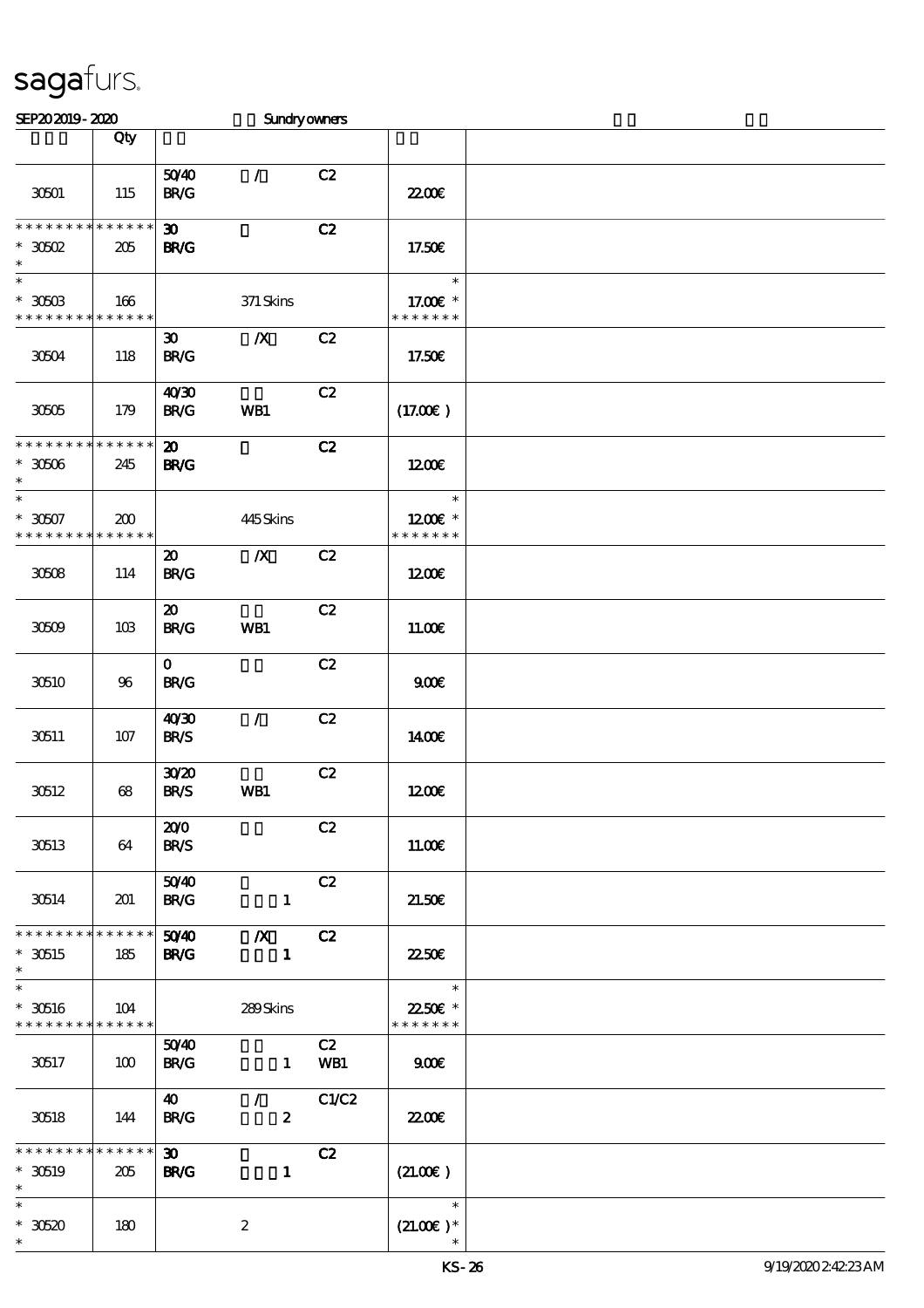| SEP202019-2020                           |              |                             | <b>Sundryowners</b> |              |                              |  |
|------------------------------------------|--------------|-----------------------------|---------------------|--------------|------------------------------|--|
|                                          | Qty          |                             |                     |              |                              |  |
|                                          |              |                             |                     |              |                              |  |
| $\ast$                                   |              | $\boldsymbol{\mathfrak{D}}$ |                     | C2           | $\ast$                       |  |
| $^*$ 30521 $\,$                          | 155          | BRC                         | $\mathbf{1}$        |              | $(21.00)$ *                  |  |
| * * * * * * * * * * * * * *              |              |                             |                     |              | * * * * * * *                |  |
| * * * * * * * * * * * * * *              |              | $\boldsymbol{\mathfrak{D}}$ |                     | C2           |                              |  |
| $*30522$                                 | 205          | <b>BR/G</b>                 | $\mathbf{1}$        |              | 1950€                        |  |
| $\ast$                                   |              |                             |                     |              |                              |  |
| $\ast$                                   |              |                             |                     |              | $\ast$                       |  |
|                                          |              |                             |                     |              |                              |  |
| $*30523$                                 | 229          |                             | 434Skins            |              | 1950E *                      |  |
| * * * * * * * * * * * * * *              |              |                             |                     |              | * * * * * * *                |  |
| * * * * * * * * * * * * * *              |              | $\boldsymbol{\mathfrak{D}}$ | $\mathbf{x}$        | C2           |                              |  |
| $*30524$                                 | 205          | <b>BR/G</b>                 | $\mathbf{1}$        |              | (1950)                       |  |
| $\ast$                                   |              |                             |                     |              |                              |  |
| $\overline{\ast}$                        |              |                             |                     |              | $\ast$                       |  |
| $*30525$                                 | 39           |                             | 244 Skins           |              | $(2400)$ *                   |  |
| * * * * * * * * * * * * * *              |              |                             |                     |              | * * * * * * *                |  |
| * * * * * * * * * * * * * *              |              | 30 <sub>o</sub>             |                     | C2           |                              |  |
| $*30526$                                 | 205          | <b>BR/G</b>                 | $\mathbf{1}$        | WB1          |                              |  |
| $\ast$                                   |              |                             |                     |              | $(1800\varepsilon)$          |  |
| $\ast$                                   |              |                             |                     |              | $\ast$                       |  |
|                                          |              |                             |                     |              |                              |  |
| $* 30527$                                | ${\bf \tau}$ |                             | 282Skins            |              | $(1800)$ *                   |  |
| * * * * * * * * * * * * * *              |              |                             |                     |              | * * * * * * *                |  |
| * * * * * * * * * * * * * *              |              | $\boldsymbol{\mathfrak{D}}$ | $\mathcal{L}$       | C1/C2        |                              |  |
| $*30528$                                 | 205          | <b>BR/G</b>                 | $\boldsymbol{z}$    |              | (21.00)                      |  |
| $\ast$                                   |              |                             |                     |              |                              |  |
| $\ast$                                   |              |                             |                     |              | $\ast$                       |  |
| $*30529$                                 | 180          |                             | $\boldsymbol{2}$    |              | $(21.00)$ *                  |  |
| $\ast$                                   |              |                             |                     |              | $\ast$                       |  |
| $\ast$                                   |              |                             |                     |              |                              |  |
|                                          |              |                             |                     |              |                              |  |
| $*$ 30630                                | 125          |                             | 510Skins            |              | $(21.00)$ *<br>* * * * * * * |  |
| * * * * * * * * * * * * * *              |              |                             |                     |              |                              |  |
| * * * * * * * *                          | * * * * * *  | $\boldsymbol{\mathfrak{D}}$ | $\mathcal{L}$       | <b>C1/C2</b> |                              |  |
| $*$ 30531                                | 205          | <b>BR/G</b>                 | $\boldsymbol{z}$    | WB1          | $(1900\epsilon)$             |  |
| $\ast$                                   |              |                             |                     |              |                              |  |
| $\ast$                                   |              |                             |                     |              | $\ast$                       |  |
| $^*$ 30532                               | 46           |                             | 251 Skins           |              | $(1900E)*$                   |  |
| **************                           |              |                             |                     |              | * * * * * * *                |  |
| * * * * * * * * * * * * * *              |              | $\boldsymbol{\mathfrak{D}}$ |                     | C2           |                              |  |
| $*30533$                                 | 245          | <b>BR/G</b>                 | $\mathbf{1}$        |              | (1600E)                      |  |
| $\ast$                                   |              |                             |                     |              |                              |  |
| $\ast$                                   |              |                             |                     |              | $\ast$                       |  |
| $^\ast$ 30534                            | 220          |                             | $\boldsymbol{z}$    |              | $(1600E)*$                   |  |
| $\ast$                                   |              |                             |                     |              | $\ast$                       |  |
| $\ast$                                   |              |                             |                     |              | $\ast$                       |  |
|                                          |              |                             |                     |              |                              |  |
| $^\ast$ 30535                            | 220          |                             | 3                   |              | $(1600E)*$                   |  |
| $\ast$                                   |              |                             |                     |              |                              |  |
| $\ast$                                   |              |                             |                     |              | $\ast$                       |  |
| $*30536$                                 | 43           |                             | 728Skins            |              | $(1600E)*$                   |  |
| * * * * * * * * <mark>* * * * * *</mark> |              |                             |                     |              | * * * * * * *                |  |
| * * * * * * * *                          | * * * * * *  | $\boldsymbol{\mathfrak{D}}$ |                     | C2           |                              |  |
| $* 30537$                                | 245          | <b>BR/G</b>                 | $\mathbf{1}$        |              | 1600                         |  |
| $\ast$                                   |              |                             |                     |              |                              |  |
| $\ast$                                   |              |                             |                     |              | $\ast$                       |  |
| $*30538$                                 |              |                             |                     |              |                              |  |
| * * * * * * * * * * * * * *              | 176          |                             | 421 Skins           |              | 1550€ *<br>* * * * * * *     |  |
|                                          |              |                             |                     |              |                              |  |
|                                          |              | $\boldsymbol{\mathfrak{D}}$ | $\mathbf{X}$        | C2           |                              |  |
| 30539                                    | 190          | <b>BR/G</b>                 | $\mathbf{1}$        |              | (1600E)                      |  |
|                                          |              |                             |                     |              |                              |  |
|                                          |              | $\boldsymbol{\mathfrak{D}}$ |                     | C2           |                              |  |
| 30540                                    | 215          | <b>BR/G</b>                 | $\mathbf{1}$        | WB1          | $(1400\varepsilon)$          |  |
|                                          |              |                             |                     |              |                              |  |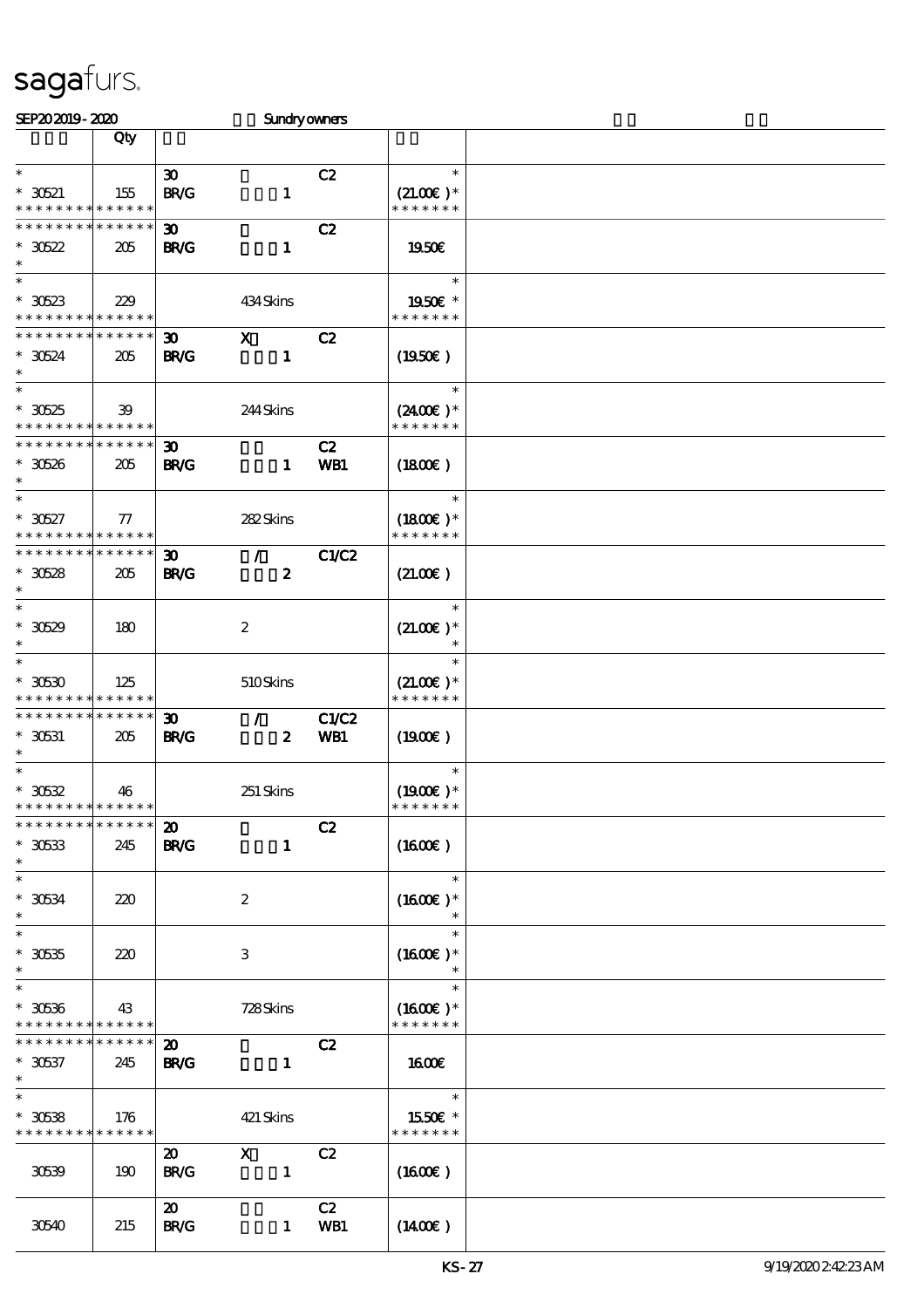| SEP202019-2020                                                |                        |                                            | <b>Sundryowners</b>                           |                     |                                       |  |
|---------------------------------------------------------------|------------------------|--------------------------------------------|-----------------------------------------------|---------------------|---------------------------------------|--|
|                                                               | Qty                    |                                            |                                               |                     |                                       |  |
| * * * * * * * * * * * * * *<br>$*30541$<br>$\ast$             | 245                    | $\boldsymbol{\mathfrak{D}}$<br><b>BR/G</b> | $\mathcal{L}$<br>$\boldsymbol{z}$             | C1/C2               | (1800)                                |  |
| $\ast$<br>$*30542$<br>* * * * * * * * * * * * * *             | 110                    |                                            | 355Skins                                      |                     | $\ast$<br>$(1800E)*$<br>* * * * * * * |  |
| * * * * * * * * * * * * * *<br>$*30543$<br>$\ast$             | 245                    | $\boldsymbol{\mathfrak{D}}$<br><b>BR/G</b> | $\mathcal{F}$<br>$\boldsymbol{z}$             | <b>C1/C2</b><br>WB1 | $(1500\varepsilon)$                   |  |
| $\ast$<br>$*30544$<br>* * * * * * * *                         | 118<br>* * * * * *     |                                            | 363Skins                                      |                     | $\ast$<br>$(1500E)*$<br>* * * * * * * |  |
| 30545                                                         | 163                    | $\mathbf 0$<br>B R/G                       | $\mathbf{1}$                                  | C2                  | (1250E)                               |  |
| 30546                                                         | 114                    | $\mathbf{O}$<br><b>BR/G</b>                | $\boldsymbol{X}$<br>$\mathbf{1}$              | C2                  | (1300E)                               |  |
| 30547                                                         | 135                    | $\mathbf{o}$<br><b>BR/G</b>                | $\mathcal{L}$<br>$\boldsymbol{z}$             | C1/C2<br>WB1        | <b>1050€</b>                          |  |
| 30548                                                         | 54                     | O(1)<br><b>BR/G</b>                        | $\mathbf{1}$                                  | C2<br>WB1           | $(1050\varepsilon)$                   |  |
| 30549                                                         | 94                     | 1/2<br><b>BR/G</b>                         | $\mathbf{1}$                                  | C2                  | 600                                   |  |
| 3050                                                          | 112                    | 5040<br><b>BR/S</b>                        | $\mathbf{1}$                                  | C2                  | (2250)                                |  |
| 30551                                                         | 207                    | 40<br><b>BR/S</b>                          | $\mathcal{L}$<br>$\mathbf{1}$                 | C1/C2<br>WB1        | 1950E                                 |  |
| 3052                                                          | 107                    | 40'30<br><b>BR/S</b>                       | $\mathbf{1}$                                  | C2<br>WB1           | $(1600\varepsilon)$                   |  |
| * * * * * * * * * * * * * *<br>$*3053$<br>$\ast$              | 225                    | 30 <sup>2</sup><br><b>BR/S</b>             | $\mathcal{L}$<br>$\mathbf{1}$                 | C1/C2               | (1950)                                |  |
| $\ast$<br>$*3054$<br>* * * * * * * * * * * * * *              | $\boldsymbol{\omega}$  |                                            | 291 Skins                                     |                     | $\ast$<br>$(1950E)*$<br>* * * * * * * |  |
| 30555                                                         | 197                    | $\boldsymbol{\mathfrak{D}}$<br><b>BR/S</b> | $\mathbf{1}$                                  | C2                  | $(1950\epsilon)$                      |  |
| * * * * * * * * * * * * * *<br>$*30566$                       | 225                    | $\boldsymbol{\mathfrak{D}}$<br><b>BR/S</b> | $\mathcal{L}$<br>$\mathbf{1}$                 | C1/C2<br>WB1        | $(1650\epsilon)$                      |  |
| $*3057$<br>* * * * * * * * <mark>* * * * * *</mark>           | 40                     |                                            | 265Skins                                      |                     | $*$<br>$(1650)$ *<br>* * * * * * *    |  |
| * * * * * * * *<br>$*3058$<br>$\ast$                          | $* * * * * * *$<br>265 | $\boldsymbol{\mathfrak{D}}$<br><b>BR/S</b> | $\mathcal{T}^{\mathcal{A}}$<br>$\blacksquare$ | C1/C2               | $(1600\varepsilon)$                   |  |
| $\ast$<br>$*3050$<br>* * * * * * * * <mark>* * * * * *</mark> | 40                     |                                            | 305Skins                                      |                     | $\ast$<br>$(1600E)*$<br>* * * * * * * |  |
| 30660                                                         | 188                    | $\boldsymbol{\mathfrak{D}}$<br><b>BR/S</b> | $\mathbf{1}$                                  | C2                  | $(1600\varepsilon)$                   |  |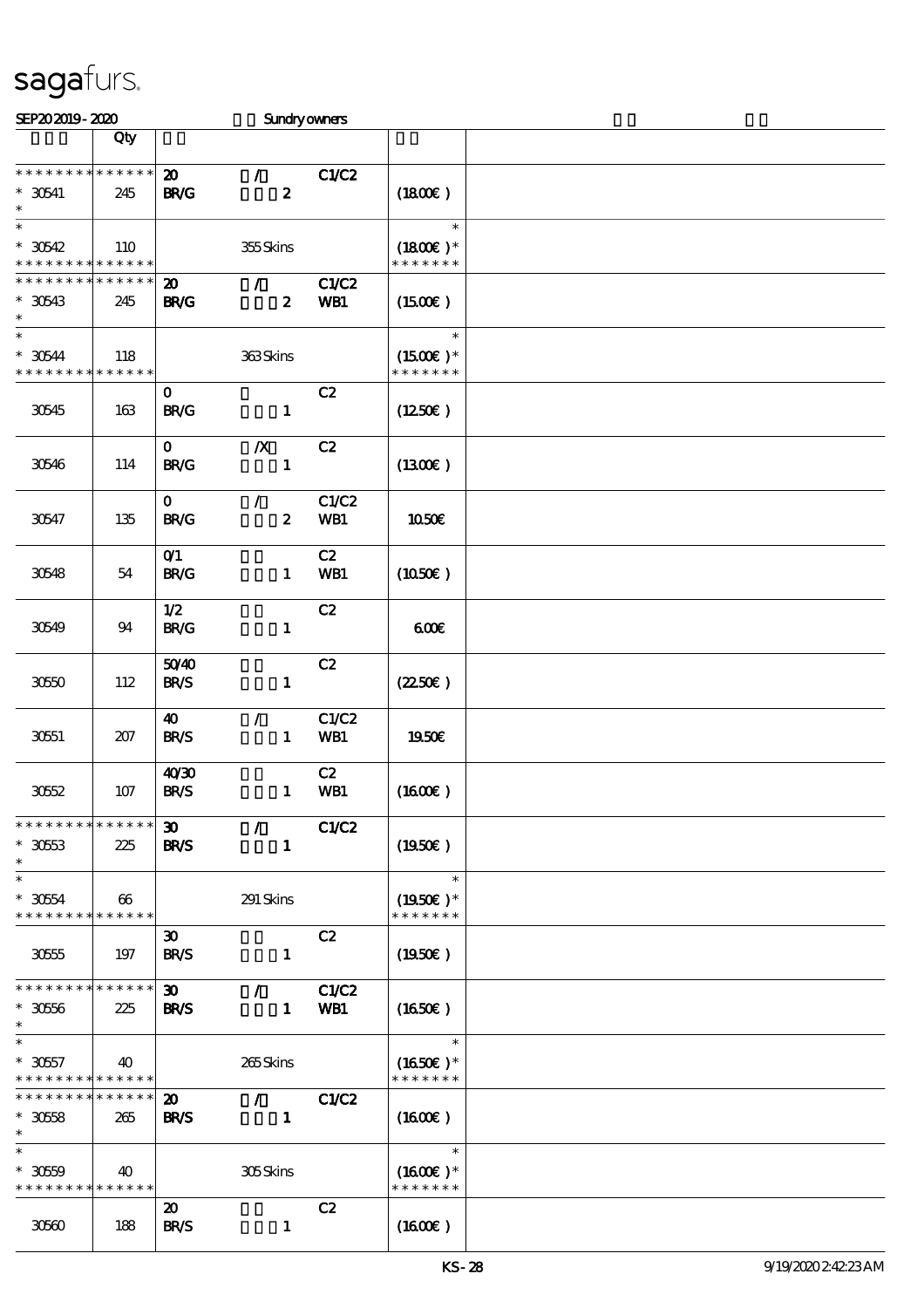| SEP202019-2020                             |                    |                                                      | <b>Sundryowners</b>                            |                     |                                       |  |
|--------------------------------------------|--------------------|------------------------------------------------------|------------------------------------------------|---------------------|---------------------------------------|--|
|                                            | Qty                |                                                      |                                                |                     |                                       |  |
| 30561                                      | 252                | $\boldsymbol{\mathsf{20}}$<br><b>BR/S</b>            | $\mathcal{L}$<br>$\mathbf{1}$                  | C1/C2<br>WB1        | (1450E)                               |  |
| 3062                                       | 145                | $\mathbf{O}$<br><b>BR/S</b>                          | $\mathcal{L}$<br>$\mathbf{1}$                  | C1/C2<br>WB1        | (11.00)                               |  |
| * * * * * * * *<br>$^\ast$ 30563<br>$\ast$ | * * * * * *<br>205 | $\boldsymbol{\mathfrak{D}}$<br><b>BR/V</b>           | $\mathcal{L}$<br>$\mathbf{1}$                  | C1/C2<br>WB1        | (1500E)                               |  |
| $\ast$<br>$^\ast$ 30564<br>* * * * * * * * | 50<br>* * * * * *  |                                                      | 255Skins                                       |                     | $\ast$<br>$(1500E)*$<br>* * * * * * * |  |
| $30565\,$                                  | 161                | $\boldsymbol{\mathfrak{D}}$<br><b>BR/V</b>           | $\mathcal{F}^{\mathbb{Z}}$<br>$\boldsymbol{2}$ | C1/C2               | 17.00€                                |  |
| 30566                                      | 233                | $\boldsymbol{\mathfrak{D}}$<br><b>BR/V</b>           | $\mathcal{L}$<br>$\mathbf{1}$                  | C1/C2<br>WB1        | 1000E                                 |  |
| 30567                                      | $117\,$            | $\boldsymbol{\mathsf{20}}$<br>$\text{BR}\mathcal{N}$ | $\mathcal{L}$<br>$\boldsymbol{z}$              | C1/C2               | 1200E                                 |  |
| 30568                                      | 157                | $\boldsymbol{\mathfrak{D}}$<br>BRV                   | $\mathcal{L}$<br>$\boldsymbol{z}$              | C1/C2<br>WB1        | (11.00)                               |  |
| 30609                                      | 118                | $\mathbf O$<br>$\text{BR}\text{V}$                   | $\mathcal{L}$<br>$\mathbf{1}$                  | C1/C2<br>WB1        | 7.00E                                 |  |
|                                            |                    |                                                      |                                                | <b>Sundryowners</b> |                                       |  |
| 30571                                      | $9\hskip-2.5pt9$   | $\boldsymbol{\mathfrak{D}}$<br>BLG                   | $\boldsymbol{z}$                               | C2                  | (1250E)                               |  |
| $30572$                                    | 142                | $\boldsymbol{\mathfrak{D}}$<br>BLG                   | $\boldsymbol{2}$                               | C2                  | 7.50E                                 |  |
| 30573                                      | 10B                | $\mathbf{O}$<br><b>BL/G</b>                          | $\boldsymbol{z}$                               | C2                  | 550€                                  |  |
| 30574                                      | 71                 | 1/2<br><b>BL/G</b>                                   | $\boldsymbol{z}$                               | C2                  | 350 <sup>2</sup>                      |  |
| 30575                                      | 28                 | 3 <sup>7</sup><br><b>BL/G</b>                        | $\boldsymbol{z}$                               | C2                  | 250 <sup>2</sup>                      |  |
| $305\%$                                    | 100                | 40'30<br><b>BL/S</b>                                 | $\overline{\mathbf{4}}$                        | C2                  | 650E                                  |  |
| 30577                                      | 88                 | 40'30<br><b>BLS</b>                                  | $\mathbf 5$                                    | C2                  | 400                                   |  |
| 30578                                      | 75                 | 3020<br><b>BLS</b>                                   | $\pmb{2}$                                      | C2                  | 800                                   |  |
| 30579                                      | 91                 | 200<br><b>BL/S</b>                                   | $\boldsymbol{4}$                               | C2                  | 300 <sup>2</sup>                      |  |
| 30580                                      | 90                 | 200<br><b>BL/S</b>                                   | $\mathbf 5$                                    | C2                  | 200                                   |  |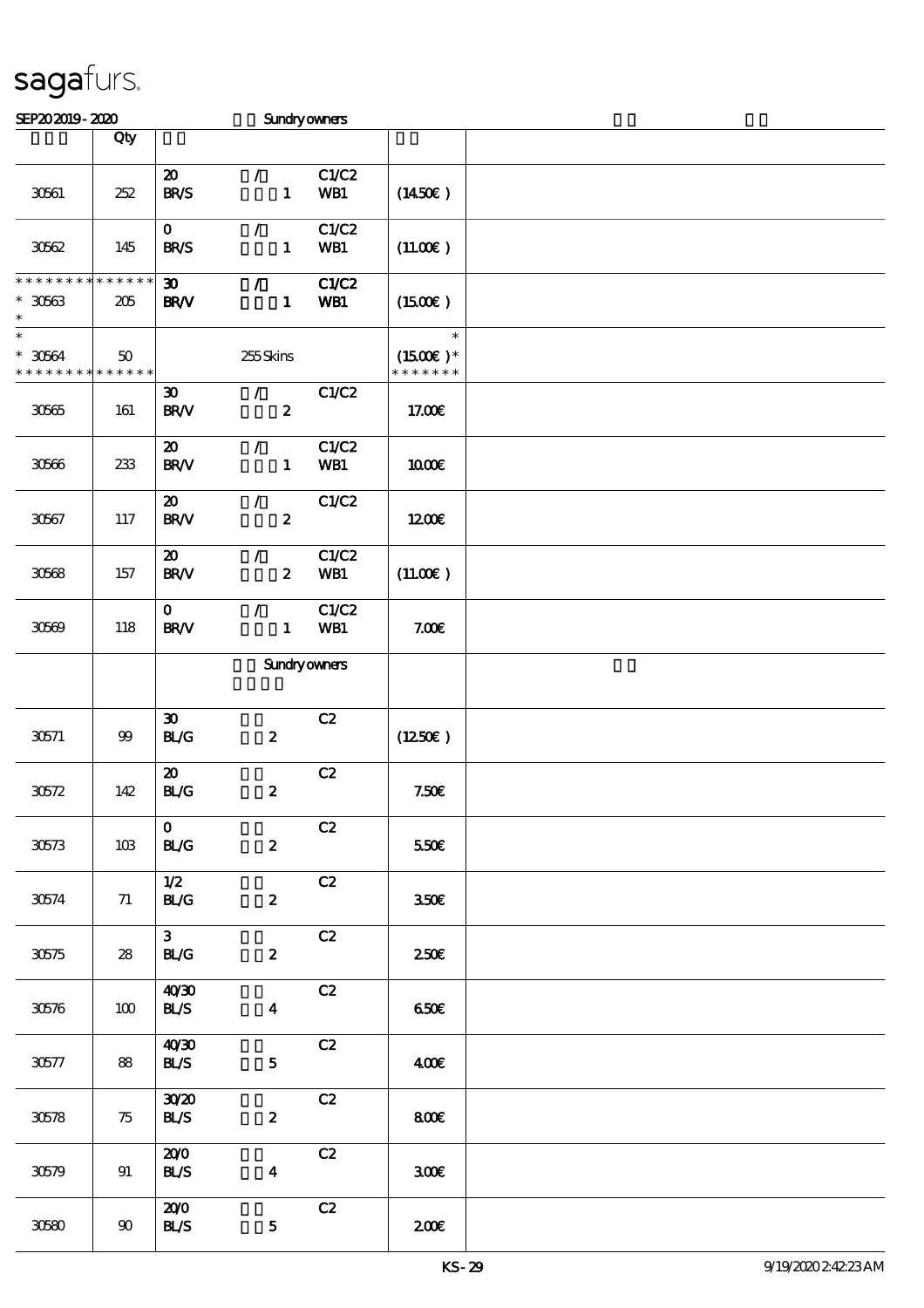| SEP202019-2020                                         |                    |                                            | <b>Sundryowners</b> |                                  |                                       |  |
|--------------------------------------------------------|--------------------|--------------------------------------------|---------------------|----------------------------------|---------------------------------------|--|
|                                                        | Qty                |                                            |                     |                                  |                                       |  |
| 30581                                                  | 12                 | 200<br><b>BL/S</b>                         | $\bf 6$             | C2                               | 200E                                  |  |
| 30582                                                  | 42                 | 1/2<br><b>BL/S</b>                         | ${\bf 5}$           | C2                               | 200E                                  |  |
| 30583                                                  | 83                 | $\boldsymbol{\mathfrak{D}}$<br>BLG         | SHE <sub>2</sub>    | C2                               | 600                                   |  |
| 30584                                                  | 143                | 200<br>BLG                                 | SHE <sub>2</sub>    | C2                               | 450E                                  |  |
| 30585                                                  | 118                | 40'30<br><b>BL/G</b>                       | $\mathbf{1}$        | C2<br><b>WB2</b>                 | (1550E)                               |  |
| 30586                                                  | 200                | 5040<br>BLG                                | $\mathbf{1}$        | C2<br>$\overline{\phantom{a}}$ 2 | 1550€                                 |  |
| 30587                                                  | 106                | 40'30<br>BLG                               | $\mathbf{1}$        | C2<br>$\mathbf{3}$               | 1000E                                 |  |
| * * * * * * * * * * * * * *<br>$^\ast$ 30588<br>$\ast$ | 205                | $\boldsymbol{\mathfrak{D}}$<br><b>BL/G</b> | $\mathbf{1}$        | C2<br>$\overline{\mathbf{2}}$    | (1450E)                               |  |
| $\ast$<br>$*30589$<br>* * * * * * * *                  | 146<br>* * * * * * |                                            | $351$ Skins         |                                  | $\ast$<br>$(1450E)*$<br>* * * * * * * |  |
| * * * * * * * *<br>$*30500$<br>$\ast$                  | * * * * * *<br>245 | $\boldsymbol{\mathfrak{D}}$<br><b>BL/G</b> | $\mathbf{1}$        | C2<br>$\overline{\mathbf{2}}$    | $(1200\varepsilon)$                   |  |
| $\ast$<br>$*30591$<br>* * * * * * * *                  | 239<br>* * * * * * |                                            | 484Skins            |                                  | $\ast$<br>$(1200E)*$<br>* * * * * * * |  |
| $30502\,$                                              | 236                | $\mathbf 0$<br>BLG                         | $\mathbf{1}$        | C2<br>$\boldsymbol{z}$           | $(1000\varepsilon)$                   |  |
| 30603                                                  | 119                | 200<br>BLG                                 | $\mathbf{1}$        | C2<br>$\overline{\mathbf{3}}$    | (800)                                 |  |
| 30594                                                  | 135                | 40'30<br><b>BL/S</b>                       | $\mathbf{1}$        | C2<br>$\overline{\mathbf{2}}$    | $(1400\varepsilon)$                   |  |
| 30595                                                  | 10B                | 200<br><b>BLS</b>                          | $\mathbf{1}$        | C2<br>$\overline{\mathbf{2}}$    | (11.00)                               |  |
| 30596                                                  | 120                | 5040<br><b>BL/G</b>                        | $\mathbf{1}$        | C2<br>SHE <sub>2</sub>           | $(1600\epsilon)$                      |  |
| 30597                                                  | 155                | $\boldsymbol{\mathfrak{D}}$<br><b>BL/G</b> | $\mathbf{1}$        | C2<br>SHE <sub>2</sub>           | (1550E)                               |  |
| 30598                                                  | 270                | $\boldsymbol{\mathsf{20}}$<br>BLG          | $\mathbf{1}$        | C2<br>SHE <sub>2</sub>           | $(1200\varepsilon)$                   |  |
| 30699                                                  | 183                | $\mathbf{0}$<br><b>BL/G</b>                | $\mathbf{1}$        | C2<br>SHE <sub>2</sub>           | (900)                                 |  |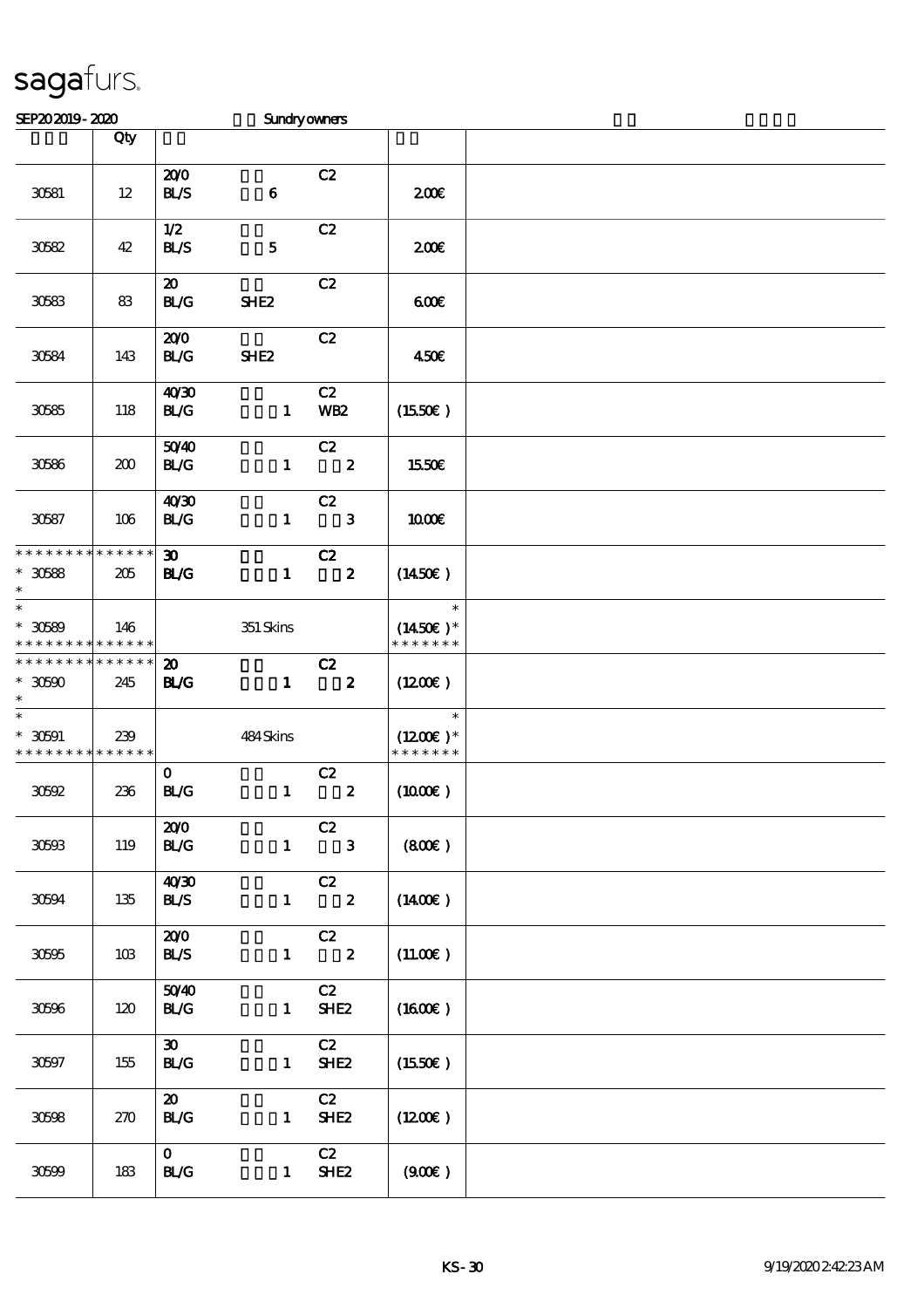| SEP202019-2020 |         |                                                         |                                   | <b>Sundryowners</b> |                    |  |
|----------------|---------|---------------------------------------------------------|-----------------------------------|---------------------|--------------------|--|
|                | Qty     |                                                         |                                   |                     |                    |  |
| 32561          | 198     | $\boldsymbol{\mathfrak{D}}$<br>$\mathbf{S}\mathbf{\Pi}$ | $\mathcal{L}$                     | C1/C2               | 7.00E              |  |
| 32562          | $127\,$ | $\pmb{\mathfrak{D}}$                                    | $\mathcal{L}$<br>$\boldsymbol{4}$ | C1/C2               | 200E               |  |
| 32563          | $166\,$ | $\boldsymbol{\mathfrak{D}}$<br>$\mathbf{S}\mathbf{\Pi}$ | $\mathcal{L}$                     | C1/C2               | 500€               |  |
| 32564          | 113     | $\pmb{\mathcal{D}}$                                     | $\mathcal{L}$<br>$\boldsymbol{4}$ | C1/C2               | $(200\varepsilon)$ |  |
| 32565          | 211     | $\mathbf 0$<br>$S/\!\! \Pi$                             | $\mathcal{L}$                     | C1/C2               | 500€               |  |
| 32566          | $230\,$ | 200<br>$\mathbf{S}/\mathbf{I}$                          |                                   | C2                  | 600                |  |
| 32567          | 183     | 200                                                     | $\pmb{2}$                         | C2                  | 400€               |  |
| 32568          | $135\,$ | $\mathbf{o}$                                            | $\mathcal{L}$<br>$\boldsymbol{4}$ | C1/C2               | $(200\varepsilon)$ |  |
| 32569          | 219     | 200                                                     | ${\bf 5}$                         | C2                  | $(200\varepsilon)$ |  |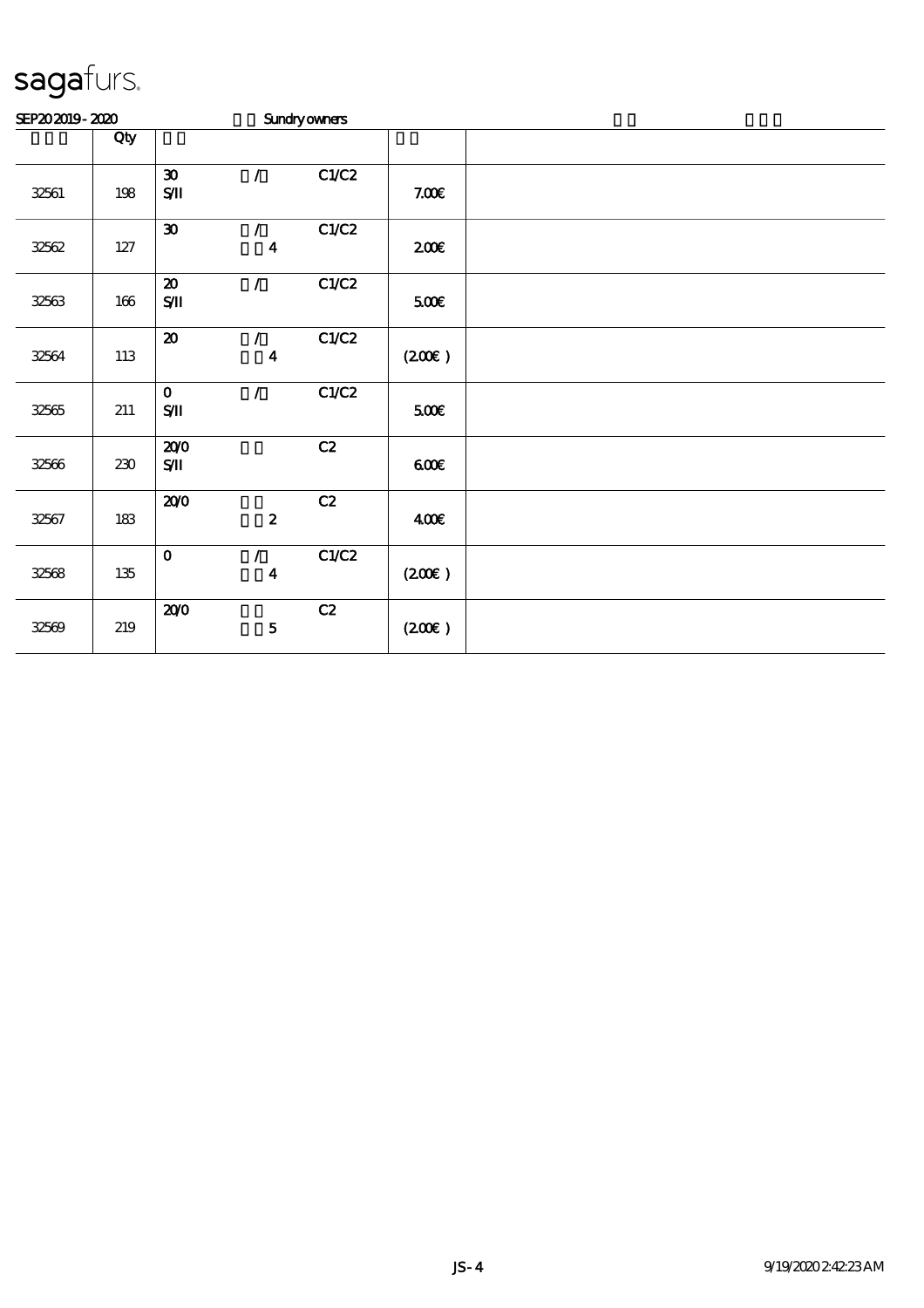| SEP202019-2020                                                    |        |                             | Northwest                            |                     |                                    | Female |
|-------------------------------------------------------------------|--------|-----------------------------|--------------------------------------|---------------------|------------------------------------|--------|
|                                                                   | Qty    |                             |                                      |                     |                                    |        |
| 40001                                                             | 106    | $\mathbf{1}$<br><b>GOLD</b> | $\mathbf X$<br>$\mathbf{1}$          | <b>C2/C3</b>        | 11.00E                             |        |
|                                                                   |        |                             |                                      | Laborte Springbrook |                                    | Female |
| 40003                                                             | 249    | $\mathbf{1}$<br>GOLD        | $\mathbf{1}$                         | C1/C2               | 11.50€                             |        |
| 40004                                                             | $71\,$ | 1<br>GOLD                   | $\boldsymbol{X}$<br>$\mathbf{1}$     | C3                  | (1300)                             |        |
| $4005$                                                            | 256    | 2 <sup>1</sup><br>GOLD      | $\mathbf{1}$                         | C2C3                | (1000E)                            |        |
| $4006$                                                            | 344    | $\mathbf{2}$<br><b>GOLD</b> | $\boldsymbol{X}$<br>$\mathbf{1}$     | C3                  | 11.50E                             |        |
|                                                                   |        |                             | MapleRidge                           |                     |                                    | Female |
| * * * * * * * * * * * * * * *<br>$*$ 40008 $\,$<br>$\ast$         | 445    | $\mathbf{2}$<br><b>GOLD</b> | $\boldsymbol{X}$<br>$\boldsymbol{z}$ | <b>C2/C3</b>        | 11.00E                             |        |
| $\ast$<br>$\hspace{0.1cm}^*$ 40009<br>* * * * * * * * * * * * * * | 43     |                             | 488Skins                             |                     | $\ast$<br>1050€ *<br>* * * * * * * |        |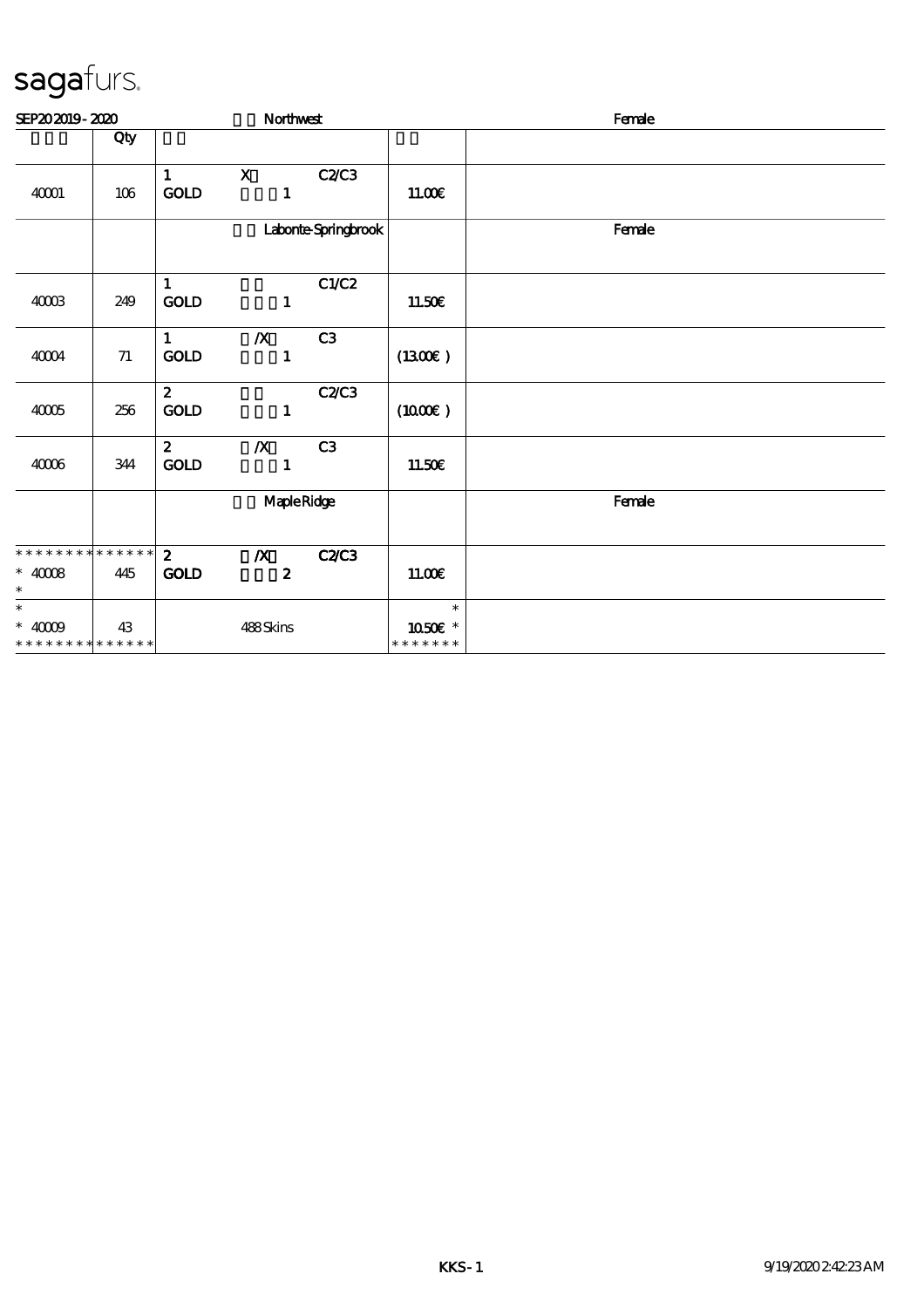| SEP202019-2020                           |     |                                           |                                 | Springbrook-Laborite |                             | Female |
|------------------------------------------|-----|-------------------------------------------|---------------------------------|----------------------|-----------------------------|--------|
|                                          | Qty |                                           |                                 |                      |                             |        |
|                                          |     | $\boldsymbol{\mathfrak{D}}$               |                                 | C2C3                 |                             |        |
| 40021                                    | 128 | <b>GOLD</b>                               | $\overline{\mathbf{2}}$         |                      | 21.00                       |        |
| 40022                                    | 325 | $\boldsymbol{\mathsf{20}}$<br><b>GOLD</b> | $X$ $C2/C3$<br>$\boldsymbol{z}$ |                      | 2300E                       |        |
| **************                           |     | $\mathbf{O}$                              | $\mathcal{L}$                   | C <sub>3</sub>       |                             |        |
| $* 40023$<br>$\ast$<br>$\ast$            | 264 | <b>GOLD</b>                               | $\boldsymbol{z}$                |                      | 1950E<br>$\ast$             |        |
| $*$ 40024<br>* * * * * * * * * * * * * * | 44  |                                           | 308Skins                        |                      | 1900E *<br>* * * * * * *    |        |
| * * * * * * * * * * * * * *              |     | $\mathbf{O}$                              |                                 | C1/C2                |                             |        |
| $*$ 40025<br>$\ast$                      | 425 | <b>GOLD</b>                               | $\boldsymbol{z}$                |                      | 2000                        |        |
| $\overline{\phantom{0}}$<br>$* 40086$    |     |                                           |                                 |                      | $\ast$<br>2000E*            |        |
| * * * * * * * * * * * * * *              | 301 |                                           | 726Skins                        |                      | * * * * * * *               |        |
| * * * * * * * * * * * * * *              |     | $\mathbf{O}$                              |                                 | C1/C2                |                             |        |
| $* 40027$<br>$\ast$                      | 400 | <b>GOLD</b>                               | $\boldsymbol{z}$                |                      | 25.50E                      |        |
| $\overline{\ast}$<br>$* 40028$           |     |                                           |                                 |                      | $\ast$<br>2550€ *           |        |
| $\ast$<br>$\overline{\phantom{0}}$       | 400 |                                           | $\boldsymbol{2}$                |                      | $\ast$                      |        |
| $* 40029$<br>$\ast$                      | 400 |                                           | 3                               |                      | $\ast$<br>2550€ *<br>$\ast$ |        |
| $\overline{\ast}$                        |     |                                           |                                 |                      | $\ast$                      |        |
| $*$ 40080 $\,$<br>$\ast$                 | 400 |                                           | $\overline{\mathbf{4}}$         |                      | 2500€ *<br>$\ast$           |        |
| $\ast$<br>$*$ 40031                      | 55  |                                           | 1655 Skins                      |                      | $\ast$<br>2450E *           |        |
| * * * * * * * * * * * * * *              |     |                                           |                                 |                      | * * * * * * *               |        |
| * * * * * * * * * * * * * *              |     | $\mathbf{o}$                              | $\mathbf X$                     | C1/C2                |                             |        |
| $*$ 40082<br>$\ast$                      | 425 | <b>GOLD</b>                               | $\boldsymbol{z}$                |                      | <b>22006</b>                |        |
| $\overline{\phantom{0}}$<br>$* 40033$    | 179 |                                           |                                 |                      | $\ast$<br>22.00€ *          |        |
| **************                           |     |                                           | 604Skins                        |                      | * * * * * * *               |        |
|                                          |     | $\mathbf{O}$                              |                                 | C2C3                 |                             |        |
| 40034                                    | 110 | <b>GOLD</b>                               | $\mathbf{3}$                    |                      | 1900E                       |        |
|                                          |     | $\mathbf{O}$                              | $\boldsymbol{X}$                | C2C3                 |                             |        |
| 40035                                    | 171 | <b>GOLD</b>                               | $\mathbf{3}$                    |                      | 1900                        |        |
| **************                           |     | $1$ $\overline{\phantom{0}}$              |                                 | C1/C2                |                             |        |
| $\hspace{0.1cm}^*$ 40086<br>$\ast$       | 465 | <b>GOLD</b>                               | $\boldsymbol{z}$                |                      | 17.50E                      |        |
| $\ast$                                   |     |                                           |                                 |                      | $\ast$                      |        |
| $* 40037$<br>$\ast$                      | 440 |                                           | $\boldsymbol{2}$                |                      | 17.50 £*<br>$\ast$          |        |
| $\ast$                                   |     |                                           |                                 |                      | $\ast$                      |        |
| $* 4008$<br>$\ast$                       | 339 |                                           | 3                               |                      | 17.50€ *<br>$\ast$          |        |
| $\overline{\phantom{a}}$                 |     |                                           |                                 |                      | $\ast$                      |        |
| $* 4009$<br>$\ast$                       | 440 |                                           | 4                               |                      | 17.50 £*<br>$\ast$          |        |
| $\ast$                                   |     |                                           |                                 |                      | $\ast$                      |        |
| $* 4000$<br>* * * * * * * * * * * * * *  | 263 |                                           | 1947 Skins                      |                      | 17.50€ *<br>* * * * * * *   |        |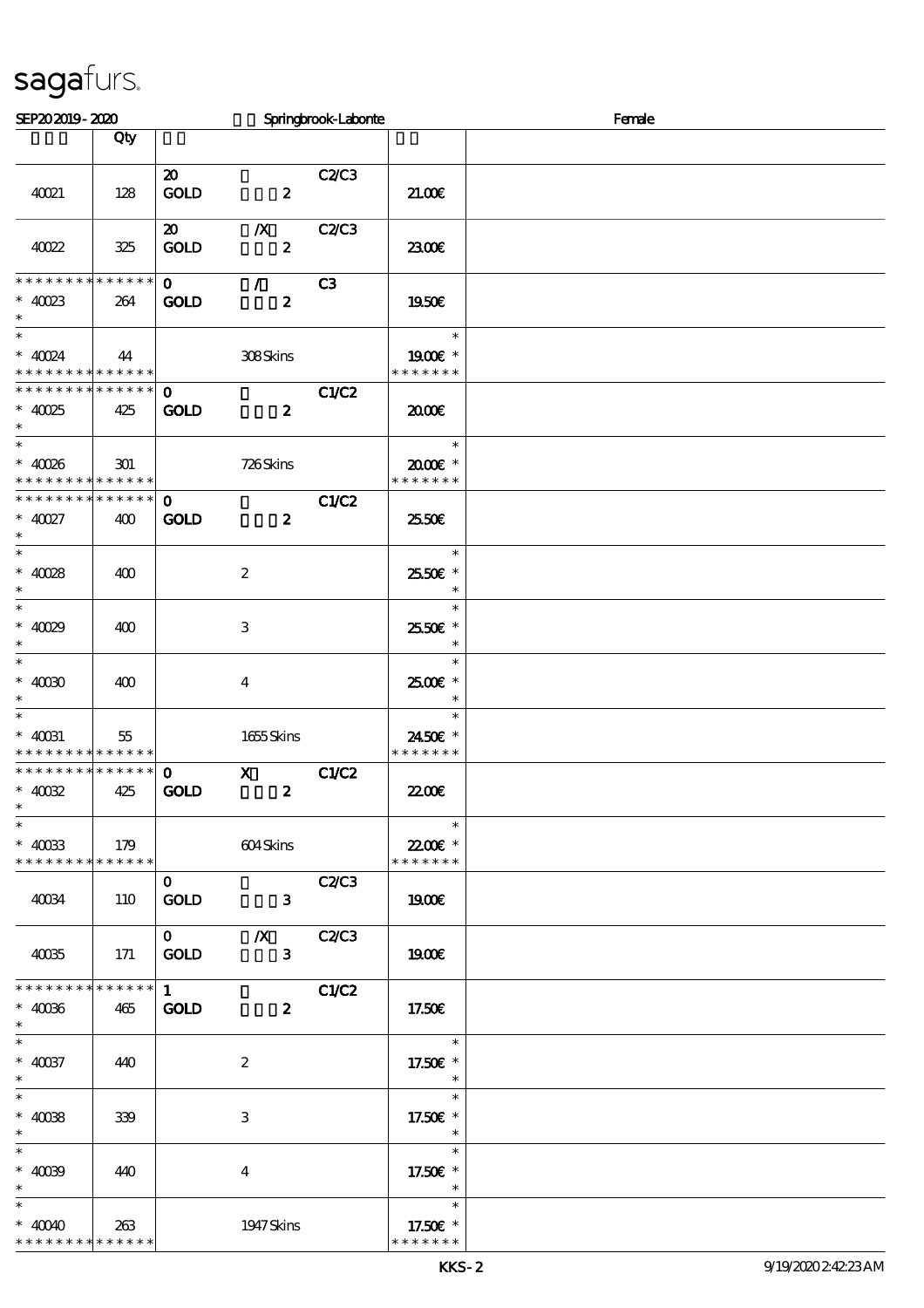| SEP202019-2020                                 |                 |                                                 | Springbrook-Laborite |                      | Female |
|------------------------------------------------|-----------------|-------------------------------------------------|----------------------|----------------------|--------|
|                                                | Qty             |                                                 |                      |                      |        |
|                                                |                 |                                                 |                      |                      |        |
| * * * * * * * *                                | $******$        | 1                                               | C1/C2                |                      |        |
| $*$ 40041<br>$\ast$                            | 440             | <b>GOLD</b><br>$\boldsymbol{z}$                 |                      | 1800E                |        |
| $\overline{\phantom{0}}$                       |                 |                                                 |                      | $\ast$               |        |
| $* 40042$                                      | 440             | $\boldsymbol{2}$                                |                      | 1800 £*              |        |
| $\ast$                                         |                 |                                                 |                      | $\ast$               |        |
| $\ast$                                         |                 |                                                 |                      | $\ast$               |        |
| $* 40043$                                      | 440             | $\,3$                                           |                      | 1800 £*              |        |
| $\ast$<br>$\ast$                               |                 |                                                 |                      | $\ast$<br>$\ast$     |        |
| $\hspace{0.1cm}^*$ 40044                       | 440             | $\overline{\mathbf{4}}$                         |                      | 1850E *              |        |
| $\ast$                                         |                 |                                                 |                      | $\ast$               |        |
| $\overline{\phantom{0}}$                       |                 |                                                 |                      | $\ast$               |        |
| $* 40045$                                      | 440             | $\mathbf 5$                                     |                      | 1850€ *              |        |
| $\ast$<br>$\overline{\ast}$                    |                 |                                                 |                      | $\ast$<br>$\ast$     |        |
| $* 40046$                                      | 440             | $\boldsymbol{6}$                                |                      | 1850E *              |        |
| $\ast$                                         |                 |                                                 |                      | $\ast$               |        |
| $\overline{\phantom{0}}$                       |                 |                                                 |                      | $\ast$               |        |
| $* 40047$                                      | 440             | $\boldsymbol{7}$                                |                      | 1800E *              |        |
| $\ast$<br>$\overline{\phantom{0}}$             |                 |                                                 |                      | $\ast$               |        |
| $* 40048$                                      |                 |                                                 |                      | $\ast$               |        |
| $\ast$                                         | 440             | 8                                               |                      | 1800 £*<br>$\ast$    |        |
| $*$                                            |                 |                                                 |                      | $\ast$               |        |
| $* 40049$                                      | 440             | $\boldsymbol{9}$                                |                      | 1800 £*              |        |
| $\ast$                                         |                 |                                                 |                      | $\ast$               |        |
| $\overline{\ast}$                              |                 |                                                 |                      | $\ast$               |        |
| $*$ 40050<br>$\ast$                            | 440             | 10                                              |                      | 1800 £*<br>$\ast$    |        |
| $\overline{\phantom{0}}$                       |                 |                                                 |                      | $\ast$               |        |
| $* 40051$                                      | 61              | 4461 Skins                                      |                      | 17.50 £*             |        |
| * * * * * * * * <mark>* * * * * * *</mark>     |                 |                                                 |                      | * * * * * * *        |        |
| * * * * * * * * * * * * * * *                  |                 | $\mathbb{Z}$<br>$\mathbf{1}$                    | C3                   |                      |        |
| $* 40052$<br>$\ast$                            | 465             | <b>GOLD</b><br>$\boldsymbol{z}$                 |                      | 17.50€               |        |
| $\overline{\phantom{a}^*}$                     |                 |                                                 |                      | $\ast$               |        |
| $* 40053$                                      | 364             | 829Skins                                        |                      | 17.00€ *             |        |
| * * * * * * * * * * * * * *                    |                 |                                                 |                      | * * * * * * *        |        |
|                                                |                 | $\mathbf{1}$                                    | C2C3                 |                      |        |
| 40054                                          | 146             | <b>GOLD</b><br>$\mathbf{3}$                     |                      | <b>1650€</b>         |        |
|                                                |                 | $\boldsymbol{X}$<br>$\mathbf{1}$                | C2C3                 |                      |        |
| 40055                                          | 314             | <b>GOLD</b><br>$\mathbf{3}$                     |                      | 17.00E               |        |
|                                                |                 |                                                 |                      |                      |        |
| * * * * * * * * * * * * * *                    |                 | $2^{\circ}$                                     | C1/C2                |                      |        |
| $^*$ 40056 $\,$                                | 465             | <b>GOLD</b><br>$\boldsymbol{z}$                 |                      | 1300E                |        |
| $\ast$<br>$\ast$                               |                 |                                                 |                      | $\ast$               |        |
| $* 40057$                                      | 440             | $\boldsymbol{z}$                                |                      | 1300E *              |        |
| $\ast$                                         |                 |                                                 |                      | $\ast$               |        |
| $\overline{\ast}$                              |                 |                                                 |                      | $\ast$               |        |
| $* 40058$                                      | 213             | 1118Skins                                       |                      | 1350€ *              |        |
| * * * * * * * * * * * * * *<br>* * * * * * * * | $* * * * * * *$ |                                                 |                      | * * * * * * *        |        |
| $* 40059$                                      | 465             | $\mathbf{2}$<br><b>GOLD</b><br>$\boldsymbol{z}$ | C1/C2                | $(1500\varepsilon)$  |        |
| $\ast$                                         |                 |                                                 |                      |                      |        |
| $\ast$                                         |                 |                                                 |                      | $\ast$               |        |
| $*$ 4000                                       | 467             | $\boldsymbol{z}$                                |                      | $(1500\varepsilon)*$ |        |
| $\ast$                                         |                 |                                                 |                      |                      |        |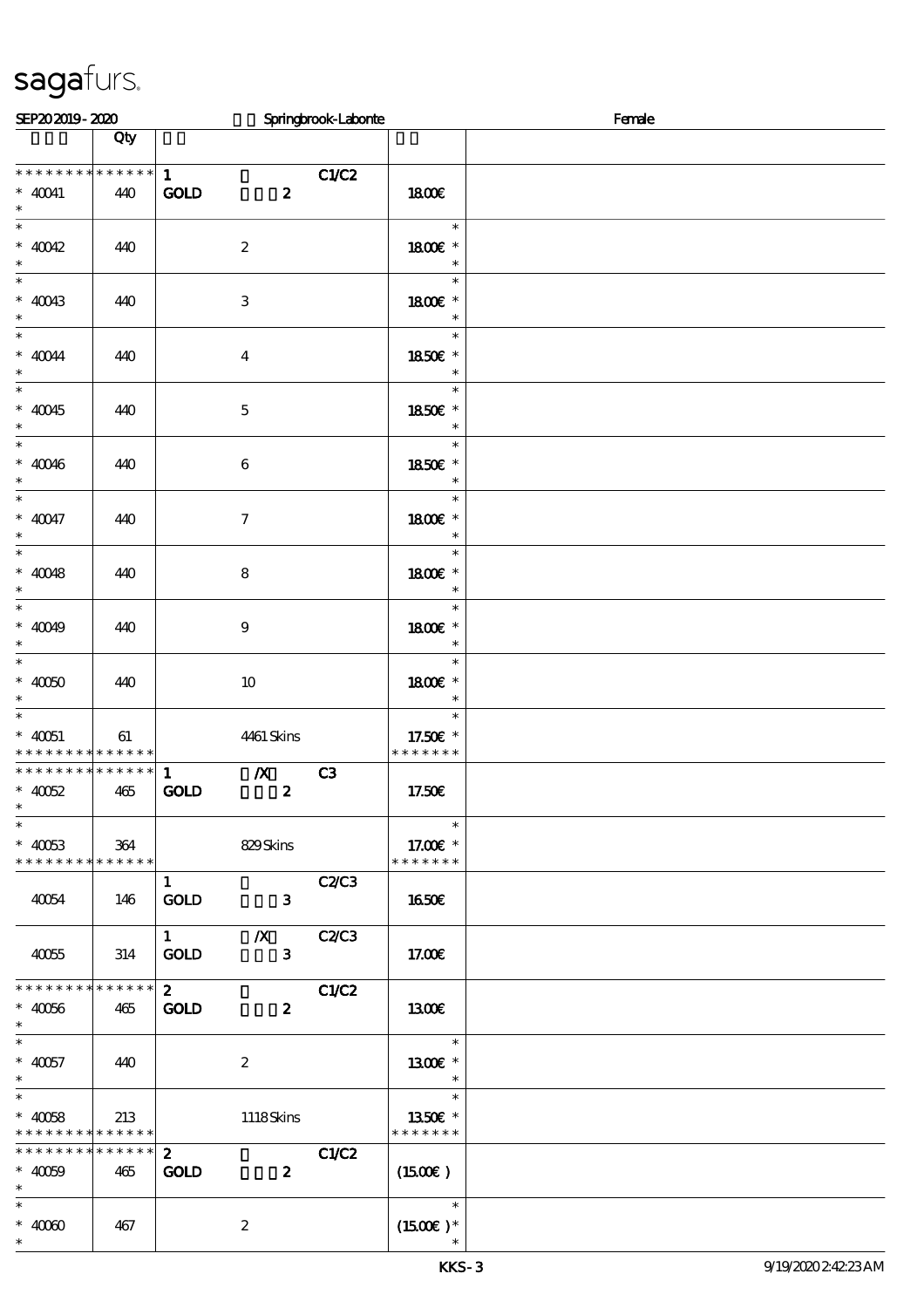| SEP202019-2020                                     |                    |                             |                                      | Springbrook-Laborie |                                       | Female |
|----------------------------------------------------|--------------------|-----------------------------|--------------------------------------|---------------------|---------------------------------------|--------|
|                                                    | Qty                |                             |                                      |                     |                                       |        |
| $\ast$<br>$* 40061$                                | 440                | $\mathbf{z}$<br><b>GOLD</b> | $\boldsymbol{z}$                     | C1/C2               | $\ast$<br>$(1500E)*$                  |        |
| $\ast$<br>$\ast$<br>$* 4002$<br>$\ast$             | 440                |                             | $\overline{4}$                       |                     | $\ast$<br>$(1500E)*$<br>$\ast$        |        |
| $\overline{\phantom{0}}$<br>$* 4003$<br>$\ast$     | 440                |                             | $\bf 5$                              |                     | $\ast$<br>$(1500E)*$<br>$\ast$        |        |
| $\ast$<br>$\hspace{0.1cm}^*$ 40064<br>$\ast$       | 440                |                             | $\boldsymbol{6}$                     |                     | $\ast$<br>$(1500E)*$<br>$\ast$        |        |
| $\ast$<br>$* 40065$<br>* * * * * * * * * * * * * * | 440                |                             | 3132Skins                            |                     | $\ast$<br>$(1500E)*$<br>* * * * * * * |        |
| * * * * * * * *<br>$* 4006$<br>$\ast$              | * * * * * *<br>465 | $2^{\circ}$<br><b>GOLD</b>  | $\boldsymbol{X}$<br>$\boldsymbol{z}$ | C3                  | <b>1300€</b>                          |        |
| $\ast$<br>$* 40067$<br>* * * * * * * * * * * * * * | 240                |                             | 705Skins                             |                     | $\ast$<br>1300€ *<br>* * * * * * *    |        |
| ******** <mark>******</mark><br>$* 4008$<br>$\ast$ | 465                | $2^{\circ}$<br><b>GOLD</b>  | $\mathbf{X}$<br>$\boldsymbol{z}$     | C1/C2               | (1550E)                               |        |
| $\ast$<br>$* 4000$<br>* * * * * * * * * * * * * *  | 72                 |                             | 537Skins                             |                     | $\ast$<br>$(1550E)*$<br>* * * * * * * |        |
| 4000                                               | 142                | $\mathbf{z}$<br><b>GOLD</b> | $\mathcal{L}$<br>$\mathbf{3}$        | C2/C3               | 1250E                                 |        |
| 40071                                              | 43                 | $\mathbf{2}$<br><b>GOLD</b> | $\boldsymbol{X}$<br>$\mathbf{3}$     | <b>C2/C3</b>        | (1300)                                |        |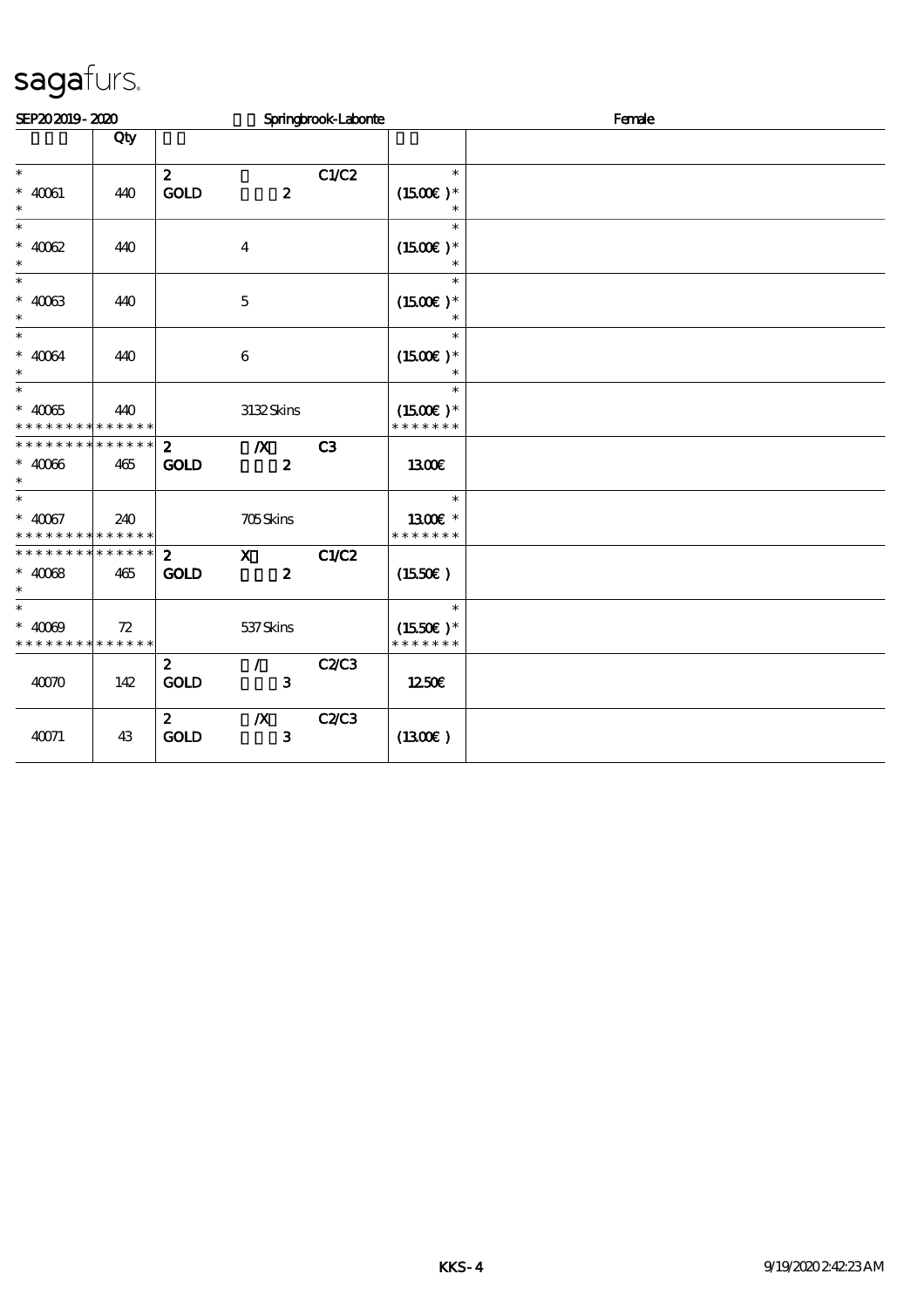| SEP202019-2020 |         | <b>Sundryowners</b>                                                                         |                     | Female |  |  |
|----------------|---------|---------------------------------------------------------------------------------------------|---------------------|--------|--|--|
|                | Qty     |                                                                                             |                     |        |  |  |
| 40081          | 79      | C2<br>$\mathbf{o}$<br>${\bf S\!L}\!{\bf V\!R}$                                              | $(1000\varepsilon)$ |        |  |  |
| 40082          | $106\,$ | C1/C2<br>$\mathbf{O}$<br>${\bf S\!L}\!{\bf V\!R}$                                           | 1250E               |        |  |  |
| 40083          | $365\,$ | C2<br>$\mathbf{1}$<br>${\bf S\!L}\!{\bf V\!R}$                                              | 950E                |        |  |  |
|                |         | Northwest                                                                                   |                     | Female |  |  |
| 40085          | $372\,$ | C2/C3<br>$\mathbf 1$<br>$\mathcal{T}$<br>$\mathbf{1}$<br>${\bf S\!L}\!{\bf V\!R}$           | 11.00E              |        |  |  |
| 40086          | $9\!4$  | $\mathbf{1}$<br>C <sub>4</sub><br>$\mathcal{L}$<br>$\mathbf{1}$<br>${\bf S\!L}\!{\bf V\!R}$ | $1000E$             |        |  |  |
| 40087          | 124     | $\mathbf{z}$<br>C2/C3<br>$\boldsymbol{X}$<br>$\mathbf{1}$<br>${\bf S\!L}\!{\bf V\!R}$       | 900E                |        |  |  |
|                |         | Laborte Springbrook                                                                         |                     | Female |  |  |
| 40089          | 256     | $\mathbf 1$<br>C2C3<br>${\bf S\!L}\!{\bf V\!R}$<br>$\mathbf{1}$                             | 1050€               |        |  |  |
| 40000          | 149     | $\boldsymbol{z}$<br>C2/C3<br>$S\!L\!V\!R$<br>$\mathbf{1}$                                   | (850)               |        |  |  |
|                |         | MapleRidge                                                                                  |                     | Female |  |  |
| 40002          | 153     | C <sub>4</sub><br>$\mathbf{1}$<br>$\mathcal{L}$<br>${\bf S\!L}\!{\bf V\!R}$<br>$\pmb{2}$    | $1000E$             |        |  |  |
| 4008           | $217\,$ | C2/C3<br>$\mathbf{z}$<br>$\mathcal{L}$<br>$\boldsymbol{2}$<br>${\bf S\!L}\!{\bf V\!R}$      | 800                 |        |  |  |
| 40094          | 177     | $\mathbf{z}$<br>C <sub>4</sub><br>$\mathcal{L}$<br>$\boldsymbol{2}$<br>$S\!L\!V\!R$         | 7.50E               |        |  |  |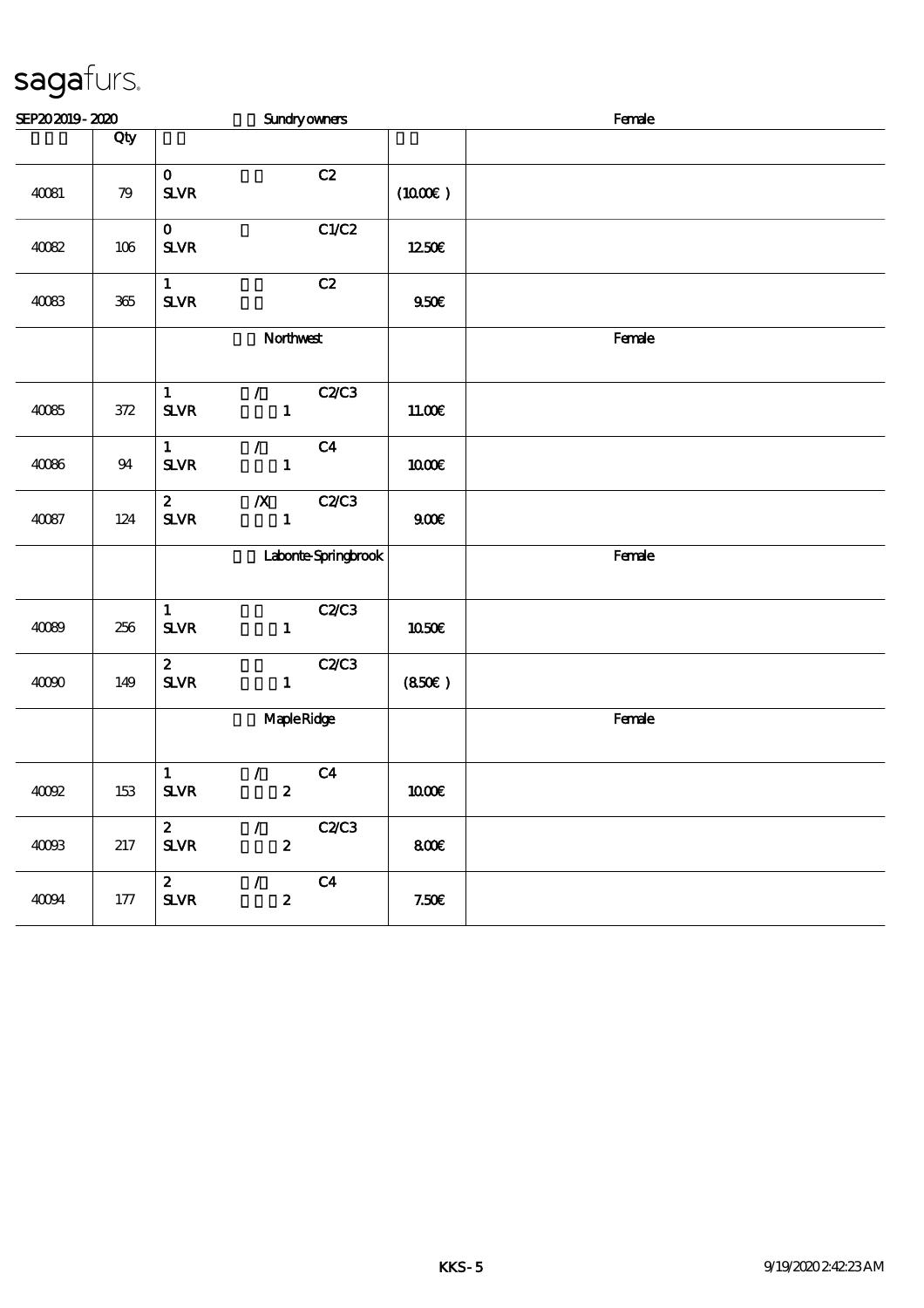| SEP202019-2020                                                |                        |                                                        | DeepNorth                         |                      |                                    | Female |  |  |
|---------------------------------------------------------------|------------------------|--------------------------------------------------------|-----------------------------------|----------------------|------------------------------------|--------|--|--|
|                                                               | Qty                    |                                                        |                                   |                      |                                    |        |  |  |
| 40101                                                         | 241                    | $\boldsymbol{2}$<br>${\bf VSA}$                        | $\boldsymbol{X}$                  | C2/C3                | 850E                               |        |  |  |
|                                                               |                        |                                                        |                                   | Laborite Springbrook |                                    | Female |  |  |
| 40103                                                         | 141                    | $\mathbf{z}$<br><b>VSLA</b>                            | $\mathbf{1}$                      | C2C3                 | 900E                               |        |  |  |
| 40104                                                         | 353                    | $\mathbf{z}$<br>${\bf VSA}$                            | $\mathbf{1}$                      | C2/C3                | 1050€                              |        |  |  |
|                                                               |                        |                                                        | MapleRidge                        |                      |                                    | Female |  |  |
| 40106                                                         | 136                    | $\boldsymbol{\boldsymbol{\mathrm{20}}}$<br><b>VSLA</b> | $\mathcal{F}$<br>$\boldsymbol{z}$ | C2C3                 | 17.00€                             |        |  |  |
| 40107                                                         | 215                    | $\mathbf{1}$<br><b>VSLA</b>                            | $\mathcal{F}$<br>$\boldsymbol{z}$ | C <sub>4</sub>       | 11.50E                             |        |  |  |
|                                                               |                        |                                                        |                                   | Springbrook-Laborite |                                    | Female |  |  |
| 40109                                                         | 202                    | $\boldsymbol{\mathbf{z}}$<br><b>VSLA</b>               | $\mathcal{L}$<br>$\boldsymbol{z}$ | C2C3                 | 21.50E                             |        |  |  |
| 40110                                                         | 337                    | $\mathbf{o}$<br><b>VSLA</b>                            | $\boldsymbol{z}$                  | C2/C3                | <b>1850€</b>                       |        |  |  |
| * * * * * * * * * * * * * *<br>$*$ 40111<br>$\ast$            | 425                    | $\mathbf{o}$<br><b>VSLA</b>                            | $\boldsymbol{z}$                  | <b>C2/C3</b>         | 21.00E                             |        |  |  |
| $\overline{\ast}$<br>$* 40112$<br>* * * * * * * * * * * * * * | 151                    |                                                        | 576Skins                          |                      | $\ast$<br>2050E *<br>* * * * * * * |        |  |  |
| 40113                                                         | $\tau$                 | $\mathbf{O}$<br><b>VSLA</b>                            | $\mathcal{L}$<br>$\mathbf{2}$     | C2/C3<br><b>OPEN</b> | 1500€                              |        |  |  |
| 40114                                                         | 128                    | $\mathbf{O}$<br><b>VSLA</b>                            | $\mathbf{X}$<br>$\mathbf{2}$      | C2C3<br><b>OPEN</b>  | 1650€                              |        |  |  |
| * * * * * * * * * * * * * * *<br>$*$ 40115<br>$\ast$          | 465                    | $1 -$<br><b>VSLA</b>                                   | $\boldsymbol{z}$                  | <b>C2/C3</b>         | 1600                               |        |  |  |
| $\ast$<br>$* 40116$<br>* * * * * * * * * * * * * * *          | 125                    |                                                        | 590Skins                          |                      | $\ast$<br>1550E *<br>* * * * * * * |        |  |  |
| * * * * * * * *<br>$* 40117$<br>$\ast$                        | $* * * * * * *$<br>465 | 1<br><b>VSLA</b>                                       | $\boldsymbol{z}$                  | <b>C2/C3</b>         | 17.00€                             |        |  |  |
| $\overline{\ast}$<br>$* 40118$<br>$\ast$                      | 440                    |                                                        | $\boldsymbol{2}$                  |                      | $\ast$<br>1650E *<br>$\ast$        |        |  |  |
| $\ast$<br>$* 40119$<br>$\ast$                                 | 420                    |                                                        | 3                                 |                      | $\ast$<br>1650E *<br>$\ast$        |        |  |  |
| $\ast$<br>$*$ 40120<br>* * * * * * * * * * * * * *            | $\boldsymbol{\omega}$  |                                                        | 1394Skins                         |                      | $\ast$<br>1650E *<br>* * * * * * * |        |  |  |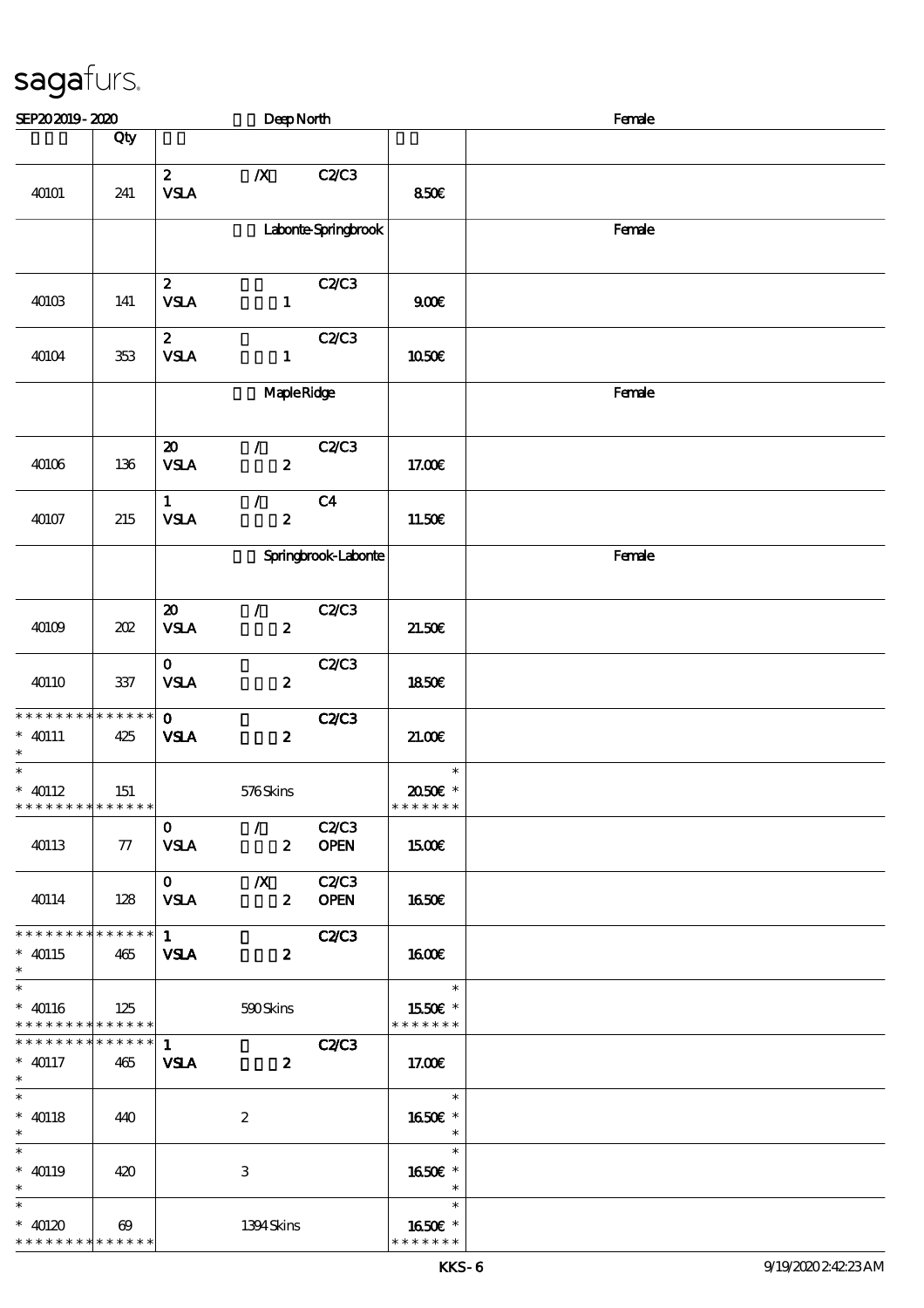| SEP202019-2020              |         |                |                  | Springbrook-Laborne |               | Female |
|-----------------------------|---------|----------------|------------------|---------------------|---------------|--------|
|                             | Qty     |                |                  |                     |               |        |
|                             |         | $\mathbf{1}$   | $\mathbf x$      | C2C3                |               |        |
| 40121                       | 426     | <b>VSLA</b>    | $\boldsymbol{z}$ |                     | <b>1650€</b>  |        |
|                             |         | $\mathbf{1}$   | $\mathcal{L}$    | C2C3                |               |        |
| 40122                       | $163\,$ | <b>VSLA</b>    | $\boldsymbol{z}$ | <b>OPEN</b>         | 1250          |        |
|                             |         | $\mathbf{1}$   | $\boldsymbol{X}$ | C2C3                |               |        |
| 40123                       | 214     | <b>VSLA</b>    | $\boldsymbol{z}$ | <b>OPEN</b>         | 1300E         |        |
| * * * * * * * * * * * * * * |         | 2 <sup>1</sup> |                  | <b>C2/C3</b>        |               |        |
| $* 40124$<br>$\ast$         | 465     | <b>VSLA</b>    | $\boldsymbol{z}$ |                     | 1300E         |        |
| $\ast$                      |         |                |                  |                     | $\ast$        |        |
| $* 40125$                   | 186     |                | 651 Skins        |                     | 1300€ *       |        |
| * * * * * * * * * * * * * * |         |                |                  |                     | * * * * * * * |        |
|                             |         | $\mathbf{z}$   | $\mathbf{X}$     | C2C3                |               |        |
| 40126                       | 191     | <b>VSLA</b>    | $\boldsymbol{z}$ |                     | 1250          |        |
|                             |         | $\mathbf{z}$   |                  | C2/C3               |               |        |
| 40127                       | $397$   | <b>VSLA</b>    | $\boldsymbol{z}$ | <b>OPEN</b>         | 11.50E        |        |
|                             |         | $\mathbf{z}$   | $\mathcal{L}$    | C2C3                |               |        |
| 40128                       | 145     | <b>VSLA</b>    | $\boldsymbol{z}$ | <b>OPEN</b>         | 11.50E        |        |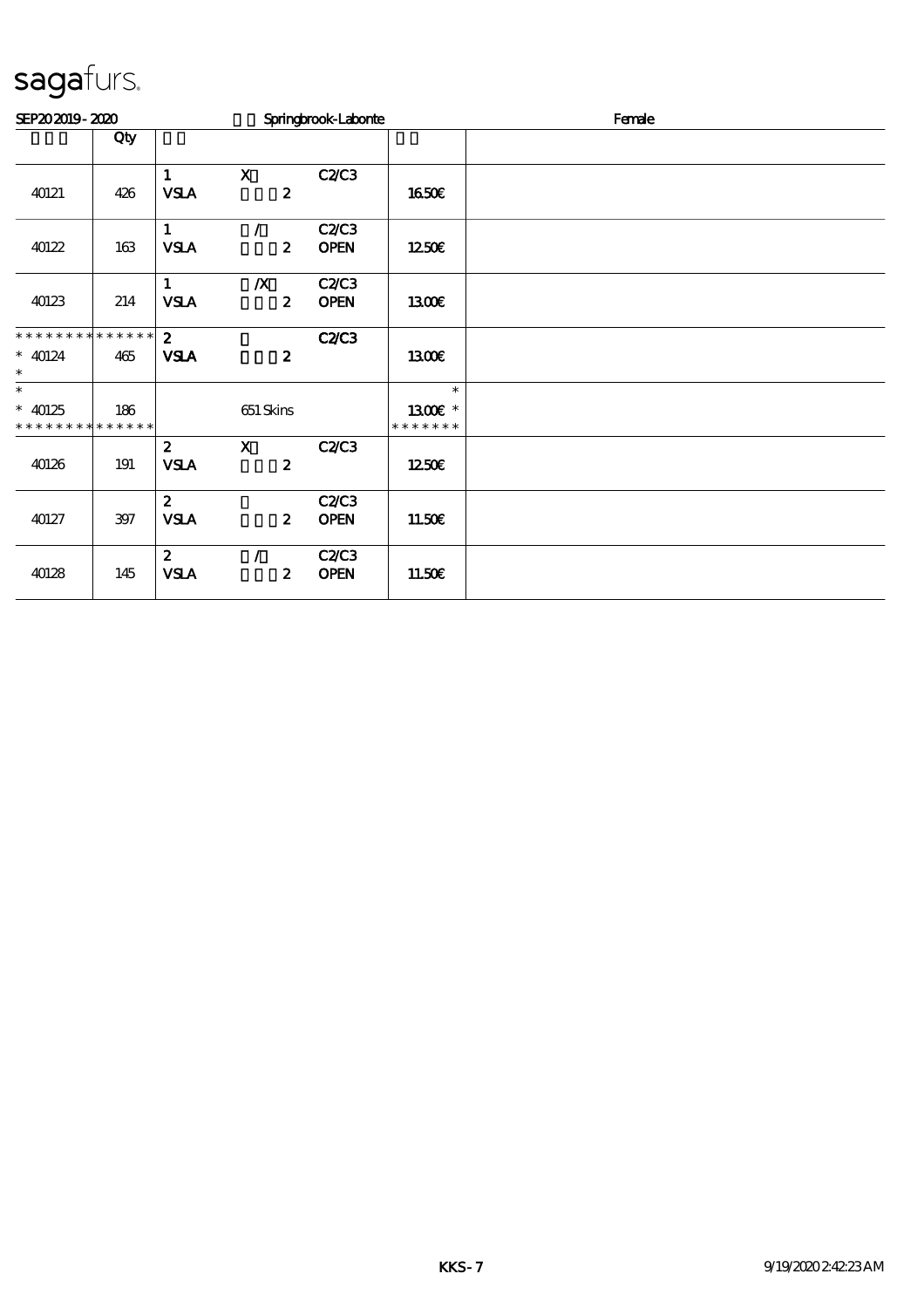| SEP202019-2020                                                |                    |                                         | <b>Sundryowners</b>                                 |                                  |                                                         | Female |
|---------------------------------------------------------------|--------------------|-----------------------------------------|-----------------------------------------------------|----------------------------------|---------------------------------------------------------|--------|
|                                                               | Qty                |                                         |                                                     |                                  |                                                         |        |
| 40141                                                         | 125                | O(1)<br>LG/S                            | $\boldsymbol{z}$                                    | C2                               | 7.00E                                                   |        |
| 40142                                                         | 96                 | O(1)<br>LG/S                            | $\boldsymbol{4}$                                    | C2                               | 250€                                                    |        |
| 40143                                                         | 95                 | 1/2<br>LG/B                             | $\bf 6$                                             | C2                               | (200)                                                   |        |
| 40144                                                         | 412                | $\mathbf{O}$<br>LG/G                    | $\mathbf{1}$                                        | C2<br>$\blacksquare$             | 1200                                                    |        |
| * * * * * * * *<br>$* 40145$<br>$\ast$                        | $******$<br>425    | $\mathbf{O}$<br>LG                      | $\mathcal{F}$ and $\mathcal{F}$<br>$\boldsymbol{z}$ | C1/C2<br>$\mathbf{1}$            | 1550€                                                   |        |
| $\overline{\ast}$<br>$* 40146$<br>* * * * * * * * * * * * * * | 78                 |                                         | 503Skins                                            |                                  | $\ast$<br>1500€ *<br>* * * * * * *                      |        |
| 40147                                                         | 229                | $\mathbf{O}$<br>LC                      | $\mathbf{1}$                                        | C2<br>$\overline{\mathbf{2}}$    | 800€                                                    |        |
| 40148                                                         | 174                | $\mathbf{1}$<br>$\mathbf{LG}\mathbf{G}$ | $\mathbf{1}$                                        | C2<br>$\overline{\phantom{a}}$ 1 | 900                                                     |        |
| * * * * * * * * * * * * * * *<br>$* 40149$<br>$\ast$          | 465                | 1<br>LG                                 | $\mathcal{L}$<br>$\boldsymbol{z}$                   | C1/C2<br>$\blacksquare$          | 1250E                                                   |        |
| $\ast$<br>$* 40150$<br>* * * * * * * *                        | 215<br>******      |                                         | 680Skins                                            |                                  | $\ast$<br>1250E *<br>* * * * * * *                      |        |
| 40151                                                         | 104                | $\mathbf{1}$<br>LG/G                    | $\mathbf{1}$                                        | C2<br>$\overline{\mathbf{2}}$    | 7.006                                                   |        |
| 40152                                                         | 395                | $\mathbf{1}$<br>LG/G                    | $\mathcal{L}$<br>$\boldsymbol{z}$                   | C1/C2<br>$\boldsymbol{z}$        | 7.00E                                                   |        |
| * * * * * * * * * * * * * *<br>$* 40153$<br>$\ast$            | 465                | $\mathbf{2}$<br><b>LG/G</b>             | $\mathcal{L}$<br>$\boldsymbol{2}$                   | <b>C1/C2</b><br>$\blacksquare$   | (7.50)                                                  |        |
| $\ast$<br>$* 40154$<br>* * * * * * * *                        | 247<br>* * * * * * |                                         | 712Skins                                            |                                  | $\overline{\phantom{a}}$<br>$(7.50)$ *<br>* * * * * * * |        |
| 40155                                                         | 213                | $\mathbf{O}$<br>LG/S                    | $\mathcal{L}$ and $\mathcal{L}$                     | C1/C2<br>$1 \quad 1$             | 11.00E                                                  |        |
| 40156                                                         | 388                | $\mathbf{O}$<br>LG/S                    | $\mathcal{F}$ and $\mathcal{F}$<br>$\mathbf{1}$     | C1/C2<br>$\overline{\mathbf{2}}$ | 950E                                                    |        |
| 40157                                                         | 168                | $\mathbf{O}$<br>LG/S                    | $\mathcal{L}$ and $\mathcal{L}$<br>$\mathbf{1}$     | C1/C2<br>3                       | 300E                                                    |        |
| * * * * * * * * * * * * * * *<br>$*$ 40158<br>$\ast$          | 485                | $\mathbf{1}$<br><b>LG/S</b>             | $\mathcal{L}$ and $\mathcal{L}$                     | C1/C2<br>$1 \quad 1$             | 1000                                                    |        |
| $* 40159$<br>* * * * * * * * * * * * * *                      | 94                 |                                         | 579Skins                                            |                                  | $\ast$<br>950€ *<br>* * * * * * *                       |        |
| 40160                                                         | 478                | $\mathbf{1}$<br>LG/S                    | $\sqrt{C1/C2}$<br>$\mathbf{1}$                      | $\boldsymbol{2}$                 | 600                                                     |        |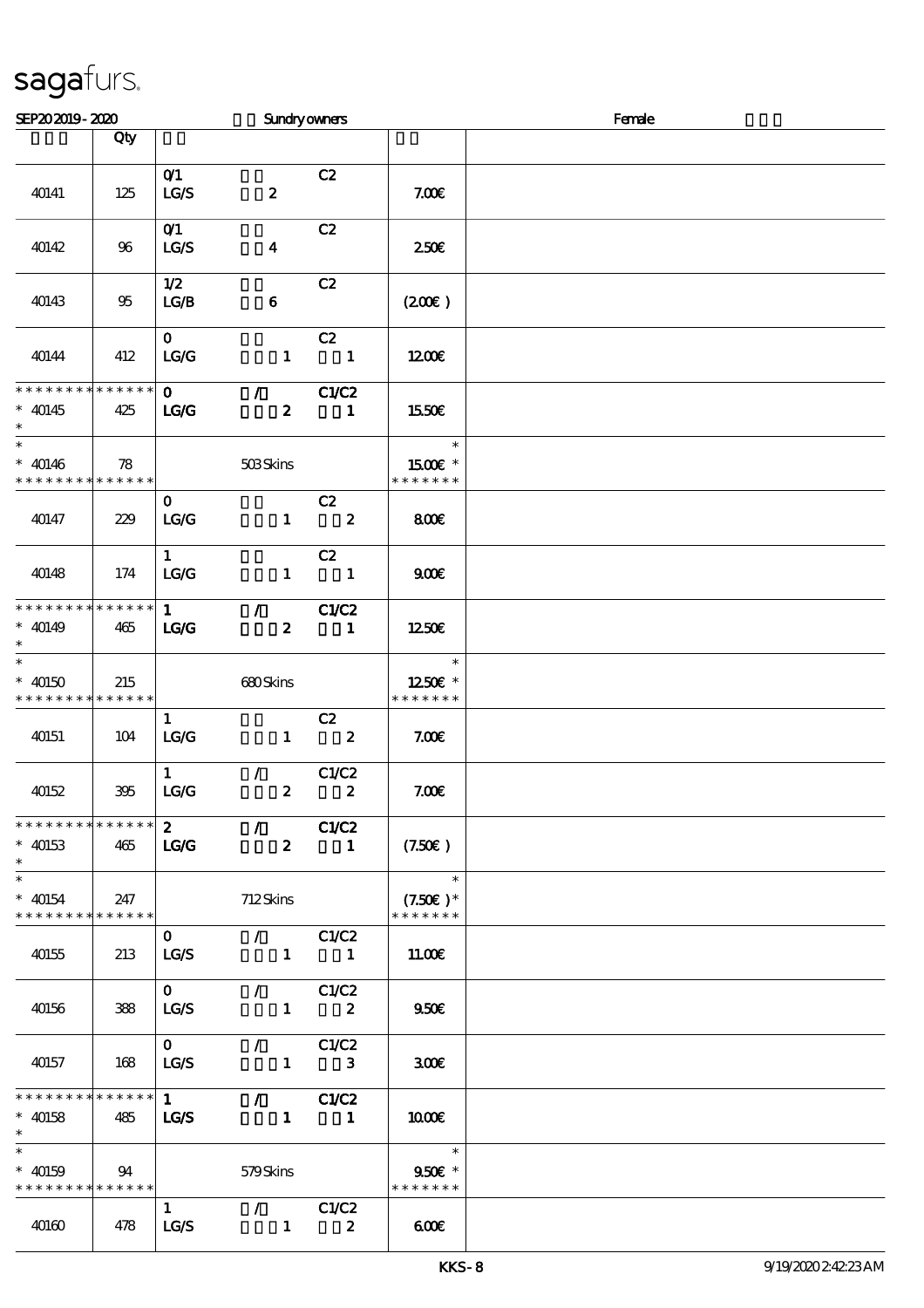| SEP202019-2020                                                         |     |                                 |               |                                                 | <b>Sundryowners</b>              |                                      | Female |
|------------------------------------------------------------------------|-----|---------------------------------|---------------|-------------------------------------------------|----------------------------------|--------------------------------------|--------|
|                                                                        | Qty |                                 |               |                                                 |                                  |                                      |        |
| 40161                                                                  | 260 | O(1)<br>LG/S                    |               |                                                 | C2<br>$1 \t 2$                   | 800€                                 |        |
| * * * * * * * * * * * * * *<br>$* 40162$<br>$\ast$                     | 485 | $\mathbf{1}$<br><b>LG/S</b>     |               | $\mathcal{L}$ and $\mathcal{L}$<br>$\mathbf{1}$ | C1/C2<br>3                       | 300E                                 |        |
| $\ast$<br>$* 40163$<br>* * * * * * * * * * * * * *                     | 96  |                                 | 581 Skins     |                                                 |                                  | $\ast$<br>$300$ £ *<br>* * * * * * * |        |
| 40164                                                                  | 243 | O(1)<br>LCS                     |               | $\mathbf{1}$                                    | C2<br>$\mathbf{3}$               | 550€                                 |        |
| 40165                                                                  | 200 | $\mathbf{1}$<br><b>LG/S</b>     | $\mathcal{L}$ | $\mathbf{1}$                                    | C1/C2<br>$\overline{\mathbf{4}}$ | 300E                                 |        |
| * * * * * * * * * * * * * *<br>$* 40166$<br>$\ast$                     | 485 | $2^{\circ}$<br><b>LG/S</b>      |               | $\mathcal{L} = \mathcal{L}$<br>$\mathbf{1}$     | C1/C2<br>$\blacksquare$          | 7.50E                                |        |
| $\ast$<br>$* 40167$<br>* * * * * * * * * * * * * *                     | 86  |                                 | 571 Skins     |                                                 |                                  | $\ast$<br>$7.00E$ *<br>* * * * * * * |        |
| * * * * * * * * * * * * * *<br>$* 40168$<br>$\ast$                     | 485 | $\mathbf{2}$<br><b>LG/S</b>     |               | $\mathcal{L}$ and $\mathcal{L}$<br>$\mathbf{1}$ | C1/C2<br>$\boldsymbol{z}$        | 400                                  |        |
| $\overline{\phantom{a}^*}$<br>$* 40169$<br>* * * * * * * * * * * * * * | 82  |                                 | 567Skins      |                                                 |                                  | $\ast$<br>400€ *<br>* * * * * * *    |        |
| 40170                                                                  | 508 | $\mathbf{z}$<br><b>LC/S</b>     | $\mathcal{L}$ | $\mathbf{1}$                                    | C1/C2<br>$\mathbf{3}$            | $250$ £                              |        |
| 40171                                                                  | 166 | $\mathbf{2}$<br>LG/S            | $\mathcal{L}$ | $\mathbf{1}$                                    | C1/C2<br>$\overline{\mathbf{4}}$ | 200E                                 |        |
| 40172                                                                  | 415 | 3 <sup>1</sup><br>LG/S          | $\mathcal{L}$ | $\mathbf{1}$                                    | C1/C2<br>$\blacksquare$          | 650E                                 |        |
| 40173                                                                  | 253 | 3 <sup>1</sup><br>LG/S          |               |                                                 | $\sqrt{C1/C2}$<br>$1 \t 2$       | 400€                                 |        |
| 40174                                                                  | 366 | 3 <sup>1</sup><br>LG/S          |               | $\mathcal{L}$ and $\mathcal{L}$<br>$\mathbf{1}$ | C1/C2<br>$\mathbf{3}$            | 250E                                 |        |
| 40175                                                                  | 166 | 3 <sup>7</sup><br>LG/S          |               | $\mathcal{L} = \mathcal{L}$<br>$\mathbf{1}$     | C1/C2<br>$\boldsymbol{4}$        | (200)                                |        |
| 40176                                                                  | 350 | $\overline{\mathbf{4}}$<br>LG/S |               |                                                 | $\sqrt{C1/C2}$<br>$1 \t 2$       | 350E                                 |        |
| 40177                                                                  | 130 | $\overline{\mathbf{4}}$<br>LG/S |               | $\mathcal{T} = \mathcal{I}$<br>$\mathbf{1}$     | C1/C2<br>$\boldsymbol{4}$        | (200)                                |        |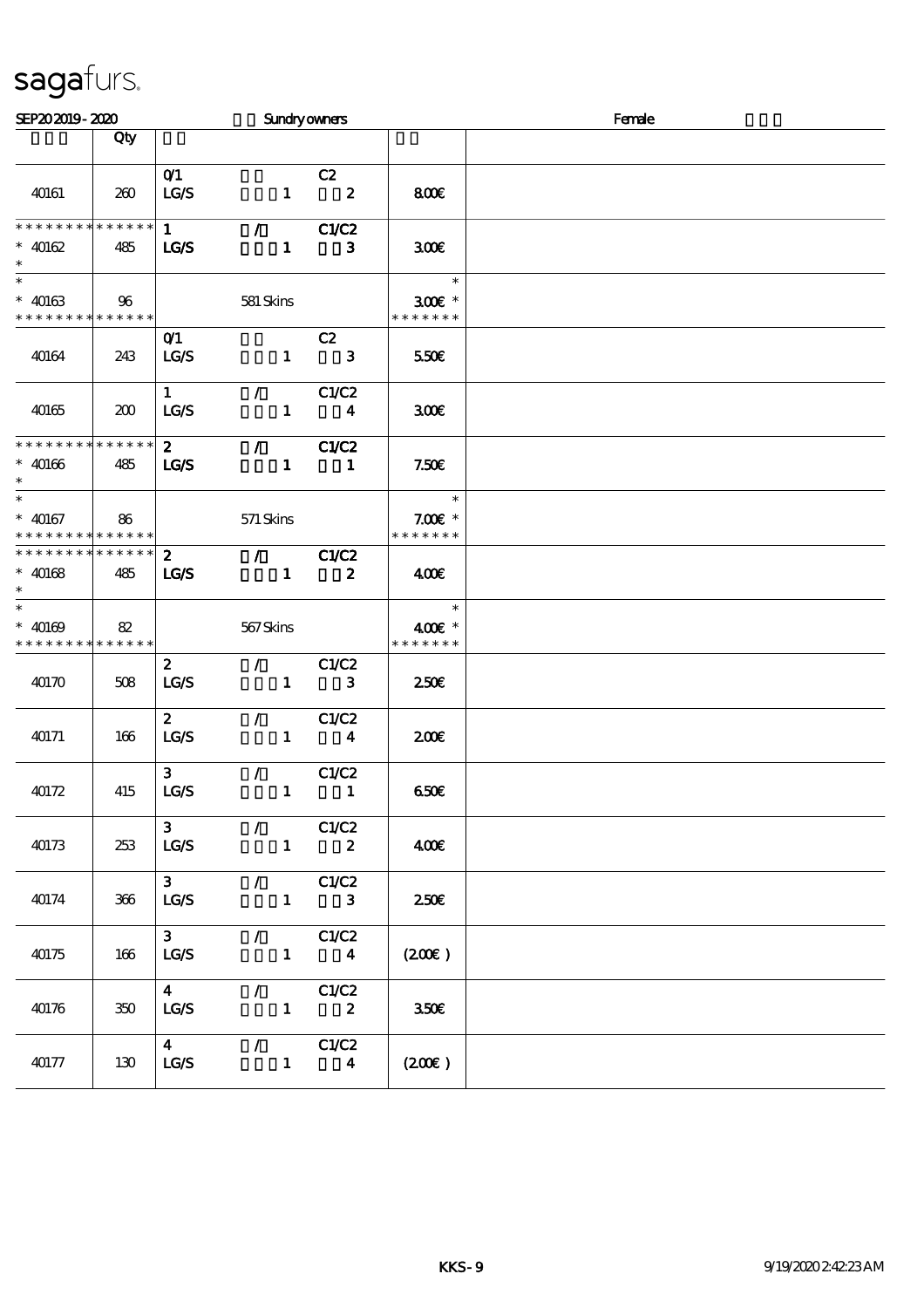| SEP202019-2020 |                             |                                                    | <b>Sundryowners</b>                         |              |                   | Female |
|----------------|-----------------------------|----------------------------------------------------|---------------------------------------------|--------------|-------------------|--------|
|                | Qty                         |                                                    |                                             |              |                   |        |
| 40181          | 194                         | 200<br>$\mathbf{B}\mathbf{R}/\mathbf{G}$           |                                             | C2           | 1000€             |        |
| 40182          | $187\,$                     | $\mathbf{1}$<br>$\mathbf{B}\mathbf{R}/\mathbf{G}$  |                                             | C2           | 800€              |        |
| 40183          | 147                         | 2/3<br>BR/G                                        |                                             | C2           | 500E              |        |
| 40184          | $373$                       | 200<br><b>BR/G</b>                                 | $\mathbf{1}$                                | C2           | 1450€             |        |
| 40185          | 290                         | 200<br><b>BR/G</b>                                 | $\boldsymbol{X}$<br>$\mathbf{1}$            | C2           | 1550€             |        |
| 40186          | 140                         | O(1)<br>B R/G                                      | X /<br>$\mathbf{1}$                         | C2           | 1000E             |        |
| 40187          | $3\hskip-2pt 3\hskip-2pt 2$ | $\mathbf{1}$<br>BRC                                | $\mathbf{1}$                                | C2           | 11.50E            |        |
| 40188          | $194$                       | $\mathbf{1}$<br><b>BR/G</b>                        | $\boldsymbol{X}$<br>$\mathbf{1}$            | C2           | 1250E             |        |
| 40189          | 214                         | $\mathbf{2}$<br>B R / G                            | $\mathbf{1}$                                | C2           | 7.00 <sub>E</sub> |        |
| 40190          | 359                         | $\mathbf{1}$<br><b>BR/S</b>                        | $\mathcal{L}$<br>$\mathbf{1}$               | C1/C2        | <b>1050€</b>      |        |
| 40191          | $122$                       | $\mathbf{1}$<br><b>BR/S</b>                        | $\mathcal{L}$<br>$\mathbf{1}$               | C1/C2<br>WB1 | 900E              |        |
| 40192          | 156                         | $\boldsymbol{z}$<br><b>BR/S</b>                    | $\mathcal{L} = \mathcal{L}$<br>$\mathbf{1}$ | C1/C2        | 7.00E             |        |
| 40193          | 128                         | $\boldsymbol{z}$<br><b>BR/S</b>                    | $\mathcal{L}$<br>$\mathbf{1}$               | C1/C2<br>WB1 | 7.00E             |        |
| 40194          | 125                         | 1<br><b>BR/V</b>                                   | $\mathcal{L}$<br>$\mathbf{1}$               | C1/C2<br>WB1 | 650E              |        |
| 40195          | 125                         | $2^{\circ}$<br><b>BR/V</b>                         | $\mathcal{L}$<br>$\mathbf{1}$               | C1/C2<br>WB1 | 500€              |        |
|                |                             | Sundryowners                                       |                                             |              |                   | Female |
| 40197          | $155\,$                     | 200<br>BLG                                         | $\boldsymbol{2}$                            | C2           | 7.50E             |        |
| 40198          | 163                         | $\mathbf{1}$<br>BLG                                | $\boldsymbol{z}$                            | C2           | 600               |        |
| 40199          | 147                         | $\mathbf{2}$<br><b>BL/G</b>                        | $\pmb{2}$                                   | C2           | 450E              |        |
| 40200          | 214                         | 3 <sup>1</sup><br>$\mathbf{B}\mathbf{L}\mathbf{G}$ | $\boldsymbol{z}$                            | C2           | 400               |        |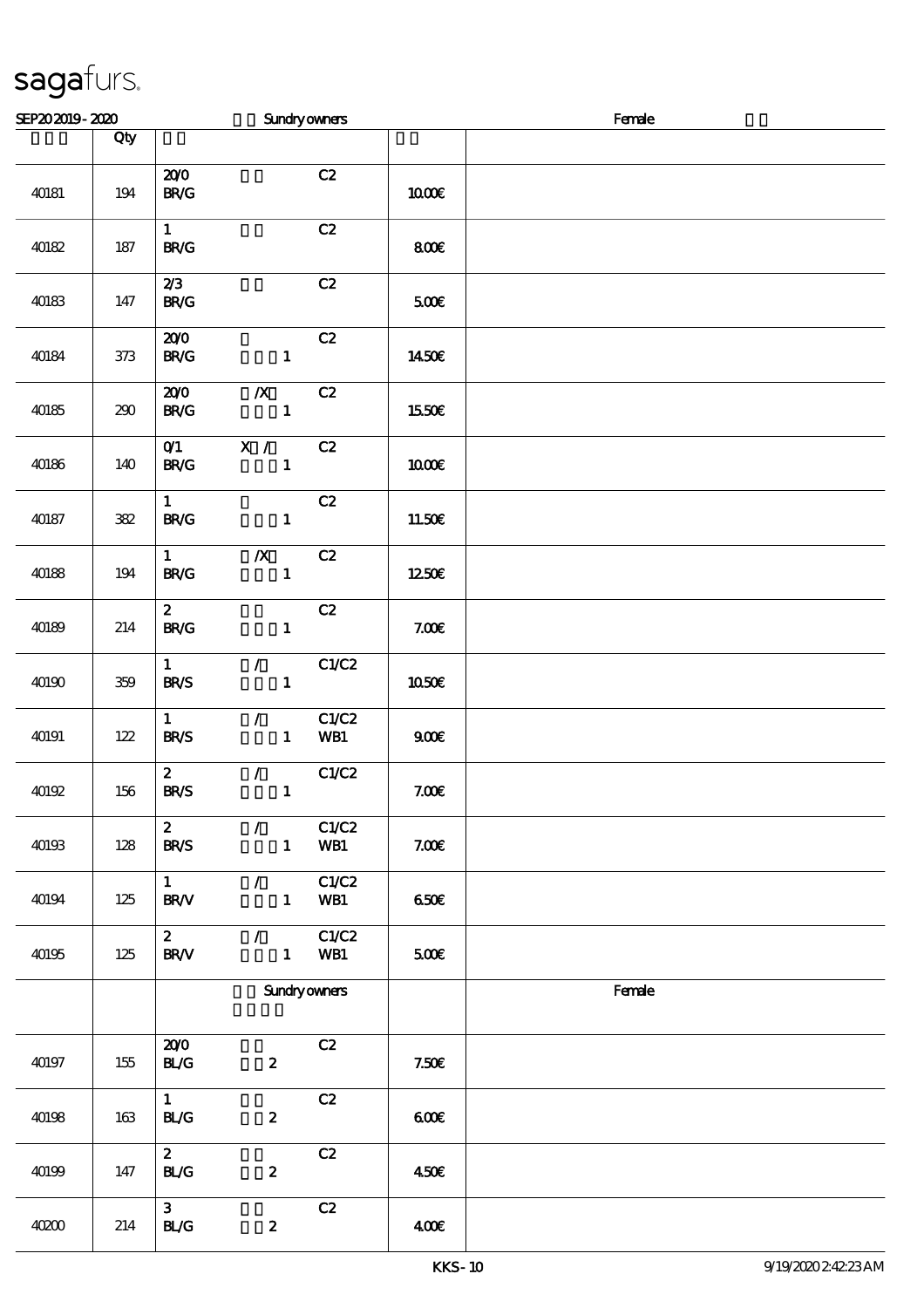| SEP202019-2020 |                 |                             | Sundryowners            |                                           |                  | Female |
|----------------|-----------------|-----------------------------|-------------------------|-------------------------------------------|------------------|--------|
|                | Qty             |                             |                         |                                           |                  |        |
| 40201          | 156             | 200<br>BLS                  | $\overline{\mathbf{4}}$ | C2                                        | 450€             |        |
| 40002          | 89              | $\mathbf{1}$<br><b>BL/S</b> | $\boldsymbol{4}$        | C2                                        | 300E             |        |
| 40203          | ${\mathfrak B}$ | 2/3<br>BLS                  | $\boldsymbol{4}$        | C2                                        | 200E             |        |
| 40204          | 268             | O(1)<br>BLG                 | SHE1                    | $\mathbf{C2}$                             | 800E             |        |
| 40205          | 176             | 1/2<br><b>BL/G</b>          | SHE3                    | C2                                        | 300 <sup>2</sup> |        |
| 40206          | $101$           | 2/3<br><b>BL/G</b>          | SHE1                    | C2                                        | 500E             |        |
| 40207          | 112             | 1/2<br>BLS                  | <b>SHE2</b>             | C2                                        | 300E             |        |
| 4008           | 40              | 1/2<br>BLS                  | SHE5                    | C2                                        | (200)            |        |
| 40209          | 281             | 200<br>BLG                  | $\mathbf{1}$            | C2<br>$\overline{\mathbf{1}}$             | 11.50E           |        |
| <b>40210</b>   | $10B$           | 200<br>BLG                  | $\mathbf{1}$            | C2<br>$\overline{\mathbf{z}}$             | 1000E            |        |
| 40211          | $309\,$         | $\mathbf{1}$<br><b>BL/G</b> | $\mathbf{1}$            | C2<br>$\overline{\phantom{a}}$            | 1050E            |        |
| 40212          | 129             | $\mathbf{1}$<br>BLG         | $\mathbf{1}$            | $\overline{c}$<br>$\overline{\mathbf{2}}$ | (900)            |        |
| <b>40213</b>   | 191             | O(1)<br>BLG                 |                         | C2<br>$1 \qquad 3$                        | (650)            |        |
| 40214          | 245             | $\mathbf{2}$<br><b>BL/G</b> |                         | C2<br>$1 \qquad \qquad 1$                 | 600              |        |
| <b>40215</b>   | 99              | $\mathbf{z}$<br><b>BL/G</b> |                         | C2<br>$1 \t 2$                            | 450€             |        |
| 40216          | 92              | 2/3<br><b>BL/G</b>          |                         | C2<br>$1 \qquad 3$                        | 200              |        |
| 40217          | 260             | 200<br><b>BL/G</b>          |                         | C2<br>$1$ SHE1                            | 11.00E           |        |
| <b>40218</b>   | 89              | 200<br><b>BL/G</b>          | $\mathbf{1}$            | C2<br>SHE <sub>3</sub>                    | 450              |        |
| 40219          | 319             | 1<br><b>BL/G</b>            | $1 \quad$               | C2<br>SHE1                                | <b>800€</b>      |        |
| 40220          | 146             | $1 \quad$<br><b>BL/G</b>    |                         | C2<br>$1$ SHE3                            | 400              |        |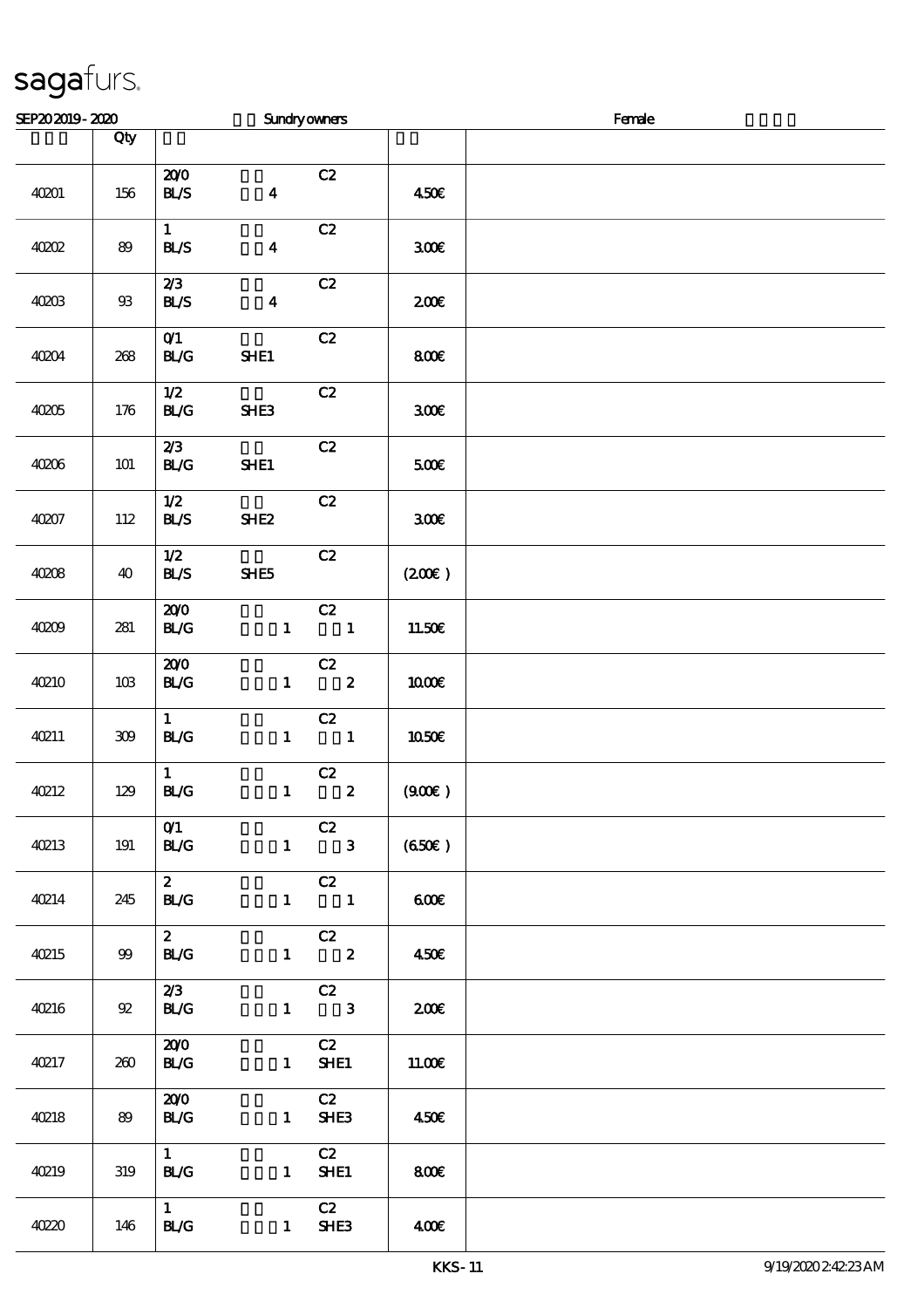| SEP202019-2020 |     |                  | <b>Sundryowners</b> |                        |                  | Female |  |  |
|----------------|-----|------------------|---------------------|------------------------|------------------|--------|--|--|
|                | Qty |                  |                     |                        |                  |        |  |  |
| 40221          | 219 | 2<br><b>BL/G</b> |                     | C2<br><b>SHE1</b>      | 650E             |        |  |  |
| 40222          | 133 | 2<br><b>BL/G</b> |                     | C2<br>SHE <sub>3</sub> | 250 <sup>2</sup> |        |  |  |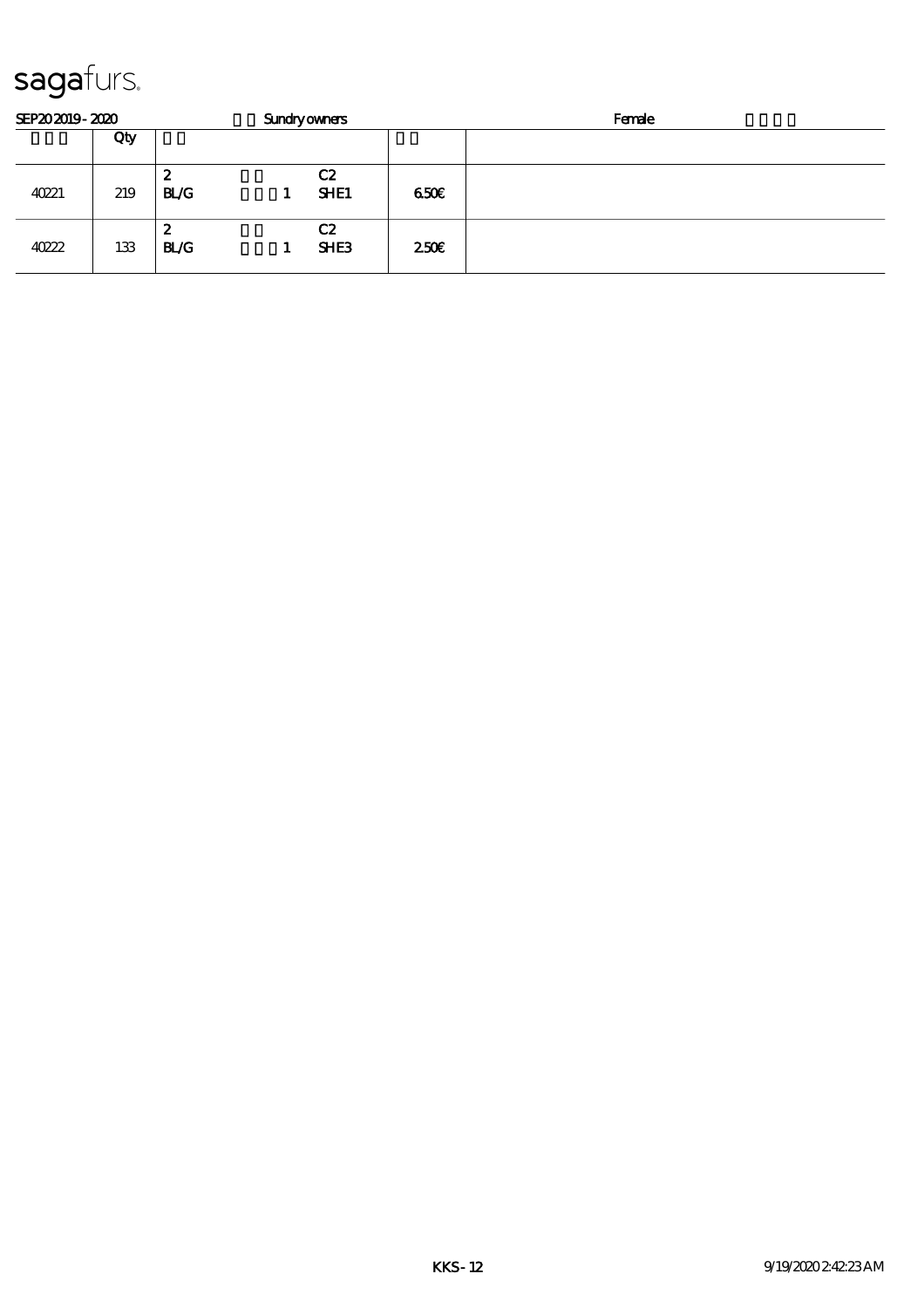| SEP202019-2020                 |             |                                | Sundryowners     |              |                               | Female |
|--------------------------------|-------------|--------------------------------|------------------|--------------|-------------------------------|--------|
|                                | Qty         |                                |                  |              |                               |        |
|                                |             |                                |                  |              |                               |        |
| 42541                          |             | $\mathbf{1}$<br>$S/\mathbf{I}$ | $\mathcal{L}$    | C1/C2        | 400€                          |        |
|                                | 336         |                                |                  |              |                               |        |
|                                |             | O(1)                           |                  | C2           |                               |        |
| 42542                          | 169         | SЛ                             |                  |              | 450E                          |        |
|                                |             |                                |                  |              |                               |        |
|                                |             | O(1)                           |                  | C2           |                               |        |
| 42543                          | 201         |                                | $\pmb{2}$        |              | 350€                          |        |
| * * * * * * * * * * * * * * *  |             | $\mathbf{1}$                   | $\mathcal{L}$    | <b>C1/C2</b> |                               |        |
| $* 42544$                      | 505         |                                | $\bf{3}$         |              | 250 <sup>2</sup>              |        |
| $\ast$                         |             |                                |                  |              | $\ast$                        |        |
| $* 42545$                      | 269         |                                | 774Skins         |              | 250€ *                        |        |
| * * * * * * * * * * * * * *    |             |                                |                  |              | * * * * * * *                 |        |
|                                |             | $\boldsymbol{z}$               | $\mathcal{L}$    | C1/C2        |                               |        |
| 42546                          | 322         | $S$ II                         |                  |              | 350€                          |        |
|                                |             |                                |                  |              |                               |        |
|                                |             | 1/2                            |                  | C2           |                               |        |
| 42547                          | 126         |                                | $\boldsymbol{4}$ |              | (200)                         |        |
| **************                 |             | $\boldsymbol{z}$               | $\mathcal{L}$    | C1/C2        |                               |        |
| $* 42548$                      | 505         |                                | 5                |              | (200E)                        |        |
| $\ast$<br>$\ast$               |             |                                |                  |              |                               |        |
| $* 42549$                      | 202         |                                | 707 Skins        |              | $\ast$<br>$(200\varepsilon)*$ |        |
| * * * * * * * * <mark>*</mark> | * * * * * * |                                |                  |              | * * * * * * *                 |        |
|                                |             | 1/2                            |                  | C2           |                               |        |
| 42550                          | 122         |                                | ${\bf 5}$        |              | $(200\varepsilon)$            |        |
|                                |             |                                |                  |              |                               |        |
|                                |             | 2/3                            |                  | C2           |                               |        |
| 42551                          | 87          | $S$ $I$                        |                  |              | 250€                          |        |
|                                |             | 2/3                            |                  | C2           |                               |        |
| 42552                          | 78          |                                | $\pmb{2}$        |              | (200)                         |        |
|                                |             |                                |                  |              |                               |        |
|                                |             | 3/4                            | $\mathcal{L}$    | C1/C2        |                               |        |
| 42553                          | 242         | $S/\!\!{\rm I}$                |                  |              | 200E                          |        |
|                                |             | 3/4                            | $\mathcal{L}$    | C1/C2        |                               |        |
| 42554                          | $392\,$     |                                | $\boldsymbol{4}$ |              | $(200\varepsilon)$            |        |
|                                |             |                                |                  |              |                               |        |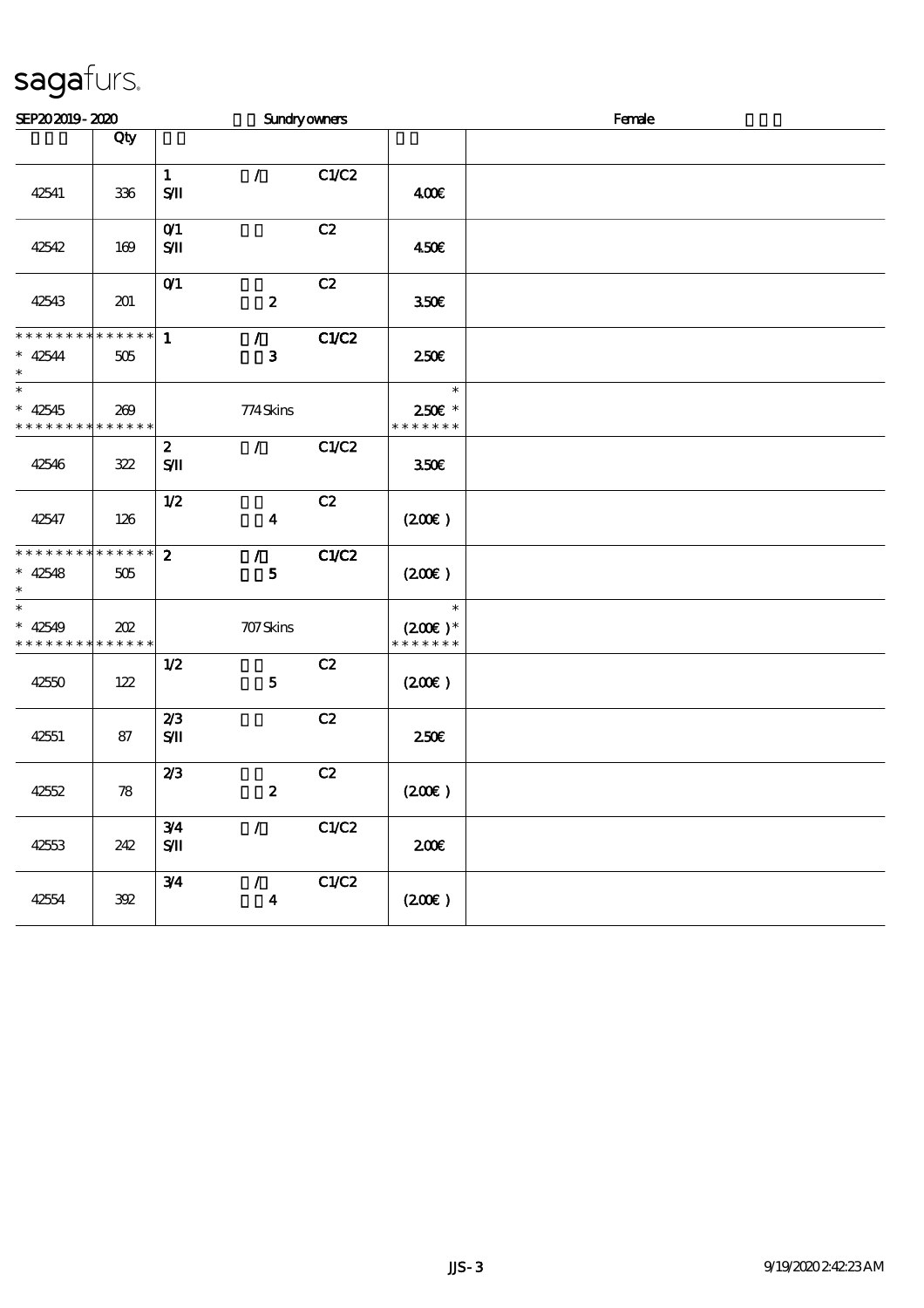#### SEP202019-2020

|                                         | Qty<br>Cert%                             |                                                |                                          |    |                                       |  |
|-----------------------------------------|------------------------------------------|------------------------------------------------|------------------------------------------|----|---------------------------------------|--|
| 366501                                  | 214<br>(O <sub>0</sub> )                 | $\boldsymbol{\mathbf{z}}$<br>${\bf s}$         | <b>INAP</b>                              | C2 | (21.00)                               |  |
| 36602                                   | 295<br>$(0\%)$                           | $\boldsymbol{\mathfrak{D}}$<br>${\bf s}$       | <b>LNAP</b>                              | C2 | (220E)                                |  |
| 366503                                  | 102<br>$(0\%)$                           | $\boldsymbol{\mathbf{z}}$<br>${\bf s}$         | $\boldsymbol{X}$<br><b>INAP</b>          | C2 | (220E)                                |  |
| 366504                                  | 180<br>$(O\%)$                           | $\boldsymbol{\mathfrak{D}}$<br><b>SAGA</b>     | $\ensuremath{\mathbf{INAP}}$             | C2 | (2400)                                |  |
| 36605                                   | 267<br>(O <sub>0</sub> )                 | $\boldsymbol{\mathfrak{D}}$<br><b>SAGA</b>     | <b>LNAP</b>                              | C2 | (240E)                                |  |
| 366506                                  | 117<br>(O <sub>0</sub> )                 | $\mathbf{o}$<br>${\bf s}$                      | $\boldsymbol{\mathrm{X}}$<br><b>INAP</b> | C2 | (1650)                                |  |
| * * * * * * * *<br>$* 36607$<br>$\ast$  | * * * * * *<br>305<br>$(O\%)$            | $\mathbf{o}$<br>${\bf s}$                      | <b>INAP</b>                              | C2 | (1650)                                |  |
| $\ast$<br>$* 36608$<br>* * * * * * * *  | 125<br>$(O\!/\!\!\delta)$<br>* * * * * * |                                                | 430Skins                                 |    | $\ast$<br>$(1650)$ *<br>* * * * * * * |  |
| * * * * * * * *<br>$* 36609$<br>$\ast$  | * * * * * *<br>305<br>$(O\!/\!\!\delta)$ | $\mathbf 0$<br>${\bf s}$                       | <b>INAP</b>                              | C2 | $(1400\varepsilon)$                   |  |
| $\ast$<br>$*366510$<br>$\ast$           | 260<br>$(O\%)$                           |                                                | $\boldsymbol{2}$                         |    | $\ast$<br>$(1400E)^*$                 |  |
| $\ast$<br>$* 366511$<br>* * * * * * * * | 48<br>$(O\%)$<br>* * * * * *             |                                                | 613Skins                                 |    | $\ast$<br>$(1500E)*$<br>* * * * * * * |  |
| 366512                                  | 140<br>$(0\%)$                           | $\mathbf{o}$<br>${\bf s}$                      | $\boldsymbol{X}$<br><b>INAP</b>          | C2 | $(1400\varepsilon)$                   |  |
| 366513                                  | 206<br>$(0\%)$                           | $\mathbf 0$<br><b>SAGA</b>                     | <b>INAP</b>                              | C2 | $(1400\varepsilon)$                   |  |
| 366514                                  | 276<br>$(0\%)$                           | $\mathbf{O}$<br>$\pmb{\text{SAGA}}$            | <b>INAP</b>                              | C2 | $(1400\varepsilon)$                   |  |
| 366515                                  | 141<br>(0%)                              | $\mathbf{1}$<br>${\bf s}$                      | X /<br><b>INAP</b>                       | C2 | $(1000\varepsilon)$                   |  |
| 366516                                  | 238<br>$(0\%)$                           | $\mathbf{1}$<br>${\bf s}$                      | $\mathcal{L}$<br><b>INAP</b>             | C2 | $(1000\varepsilon)$                   |  |
| 366517                                  | 114<br>$(0\%)$                           | $\mathbf{1}$<br>$\operatorname{\mathsf{SAGA}}$ | X /<br><b>INAP</b>                       | C2 | $(1000\varepsilon)$                   |  |
| 366518                                  | 117<br>$(0\%)$                           | $\mathbf{1}$<br>$\ensuremath{\mathsf{SAGA}}$   | $\mathcal{L}$<br>INAP                    | C2 | (11.00)                               |  |
| 366519                                  | 51<br>$(0\%)$                            | $\mathbf{z}$<br>${\bf s}$                      | <b>INAP</b>                              | C2 | (7.50)                                |  |

**NELFUR**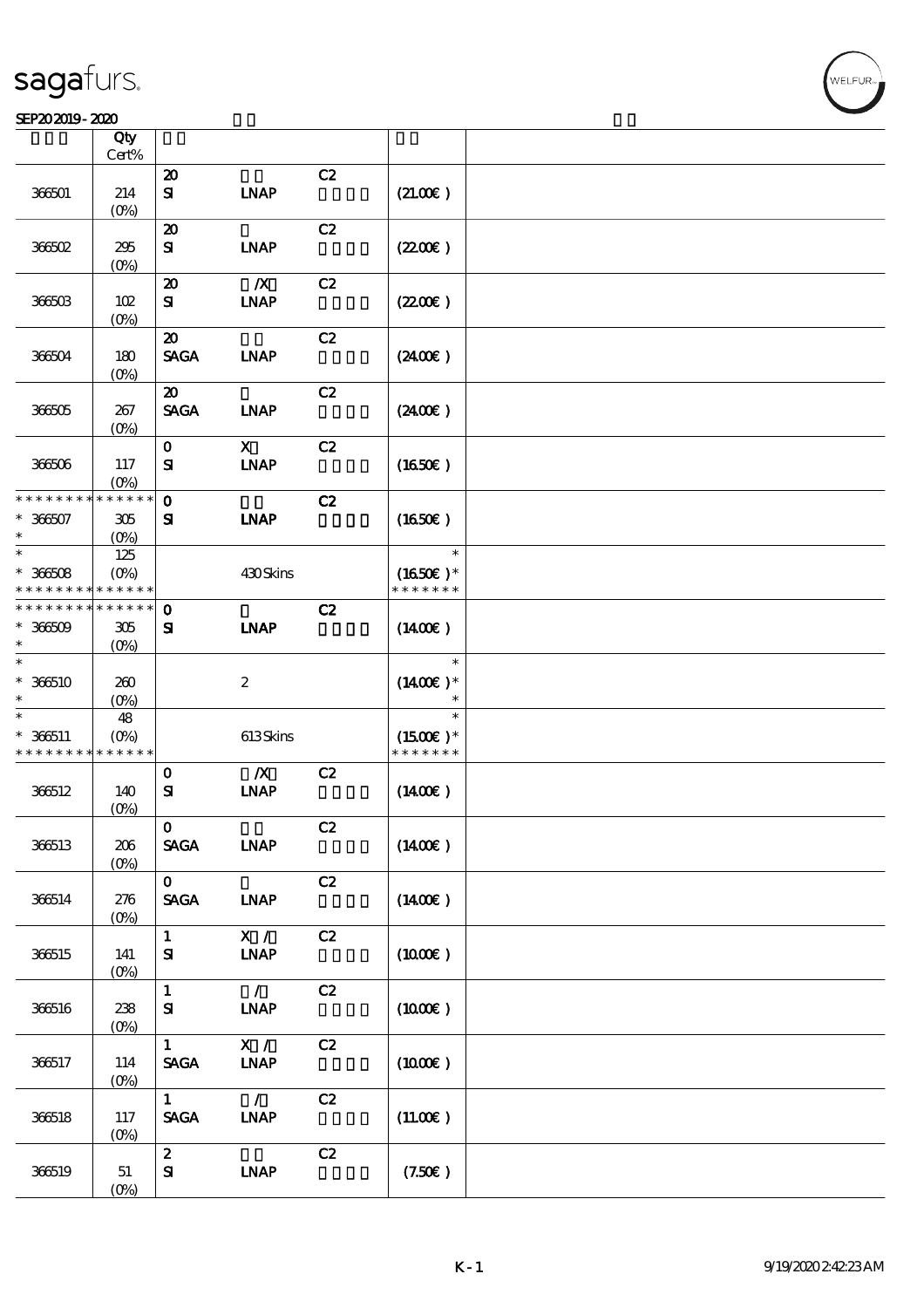#### SEP202019-2020

| -------- |                |                                   |                  |                   |         |  |
|----------|----------------|-----------------------------------|------------------|-------------------|---------|--|
|          | Qty<br>Cert%   |                                   |                  |                   |         |  |
| 366521   | 101<br>$(O\%)$ | $\boldsymbol{\mathbf{z}}$<br>(SI) | 1                | C2<br><b>LNAP</b> | (17.50) |  |
| 366522   | 161<br>$(O\%)$ | $\mathbf 0$<br>(SI)               | 1                | C2<br><b>LNAP</b> | (1400E) |  |
| 366523   | 109<br>$(O\%)$ | 200<br>(SI)                       | $\boldsymbol{z}$ | C2<br><b>LNAP</b> | (1200E) |  |
| 366524   | 105<br>$(O\%)$ | (SI)                              | 1                | C2<br><b>LNAP</b> | (800)   |  |

WELFUR-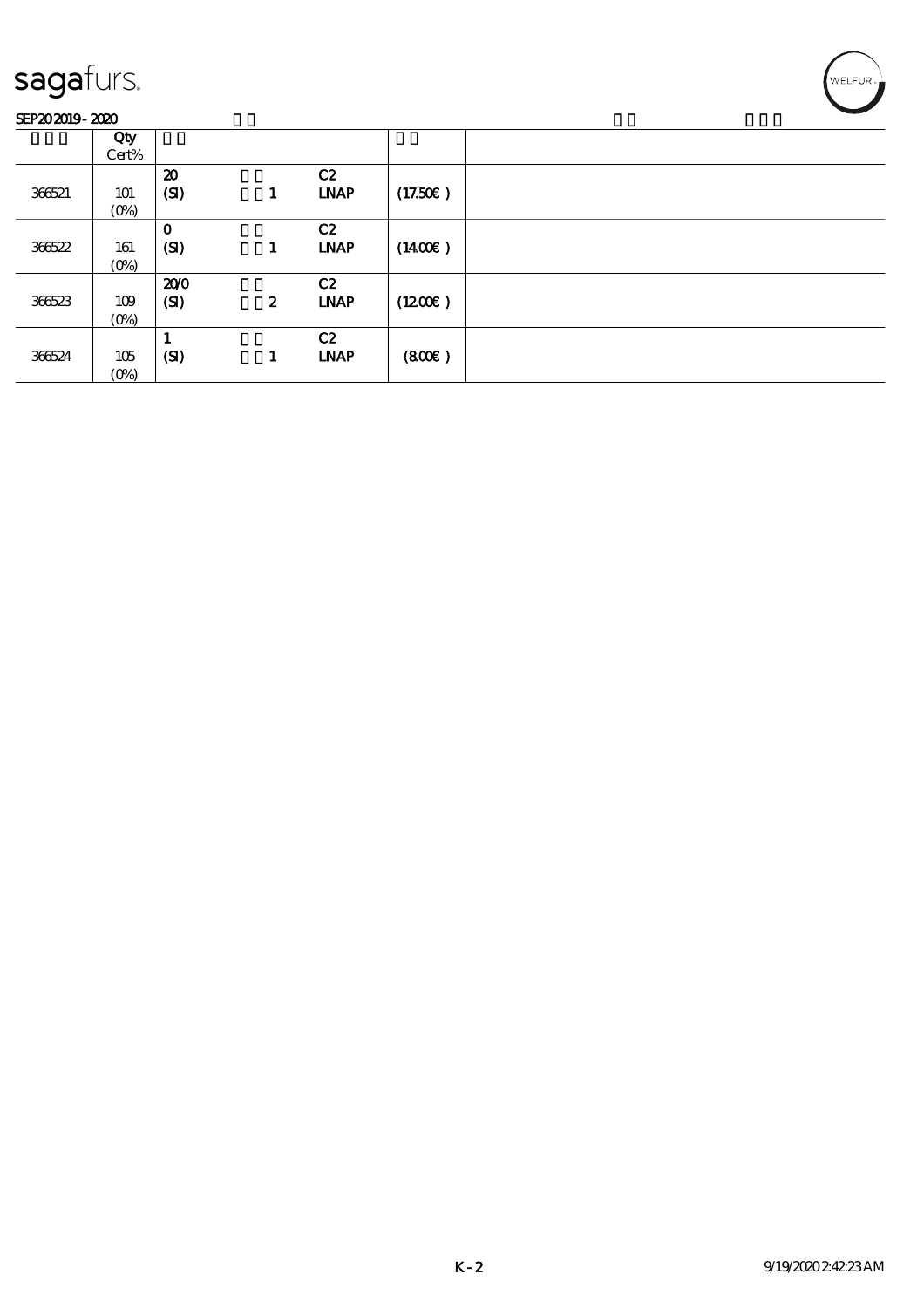| sagafurs. |  |
|-----------|--|
|           |  |

| SEP202019-2020                             |                |                  |                              |    |                     | Female |  |
|--------------------------------------------|----------------|------------------|------------------------------|----|---------------------|--------|--|
|                                            | Qty            |                  |                              |    |                     |        |  |
|                                            | Cert%          |                  |                              |    |                     |        |  |
|                                            |                | $\mathbf{1}$     | X /                          | C2 |                     |        |  |
| 466501                                     | 135            | ${\bf s}$        | <b>INAP</b>                  |    | $(1450\epsilon)$    |        |  |
|                                            | $(O\%)$        |                  |                              |    |                     |        |  |
|                                            |                |                  |                              |    |                     |        |  |
|                                            |                | $\mathbf{1}$     |                              | C2 |                     |        |  |
| $466502$                                   | 215            | ${\bf s}$        | <b>LNAP</b>                  |    | (1600)              |        |  |
|                                            | $(0\%)$        |                  |                              |    |                     |        |  |
|                                            |                | $\mathbf{1}$     | X /                          | C2 |                     |        |  |
| 466503                                     | 165            | <b>SAGA</b>      | <b>INAP</b>                  |    | (1800)              |        |  |
|                                            | $(0\%)$        |                  |                              |    |                     |        |  |
|                                            |                | $\boldsymbol{z}$ | $\mathbf{x}$                 | C2 |                     |        |  |
| 466504                                     | 129            | ${\bf s}$        | <b>INAP</b>                  |    | (1000)              |        |  |
|                                            | $(O\%)$        |                  |                              |    |                     |        |  |
| * * * * * * * * * * * * * *                |                | $\boldsymbol{2}$ |                              | C2 |                     |        |  |
|                                            |                |                  |                              |    |                     |        |  |
| $* 466505$                                 | 505            | ${\bf s}$        | <b>LNAP</b>                  |    | (11.00)             |        |  |
|                                            | $(O\%)$        |                  |                              |    |                     |        |  |
| $\ast$                                     |                |                  |                              |    | $\ast$              |        |  |
| $* 466506$                                 | 480            |                  | $\boldsymbol{2}$             |    | $(11.00)$ *         |        |  |
| $\ast$                                     | $(O\%)$        |                  |                              |    | $\ast$              |        |  |
| $\ast$                                     | 490            |                  |                              |    | $\ast$              |        |  |
| $* 466507$                                 | $(O\%)$        |                  | 1475Skins                    |    | $(11.00)$ *         |        |  |
| * * * * * * * *                            | * * * * * *    |                  |                              |    | * * * * * * *       |        |  |
| * * * * * * * * * * * * * *                |                | $\boldsymbol{z}$ |                              | C2 |                     |        |  |
| $* 466508$                                 |                | ${\bf s}$        | <b>INAP</b>                  |    | (1200E)             |        |  |
| $\ast$                                     | 505            |                  |                              |    |                     |        |  |
|                                            | $(0\%)$        |                  |                              |    |                     |        |  |
| $\ast$                                     |                |                  |                              |    | $\ast$              |        |  |
| $* 466509$                                 | 480            |                  | $\boldsymbol{2}$             |    | $(1200E)*$          |        |  |
| $\ast$                                     | $(O\% )$       |                  |                              |    |                     |        |  |
| $\ast$                                     | 470            |                  |                              |    | $\ast$              |        |  |
| $* 466510$                                 | $(O\%)$        |                  | 1455Skins                    |    | $(1200E)^*$         |        |  |
| * * * * * * * * <mark>* * * * * *</mark>   |                |                  |                              |    | * * * * * * *       |        |  |
|                                            |                | $\boldsymbol{2}$ | $\boldsymbol{X}$             | C2 |                     |        |  |
| 466511                                     | 296            | ${\bf s}$        | <b>INAP</b>                  |    | $(1200\varepsilon)$ |        |  |
|                                            | $(O\%)$        |                  |                              |    |                     |        |  |
| * * * * * * * * <mark>* * * * * * *</mark> |                | $\boldsymbol{z}$ | $\mathbf{x}$                 | C2 |                     |        |  |
|                                            |                |                  |                              |    |                     |        |  |
| $* 466512$                                 | 445            | <b>SAGA</b>      | <b>INAP</b>                  |    | (1300)              |        |  |
| $*$                                        | $(0\%)$        |                  |                              |    |                     |        |  |
| $\ast$                                     | $\mathfrak{B}$ |                  |                              |    | $\ast$              |        |  |
| $* 466513$                                 | $(O\%)$        |                  | 538Skins                     |    | $(1300E)*$          |        |  |
| * * * * * * * *                            | * * * * * *    |                  |                              |    | * * * * * * *       |        |  |
|                                            |                | $\mathbf{2}$     |                              | C2 |                     |        |  |
| 466514                                     | 407            | <b>SAGA</b>      | $\ensuremath{\mathbf{INAP}}$ |    | (1300)              |        |  |
|                                            | $(O\% )$       |                  |                              |    |                     |        |  |
|                                            |                | $2^{\circ}$      |                              | C2 |                     |        |  |
| 466515                                     | 451            | <b>SAGA</b>      | <b>LNAP</b>                  |    | (1450E)             |        |  |
|                                            | $(O\% )$       |                  |                              |    |                     |        |  |
|                                            |                | $\mathbf{2}$     | $\boldsymbol{X}$             | C2 |                     |        |  |
|                                            |                |                  |                              |    |                     |        |  |
| 466516                                     | 126            | <b>SAGA</b>      | <b>INAP</b>                  |    | (1300)              |        |  |
|                                            | $(O\% )$       |                  |                              |    |                     |        |  |
|                                            |                | 3 <sup>7</sup>   | $\mathbf{X}$                 | C2 |                     |        |  |
| 466517                                     | 460            | ${\bf s}$        | <b>INAP</b>                  |    | (850)               |        |  |
|                                            | $(O\%)$        |                  |                              |    |                     |        |  |
| * * * * * *                                | $******$       | $\mathbf{3}$     |                              | C2 |                     |        |  |
| $* 466518$                                 | 525            | ${\bf s}$        | <b>INAP</b>                  |    | $(1050\varepsilon)$ |        |  |
| $\ast$                                     | $(O\% )$       |                  |                              |    |                     |        |  |
| $\ast$                                     |                |                  |                              |    | $\ast$              |        |  |
| $* 466519$                                 | 500            |                  | $\boldsymbol{2}$             |    | $(1050)$ *          |        |  |
| $\ast$                                     | $(O\%)$        |                  |                              |    |                     |        |  |
| $\ast$                                     | 251            |                  |                              |    | $\ast$              |        |  |
|                                            |                |                  |                              |    |                     |        |  |
| $* 466520$                                 | $(O\%)$        |                  | 1276Skins                    |    | $(1050)$ *          |        |  |
| * * * * * * * * * * * * * *                |                |                  |                              |    | * * * * * * *       |        |  |

ELFUR<sub>i</sub>